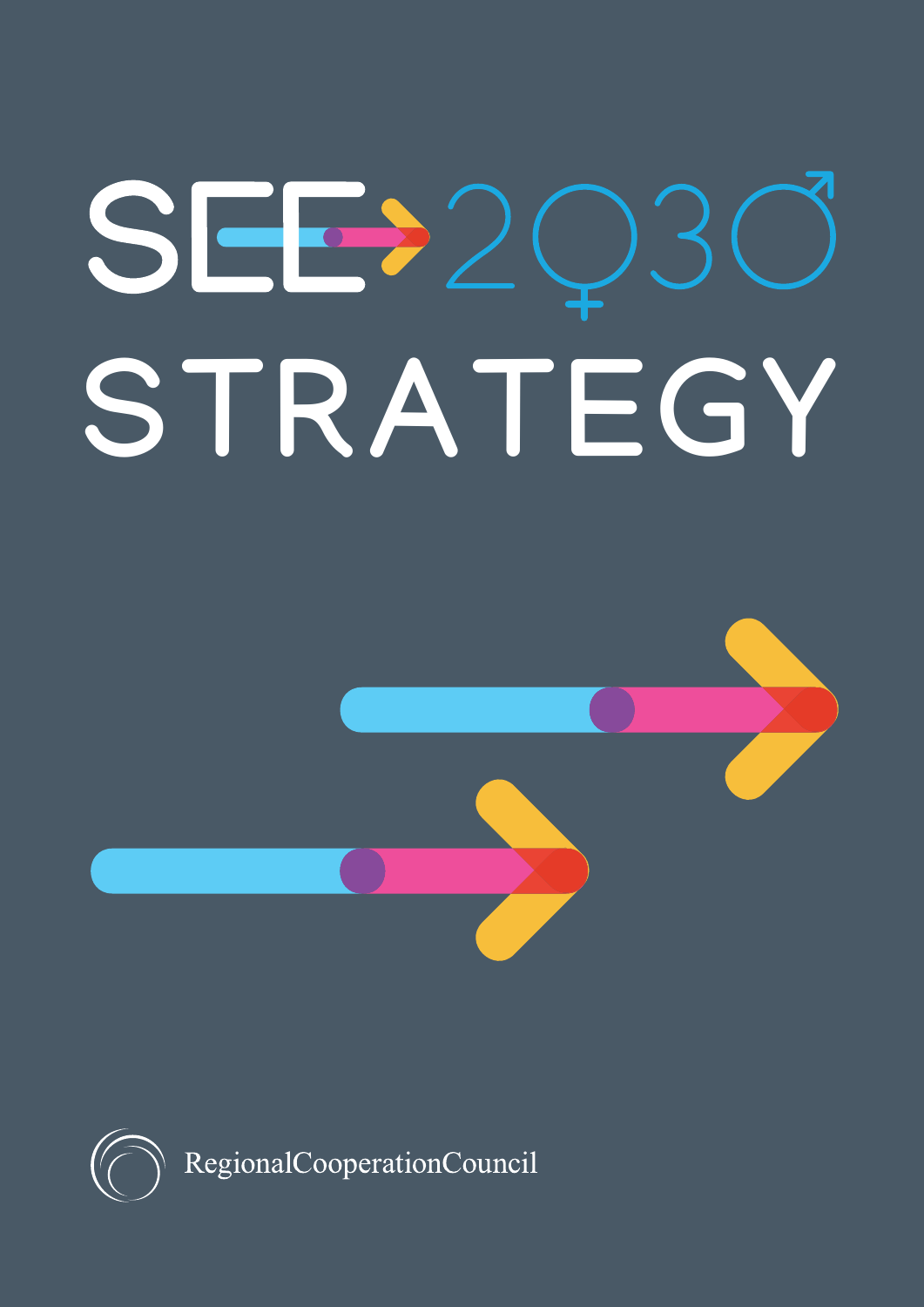

## good. better. regional.

Title: SOUTH EAST EUROPE 2030 STRATEGY Publisher: Regional Cooperation Council Trg Bosne i Hercegovine 1/V, 71000 Sarajevo Bosnia and Herzegovina Tel: +387 33 561 700; Fax: +387 33 561 701 E-mail: rcc@rcc.int Website: www.rcc.int

Authors: Arslan Umut Ergezer, RCC Petra Balažič, RCC Evisi Kopliku, RCC

Design & Layout: Samir Dedić

© RCC 2021. All rights reserved. The content of this publication may be used for Noncommercial purposes, with the appropriate credit attributed to the RCC.

F

### **CONTENT**

opportunities in reaching Sustainable Development Goals by

- **4** Introduction: Background to a Regional Strategy **6** 2030 Agenda and the Sustainable Development Goals **9** Socio-economic outlook of South East Europe: Challenges and
	- the Region
- **24** Goals, principles and methodology of preparing SEE 2030 Strategy
- **27** Outline of SEE 2030 Strategy
- **33** Priorities, Targets and Actions
- **54** Means of implementation
- **57** Financing Mechanisms and Budget
- **59** Monitoring and Evaluation
- **62** Implementation Timetable

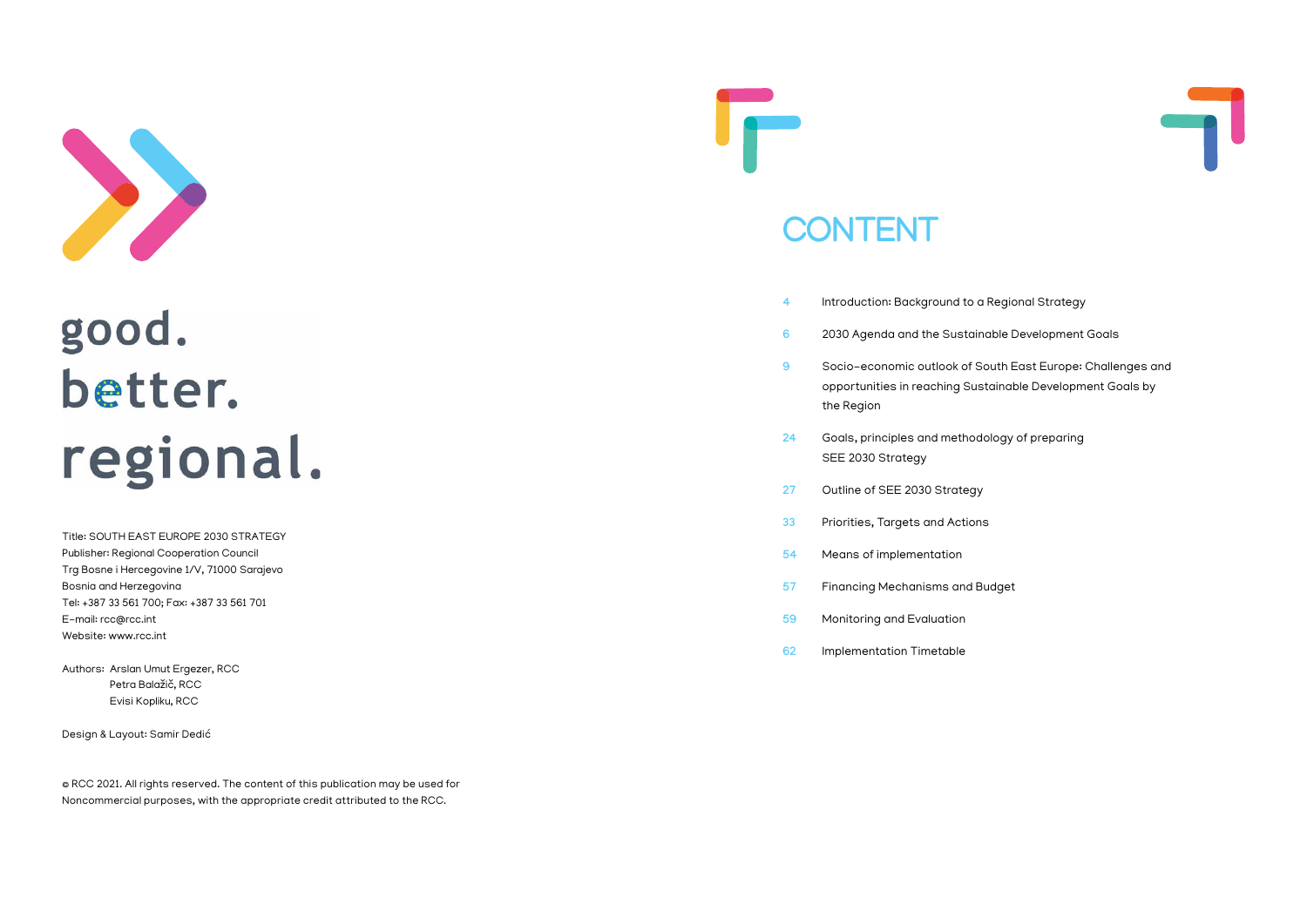Cooperation among the thirteen economies of South East Europe (SEE) has been an authentic, region-led initiative elaborated through the South East European Cooperation Process (SEECP), with the purpose of strengthening the good-neighbourly relations, transforming the region into an area of prosperity, peace, security, stability, and cooperation, and promoting the European integration and Euro-Atlantic cooperation of SEE economies.

Under SEECP political guidance, Regional Cooperation Council (RCC) has been implementing regional programmes and strategies aimed at economic and social development of the region by supporting and enhancing intra-regional connectivity and cooperation.

In 2011, with the support of the European Commission (EC), the RCC was requested to prepare a regional competitiveness and growth strategy for the Western Balkans, inspired in principle and approach by the European Union (EU) 2020 Strategy. The endorsement of this SEE 2020 Strategy coincided with the Western Balkans' recovery from the economic shock and the return to its growth path. The Strategy's targets proved to be a valuable accountability tool for raising awareness and steering the policy discussion at the regional and SEE economy levels.

The implementation of the SEE 2020 Strategy yielded a number of positive results. Employment in the region has expanded by approximately 835,000 jobs between 2010 and 2019, favouring formal, waged jobs while informal employment, especially self-employment, has been in decline. In fact, Western Balkan economies exceeded the employment target of SEE 2020 in 2019 with regional average employment rate reaching 59.1



per cent. Accelerated progress was furthermore observed in the Foreign Direct Investments (FDI) inflows in the region, with FDI inflows increasing from EUR 3.6bn in 2010 to almost EUR 8bn in 2019, exceeding the EUR 7.3bn target for 2020. The implementation efforts facilitated the emergence of other complementary regional cooperation initiatives, such as the Multi-annual Action Plan for a Regional Economic Area (MAP REA) and its successor, the Common Regional Market Action Plan (CRM AP) 2021-20241 .

Nevertheless, certain structural challenges persist and continue to negatively affect the regional development trajectory, with still relatively weak resilience to external shocks. GDP per capita of the Western Balkans stood at a mere 36.7 per cent of EU average in 2019. Youth unemployment, although falling to 29.8 per cent by 2019, is still nearly twice as high as the EU average. Wages and labour costs are significantly lower in the Western Balkans compared to the EU, with no clear convergence in recent years. Furthermore, the apparent labour cost advantage of the Western Balkan economies disappears when productivity per unit of labour is taken into account, and their competitiveness continues to lag behind their EU competitors.

With that in mind, there are several areas which still require a high level of attention, namely the labour markets, investment and business environment, connectivity, digitalisation, human capital, research, development and innovation (R&D&I), climate and environment, and rule of law and good governance as the foundations of effective and sustainable development.

Resilience of progress was recently challenged with the outbreak of the COVID-19 pandemic.

Gains in employment and FDI were significantly curtailed, and the region was reminded in the most dramatic way of the importance of a viable reform process, as the one envisaged in the context of the EU accession process. Going forward, a successful rebound from the consequences of the pandemic will be closely interlinked with the integration in and alignment of the region with the EU's own recovery efforts.

Overall, the most significant contribution of SEE 2020 was the strengthening of regional ownership in the context of socio-economic development and reinforcement of joint action in the areas of regional importance. The Strategy played a pivotal role in strengthening regional cooperation in existing sectors and creating cooperation opportunities in new areas, while fostering a wide network of connections within the region and between the region and the EU. It provided a unified framework for pooled contributions from key regional organisations across a number of policy dimensions, allowing for and strengthening the overall monitoring and coordination process. Notably, a collaboration of SEE Statistical Offices has been a crucial ingredient in the monitoring exercise, and even more importantly, has laid the groundwork for longer-term cooperation, remaining important beyond SEE 2020.

While the Strategy left no doubt as to the benefits of a regional approach to socio-economic development, it provided some key lessons to be taken going forward. The top-down oriented process of programming and implementation of actions did not provide for sufficient involvement of the implementers and intended beneficiaries on the ground, such as the private sector and its related institutions. Furthermore, limitations were detected in access to and operationalisation of available funding; frequent succumbing to a silo approach; weak capacities and/or lacking mandates of some regional coordinators; and challenges in target formulations and data collection.

A specific issue which to a large extent determines the success of any programmatic commitment concerns the level of political will. Against a complex political and economic situation in the region, political commitment to SEE 2020 implementation varied over the years, translating at times into suboptimal efficiency in achieving the set targets across policy areas. Ensuring a sustained political commitment, by aligning the regional with the overarching domestic priorities and maintaining open and transparent communication channels, will therefore have to constitute the basis of any strategy or programme.

### **Introduction: Background to a Regional Strategy**

<sup>1 2020</sup> Annual Report on Implementation of SEE 2020 Strategy, April 2021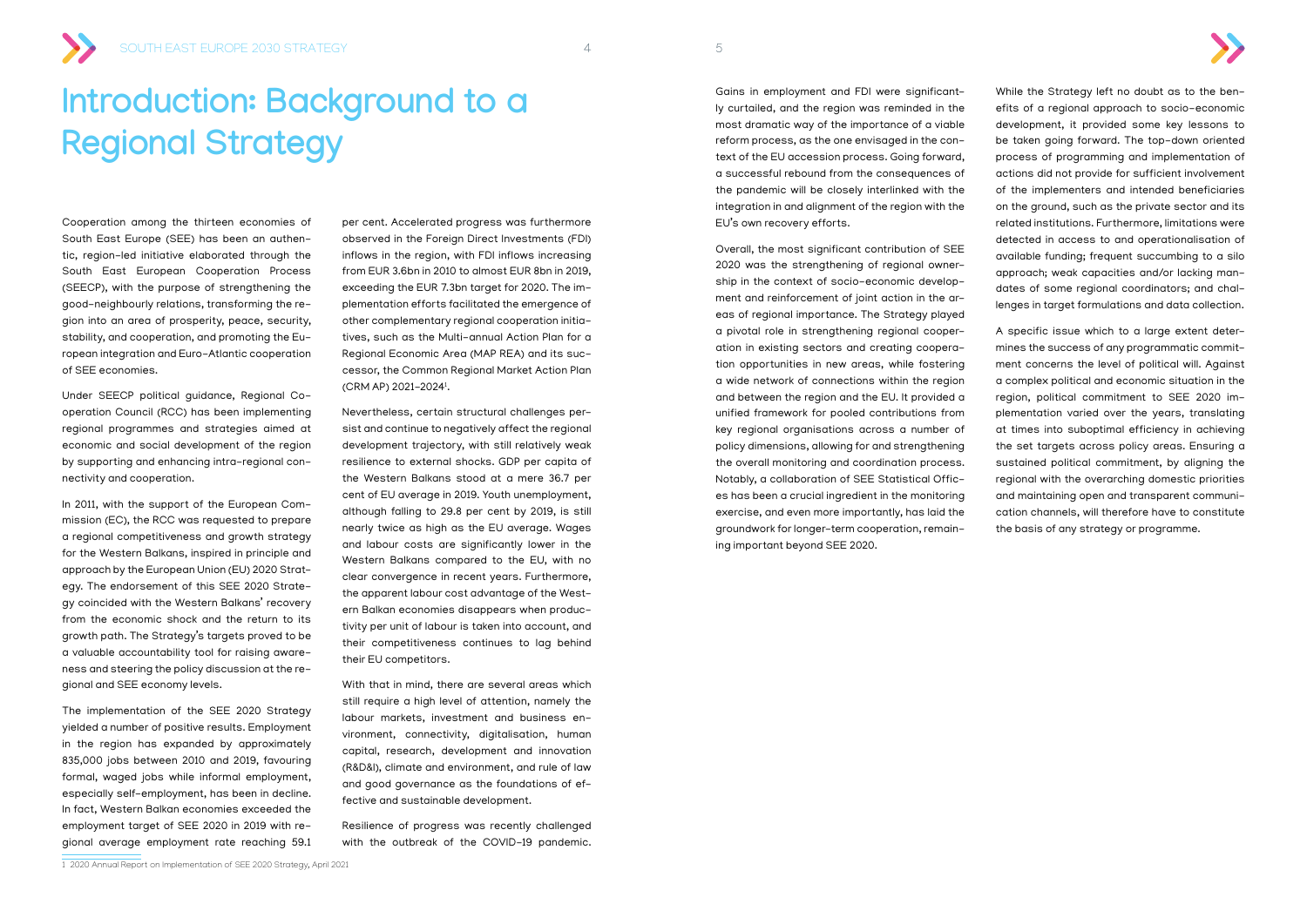#### **Global commitment to Sustainable Development**

World leaders committed themselves to the principles of sustainable development at the 70th UN General Assembly on 25 September 2015 with the adoption of the 2030 Agenda for Sustainable Development (hereafter the "2030 Agenda")<sup>2</sup> having at its core the Sustainable Development Goals. During the same year, the Paris Climate Agreement (COP21)<sup>3</sup>, the Addis Ababa Action Agenda<sup>4</sup>, and the Sendai Framework for Disaster Risk Reduction<sup>5</sup> were adopted.

Sustainable development seeks to address the needs of current and future generations, utilising natural resources and ecosystems in ways that preserve and sustain them and ensure equitable access to them in the present and the future. It sets the framework for securing viable and lasting development, and decent livelihoods for all. The United Nations process on the Sustainable Development Goals, one of the key outcomes of the United Nations Conference on Sustainable Development (Rio+20), built upon the Millennium Development Goals and adopted a set of goals that is coherent with and integrated into the United Nations 2030 development agenda.

The 2030 Agenda for Sustainable Development represents an ambitious new blueprint to respond to global trends and challenges. The core of the 2030 Agenda is formed by 17 Sustainable Development Goals (SDGs) and their 169 associated targets, global in nature, universally applicable and interlinked. All economies, developed and developing alike, have a shared responsibility to

2 UN Resolution A/RES/70/1

- 3 UN decision -/CP.21, adoption of the Paris Agreement
- 4 UN Resolution A/RES/69/313
- 5 Adopted at the Third UN World Conference on Disaster Risk Reduction in Sendai, Japan, on 18 March 2015

achieve the SDGs. The 2030 Agenda integrates in a balanced manner the three dimensions of sustainable development - economic, social and environmental - and reflects for the first time an international consensus that peace, security, justice for all, and social inclusion are not only to be pursued on their own, but that they reinforce each other.

The 2030 Agenda is based on a global partnership involving all stakeholders. It requires mobilisation of all means of implementation and a strong follow-up and review mechanism to ensure progress and accountability. The SDGs help to steer a process of convergence, between economies, within societies and with the rest of the world.

#### **The commitment to implement 2030 Agenda at the SEE economy level**

The 2030 Agenda for Sustainable Development encourages UN member states to conduct regular and inclusive reviews of progress at the national and sub-national levels, which are country-led and country-driven (paragraph 79 of the Agenda 2030). These national reviews are expected to serve as a basis for the regular reviews by the UN High Level Political Forum (HLPF) meeting under the auspices of Economic and Social Council (ECOSOC) every year in July. As stipulated in paragraph 84 of the 2030 Agenda, regular reviews by the HLPF are to be voluntary, stateled, undertaken by both developed and developing economies, and shall provide a platform for partnerships, including through the participation of major groups and other relevant stakeholders.

#### **VOLUNTARY NATIONAL REVIEWS AT THE UN HIGH LEVEL POLITICAL FORUM\* 2016 2017 2018 2019 2020 Montenegro** Sloveni Bosnia and T**urkey** Republic of Republic of Senative Croatia Republic of Republic of Republic of Republic of Republic of Republic of Republic of Republic of Republic of Republic of Republic of Republic of Republic of Republic of Repu Romania <sub>|</sub> Serbia

The Voluntary National Reviews (VNRs) aim to facilitate the sharing of experiences, including successes, challenges and lessons learned, with a view to accelerating the implementation of the 2030 Agenda. The VNRs also seek to strengthen policies and institutions of governments and to mobilise multi-stakeholder support and partnerships for the implementation of the Sustainable Development Goals.

#### **South East Europe and Sustainable Development Goals: State of Play**

South East Europe today faces many sustainability challenges ranging from youth unemployment, brain drain, depopulation (due to high level of emigration and natural causes), to income inequalities, poverty, climate change, pollution, sustainable energy supply, and limited development financing. To preserve cohesion, it is essential to invest in both young and old, foster inclusive and sustainable growth, tackle inequalities, attract investments and manage migration. Pursuing responsible fiscal policies and implementing reforms will strengthen the sustainability of the healthcare and pension systems to mitigate the risks of aging society and alleviate the surging dependency of old to working age population. To preserve the natural capital, it is crucial to accelerate the transition to a low-carbon, climate resilient, resource efficient and circular economy.

The 17 SDGs provide qualitative and quantitative objectives for the next 9 years to prepare the economies of South East European Cooperation Process (SEECP) for the future and work towards human dignity, stability, a healthy planet, fair and resilient societies and prosperous economies.

Agenda 2030 is already being pursued at economy level by the participants of South East European Cooperation Process (SEECP) by mainstreaming the Sustainable Development Goals (SDGs) into their policies, legislation and initiatives. Agenda 2030 implies that all policies - domestic and foreign, strategic plans and budgets should be aligned with the 17 SDGs.

The participating economies of SEECP have put in place institutional frameworks and mechanisms to implement the SDGs, they have developed economy level strategies or have gone through the process of aligning this vision with other domestic priorities, as well as with local implementation efforts, helping to enhance policy coherence both horizontally (across sectors) and vertically (across government levels) while others have developed broad stakeholder consultations. Finally, policy coherence for sustainable development (PCSD) has proven to be a particular challenge as the implementation of SDGs remains compartmentalised. Inter-ministerial mechanisms work mainly to enhance policy coherence for the domestic implementation of the SDGs. It is important that such mechanisms be considered

### **2030 Agenda and the Sustainable Development Goals**

|                                                                                                   | 2018    | 2019                      | 2020                              |
|---------------------------------------------------------------------------------------------------|---------|---------------------------|-----------------------------------|
| a                                                                                                 | Albania | Bosnia and<br>Herzegovina | <b>Bulgaria</b>                   |
|                                                                                                   | Greece  | Croatia                   | Republic of<br>Moldova            |
|                                                                                                   | Romania | Serbia                    | Republic<br>of North<br>Macedonia |
|                                                                                                   |         | Turkey                    | Slovenia                          |
| $h \circ \mathsf{CDC} \circ \mathsf{and} \land \mathsf{even} \circ \mathsf{AC} \circ \mathsf{AC}$ |         |                           |                                   |

**Kosovo\* adopted voluntarily the SDGs and Agenda 2030**

\* This designation is without prejudice to positions on status, and is in line with UNSCR 1244/1999 and the ICJ Opinion on the Kosovo declaration of independence

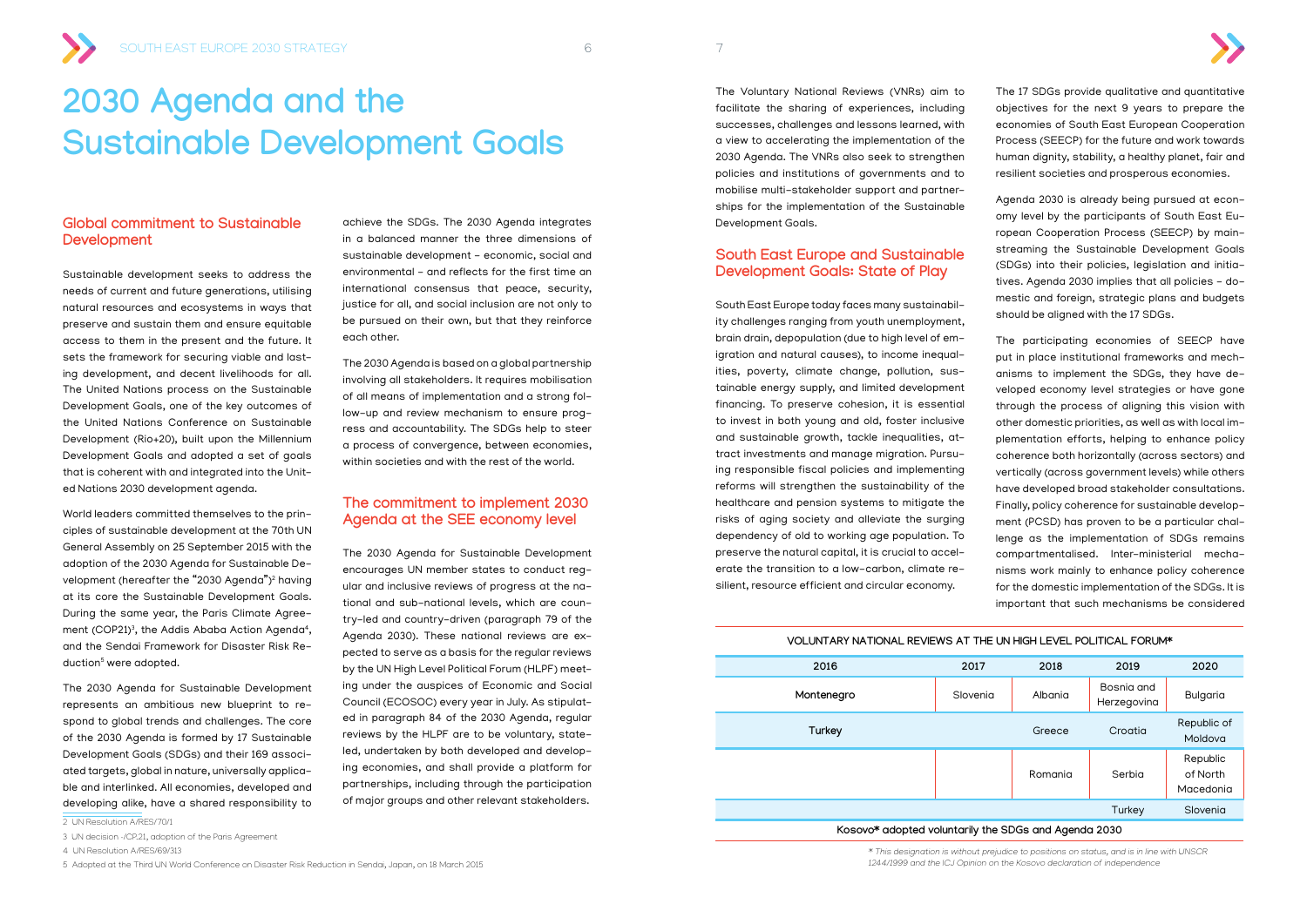

to link with existing appropriate mechanisms and policies for the implementation of regional instruments, such as the normative and legal instruments developed by UNECE.

The following VNRs have been presented at the UN HLPF under the auspices of ECOSOC:

#### **The commitment to implement the 2030 Agenda at the regional level**

At the 2019 SEECP Summit in Sarajevo/Jahorina, Bosnia and Herzegovina, the Leaders of the SEECP participating economies recognised the "constructive and forward-looking synergy between the RCC and the SEECP framework" and reconfirmed the mandate to the RCC "to continue pursuing a policy of regional connectivity in all possible ways". In light of the concrete results over the preceding years and the evident benefits of the SEE 2020 Strategy, participants tasked the RCC "to prepare a vision of a post-SEE 2020 Strategy in line with the UN Sustainable Goals Agenda 2030", at the level of all thirteen SEE economies.

With this political mandate expressed at the highest level of political representatives, RCC has begun preparing the SEE 2030 Strategy, based on the needs assessment, lessons learned, and an extensive consultation process with all relevant stakeholders, to be ready for endorsement at the 2021 SEECP Summit in Antalya under the current SEECP Chairmanship-in-Office of Ankara.

#### **Alignment with the EU policies**

Sustainable development has been at the heart of European policy and it has been firmly anchored in the EU Treaties6. Given the clear European orientation expressed in the SEECP's founding Charter on Good-Neighbourly Relations, Stability, Security and Cooperation in South East Europe7 and the clearly stated intent of integrating the Region fully in the European and Euro-Atlantic structures, it is worth noting the strong link between the Region

6 Articles 3 and 21 of the Treaty on European Union

8 COM (2019) 640 final.

and the EU in reaching Sustainable Development Goals.

The EU has committed itself to delivering on the 2030 Agenda both within the Union and abroad. It has placed SDGs at the core of its international cooperation and has mainstreamed them into key cross-cutting projects, sectoral policies and initiatives. The pursuit of SDGs in SEE is thus fully aligned with the EU's own trajectory.

The European Green Deal is the EU's response to environment-related challenges and climate change consequences, coming as an integral part of the EC's strategy to implement the SDGs, while putting people first $^{\rm 8}$ . The EU Green Deal recognises the need to rethink policies so that they lead to sustainable consumption and production, clean energy, climate-proofing and circular economy, and a pollution-free environment. To achieve the latter, the EC plans to adopt a zero-pollution Action Plan for air, water and soil, in 2021.

In addition, the EU is supporting some participants of the SEE family in fostering socio-economic development, likewise underpinned by green and digital transition. The implementation of the SDGs however has a broader scope, pertaining to a number of cross-cutting elements related to the quality of life. In that sense, SEE 2030 Strategy based on UN SDGs is complementary to these existing efforts.

Finally, this relates as well to the post-pandemic recovery plan of the EU. Implementation of UN SDGs in the Region will support and aid the implementation of the recovery trajectory of SEE economies in full alignment with the EU recovery efforts.

#### **State of Play**

#### **General aspects**

South East Europe comprises thirteen economies as defined according to their status of participation to the South East Europe Cooperation Process (SEECP). Five SEE economies are EU Member States, including two economies in the Eurozone, whereas the remaining eight are EU aspirants. One of the economies is a member of G-20.

According to the IMF, the SEE Region's GDP reached some 2 trillion USD (in constant prices)<sup>9</sup> in 2020. The Region's economic output amounted to approximately 3.1 per cent of global GDP in 2020 and, if considered as a whole, would have constituted the 8th largest economy in the world. However, despite its economic size, the Region has significant challenges in reaching its economic growth potential in the context of sustainable development goals. In addition, COVID-19 pandemic has added another layer to the challenge of growth. Based on the current estimates, the SEE region's GDP has contracted by a weighted average rate of 1.9% in 2020 and is expected to return to economic growth in 2021 at a forecasted rate of 5.4%.10

10 RCC calculations based on World Economic Outlook, April 2021 (https://www.imf.org/external/datamapper/NGDP\_RPCH@WEO/OEM-



The overview below provides an overview of the current state of play in some of the key sectors and areas of socio-economic development, as related to the Sustainable Development Goals.

#### **Intra-regional trade: untapped potential**

In terms of regional trade, the total volume of intra-SEE exports reached 69.7 billion USD in 2019<sup>11</sup>. This represents a share of 16% in total exports of SEE economies and offers some indication of the potential to create regional trade. Furthermore, better connectivity with the third countries may enhance intra-regional trade by supporting the formation of regional value chains to export overseas.

In terms of intra-SEE trade, the merchandise exports originating from Turkey, Bulgaria, Romania, and Greece represent 61% of the total intra-SEE exports. These exports nevertheless represent only around or less than one-fifth of the respective economies' total exports. Moreover, the exports among the four largest economies, given their economic size, represented 40% of the overall intra-SEE exports in 2019.

### **Socio-economic outlook of South East Europe: Challenges and opportunities in reaching Sustainable Development Goals by the Region**

<sup>7</sup> SEECP Charter, Bucharest, 12 February 2020

<sup>9 4.1</sup> trillion USD (in international dollars, PPP)

DC/ADVEC/WEOWORLD)

<sup>11</sup> RCC calculations based on data available in UN COMTRADE and CEFTA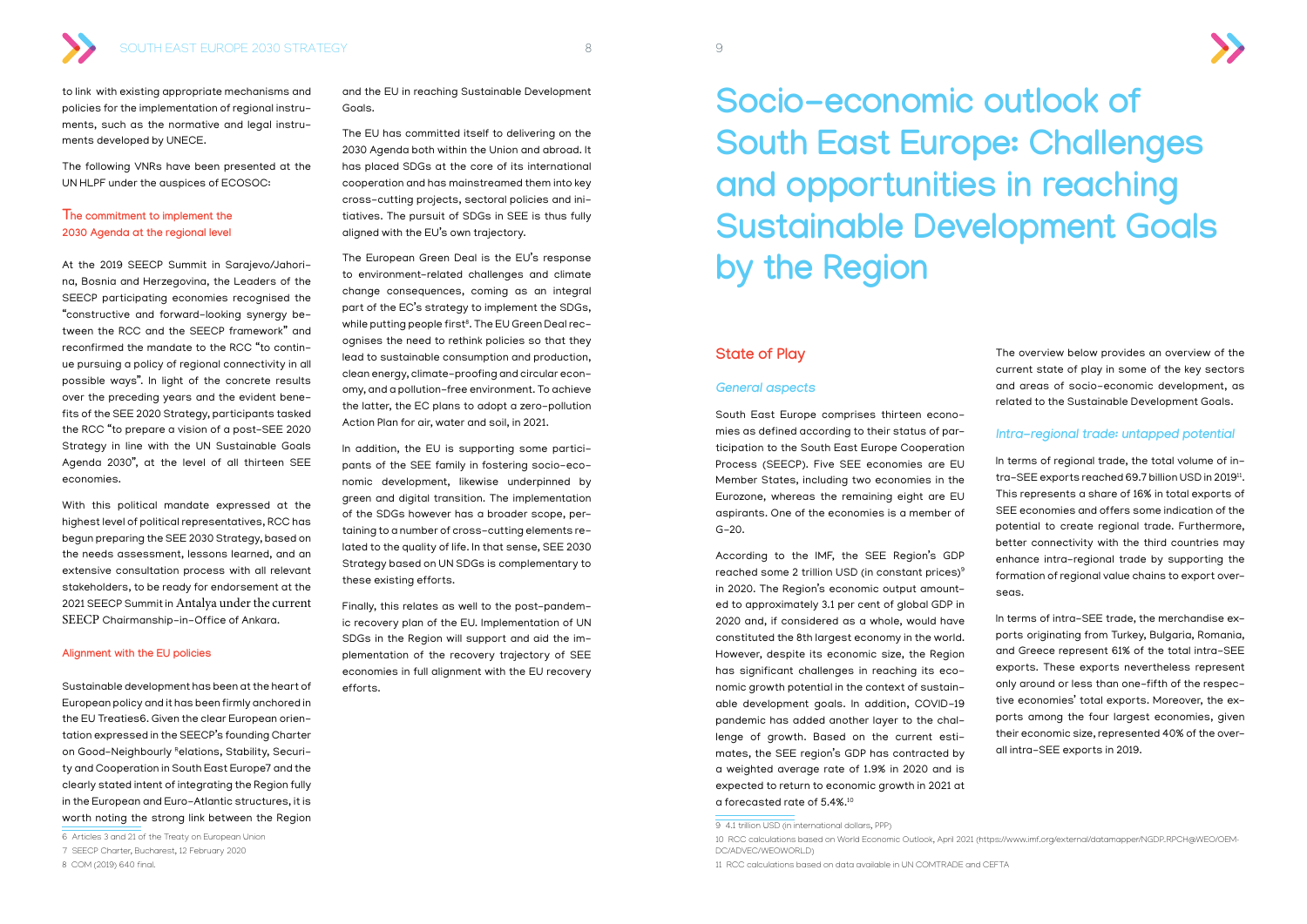SOUTH EAST EUROPE 2030 STRATEGY 10 10 11

In addition to this sub-regional trading block in the south-eastern part of the Region, one also appears in the western part of SEE, comprising Western Balkan economies together with Croatia and Slovenia. Within this grouping, the share of intra-regional trade in overall trade is particularly low in Albania. Furthermore, the western SEE economies mainly trade with their neighbouring economies in the west part of the SEE as 77% of their intra-SEE exports is destined to other western SEE economies.

What is lacking to a certain extent, and represents untapped potential, is the intra-SEE trade between the western and south-eastern parts of the Region. The potential is even greater considering the opportunity of increasing trade connectivity of the western part of SEE to the rest of the world, through measures promoting and facilitating international trade via the remaining SEE economies with better transport connectivity.

The Region has a comprehensive network of free trade agreements with each other, though the extent varies depending on the individual economy's relationship with the EU. Save for the EU member states of SEE and Turkey, the remaining SEE economies do not have a wide network of free trade agreements with third countries.

Trade in agricultural goods is still in part subject to tariffs and quotas, particularly in the trade between non-EU and EU economies of the SEE Region. It is guided according to the tariff concession schedules or tariff quotas foreseen by the individual bilateral free trade agreements signed between the EU and non-EU SEE economies and between non-EU economies and Turkey. In contrast, trade in agricultural goods has been fully liberalised among the CEFTA Parties of SEE.

Trade in services is fully liberalised among the EU member states of SEE given their membership in the EU single market, whereas the liberalisation of trade in services is also foreseen between

People living below mid-high income economy poverty line in the SEE economies<sup>12</sup> comprise

CEFTA Parties as part of the Additional Protocol 6 of CEFTA.

The Western Balkan economies and Moldova are also beneficiaries of the Generalised System of Preferences (GSP) of the US and Japan. However, similar to other GSP regimes, the US and Japanese GSP regimes require direct transport to be eligible for preferential treatment, which is one of the key factors undermining the preferential access of Western Balkans to those markets, given the sub-region's significantly limited maritime transport connectivity.

Improvement in this area would most directly contribute to meeting the targets of SDG 8: Decent work and economic growth.

#### **Transport connectivity: blocking access to markets**

Transport connectivity between SEE economies has so far been more focused on road transport, whereas maritime and railroad connectivity have not been developed to their full potential. In particular, the limits in maritime connectivity of SEE, with the exception of Greece and Turkey, restrict the possibilities of access to overseas export markets. This, taken together with a low number of preferential trade agreements with third countries, hinders SEE's opportunities to expand trade with non-traditional partners. Upgrades to inland waterways would also enhance west-east intra-regional connectivity of at least 5 SEE participants on the Danube and its navigable tributaries, as part of the European Rhine-Danube transport corridor.

Improvement in this area would most directly contribute to meeting the targets of SDG 9 - Industry, innovation and infrastructure.

#### **Income inequality: impact on the quality of life**

12.5% of the population, while for the Western Balkans such poverty head count reaches 19%.<sup>13</sup> The level of income of people living below the poverty line in SEE is highly determinant of their quality of life by affecting the access to education, health, and other services such as basic environment and sanitation at the household level.

Further to the 12.5% already living below the poverty line, subpopulation groups living at the risk of poverty could be pushed below the line due to the socio-economic risks brought on by the COVID-19 pandemic, such as unemployment, out-of-pocket health or education expenses, or price increases due to inflationary pressures, supply disruptions, exchange rate weaknesses, or other macro-economic difficulties in their respective economies.

Statistically, subpopulation groups in SEE such as women, unemployed, pensioners, families with dependents, and single parents live at a relatively higher risk of poverty and vulnerability. Their quality of life is also relatively lower, given their oftentimes limited access to quality public services.

Additionally, the regional differences and inequalities in SEE play a significant role in determining the access and quality of public services, with a notable high probability of emigration by the people living in underdeveloped regions.

Finally, effective access to and participation in cultural activities for SEE citizens, as an essential dimension of promoting an inclusive society, is severely limited among vulnerable groups and communities. Participation in cultural activities can be instrumental in helping people and communities overcome poverty and social exclusion $14$ . Access to culture is thus a crucial policy action for SEE social inclusion process.

Improvement in this area would most directly contribute to meeting the targets of SDGs 1 – No poverty, and 10 – Reducing inequality.

14 The role of culture in preventing and reducing poverty and social exclusion, Centre for Public Policy at Northumbria University, 2005



#### **Regional development differences: three layers**

Regional development differences are indeed notable in the Region. Each SEE economy has only a few regions performing better than the overall economy's average in human development index scores measuring income, health and education performance. In addition, convergence of underperformers with outperformers has not been observed to any significant extent.

Another layer of development inequality in SEE is the one between regions of SEE economies. Majority of regions in Slovenia and Greece perform higher in human development index scores than their counterparts elsewhere, with significant variations across the Region.

Finally, there is a noted divergence between regions of SEE economies and the regions in the EU Member States which are typical destination countries for SEE emigrants. Regions in those Member States have relatively low levels of divergence compared to the ones observed in SEE. The difference between most advanced regions and underdeveloped regions in the emigration receiving economies in Europe is narrow. Even the level of divergence between the most advanced regions in SEE and least developed emigration receiving regions of Europe is still significant, and convergence between these respective regions is largely absent.

Improvement in this area would most directly contribute to meeting the targets of SDG 10 – Reducing inequality.

#### **Natural and man-made disaster risks: sharing the burden**

The occurrence of natural disasters in South East Europe has high probability. According to the International Natural Disasters Database, 31% of all natural disasters recorded in Europe between

<sup>12</sup> Poverty level for the SEE 2030 Strategy is considered as 5.50 USD daily per capita, which is mid-high income economies poverty threshold. The main reason why this level is applied rather than the international poverty line of 1.90 USD per day per capita is the fact that the SEE Region is either composed of EU member states or the economies which aspire to join the EU, a grouping of high-income countries.

<sup>13</sup> Poverty data received from World Bank PovcalNet. According to the PovcalNet data, data collection years and type of poverty data per SEE economy are as follows: Albania (2017) (consumption), Bosnia and Herzegovina (2011) (consumption), Bulgaria (2018) (income), Croatia (2018) (income), Greece (2018) (income), Kosovo\* (2017) (consumption), Moldova (2018) (consumption), Montenegro (2016) (income), Republic of North Macedonia (2018) (income), Romania (2018) (income), Serbia (2017) (income), Slovenia (2018) (income), Turkey (2019) (consumption)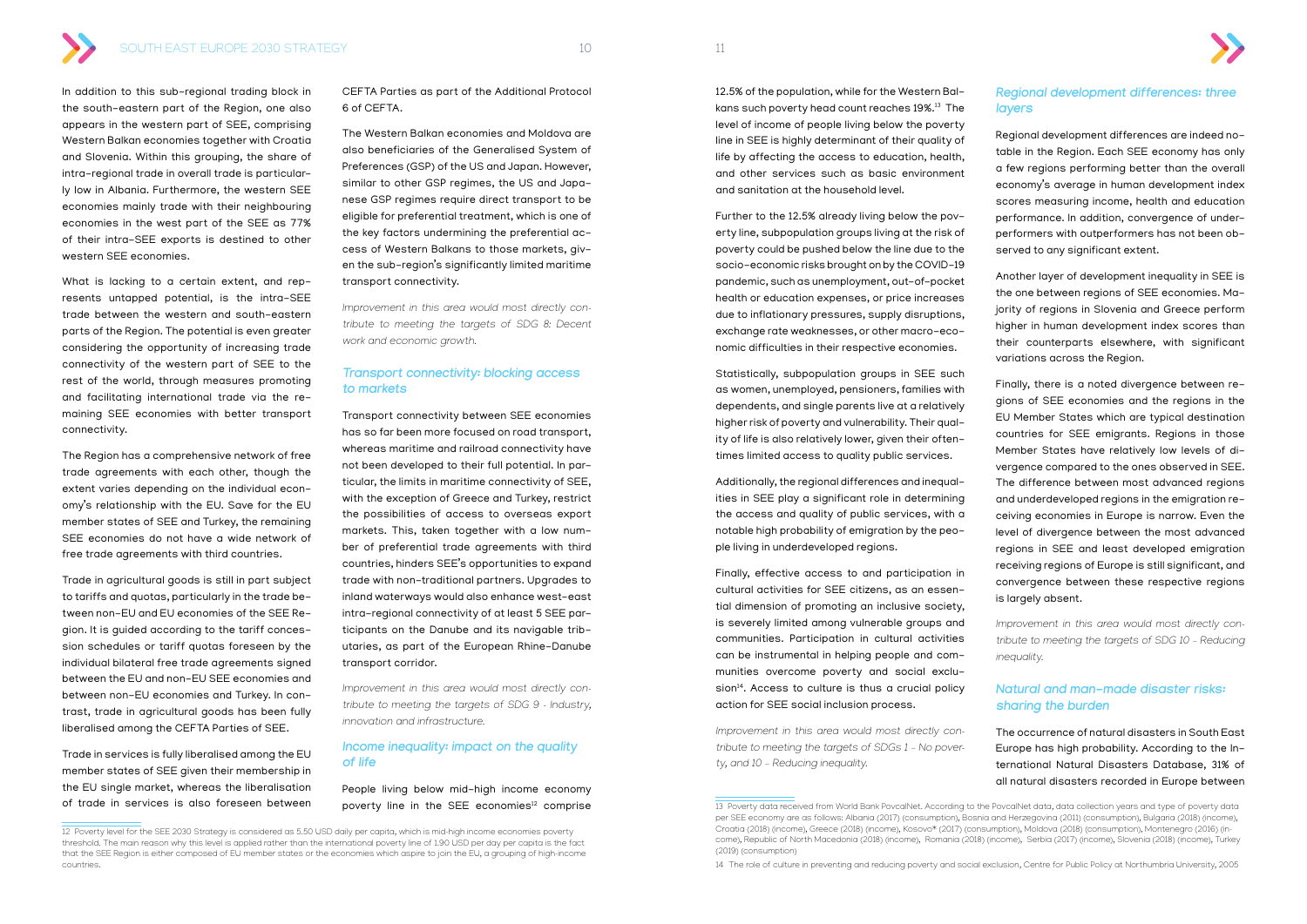SOUTH EAST EUROPE 2030 STRATEGY 12 13

1900 and 2021 occurred in the SEECP participants15. Direct life casualties in these natural disasters were recorded as 108,823, together with an estimated direct economic cost of 66.8 billion USD. It could be assumed that the indirect loss of people's lives due to the disasters and the indirect economic loss would be even higher.

Furthermore, the SEE Region, and the Western Balkans in particular, is intensely exposed to the adverse impact of climate change. The region is getting warmer and dryer, while the frequency and intensity of floods and droughts has increased over the last 50 years, causing enormous socio-economic and environmental damage such as increased forest fires, desertification, decreased agricultural outputs and other negative consequences.

Not only natural disasters, but also man-made disasters such as wildfires, and technological disasters caused by industrial/chemical, nuclear or transport-related hazards and risks need to be considered, along with their multiple interactions. Climate change leads to an increasing frequency and intensity of extreme weather events, such as excessive wind, snow and rainfall, floods, droughts, thus aggravating the likelihood of natural disasters, including natural disasters which can trigger technological accidents (so called NaTech events). The interactions among multiple hazards and risks need to be considered and built into DRR strategies and practical measures, such as risk assessment methodologies, which need to be regularly updated, to take account of a changing risk landscape.

Biological hazards and risks, such as the threat of communicable diseases like the current pandemic, indicate the quintessential need for cooperation. The COVID-19 has demonstrated the importance of regional solidarity and cooperation mechanisms that enable coordination of measures, distributing and accessing medical equipment and vaccines, and exchanging skilled medical personnel. While the COVID-19 pandemic caught the world and the Region largely unprepared, recurrence of such events remains highly likely and better preparedness becomes an imperative, given the level of interconnectedness of the world and the transboundary nature of such events.

SEE economies participate in the Sendai Framework for Disaster Risk Reduction. This international framework has determined four priorities in tackling disaster risk and management: understanding disaster risk; strengthening disaster risk governance to manage the risk; investing in disaster risk reduction to serve resilience; and enhancing disaster preparedness for effective response and to 'Build Back Better' in recovery, rehabilitation and reconstruction. The risk drivers underlined by the Sendai Framework are highly relevant for the SEE region, with possible cross-policy/sectoral responses at the regional, as well as at individual SEE economy and local levels.

The region already cooperates in this area through the Disaster Preparedness and Prevention Initiative for South East Europe (DPPI-SEE), currently comprised of 10 SEECP participants. While DPPI provides a platform for regional exchange of information, experience and know-how, SEE does not have a regional disaster risk reduction strategy in place which could help manage different disaster categories, as well as enhance implementation of disaster risk reduction measures and activities at the economy level.

Should SEE economies agree on a regional Disaster Risk Reduction Strategy, it could build on the four priorities defined within the Sendai Framework and propose a measurable and action-oriented strategic programme for the Region, based on the Sendai Framework indicators, which would simultaneously strengthen the implementation of the Framework. In that way it would provide a more coherent policy level response and a mechanism of bilateral and regional databases to exchange relevant data, know-how and experiences.

Finally, increasing the role of financial sector in disaster risk financing and transfer, particularly in financing for development, would need to be supported and incentivised through donor financed and facilitated credit mechanisms. Such mechanisms could include upgrades to the existing Europa Re insurance mechanism (originally established by Albania, Republic of North Macedonia and Serbia as a project implementation agency for the World Bank and other donor-funded catastrophe and weather risk insurance projects), better utilisation of existing financing facilities for disaster recovery following major disasters, and promoting regional fundraising campaigns to enhance the resilience of education and health infrastructures to disasters.

Improvement in this area would most directly contribute to meeting the targets of SDGs 11 – Sustainable cities and communities, 13 – Climate action and 17 – Partnership for the goals.

#### **Financial sector: Higher potential to support sustainable economic growth**

The banking sector in SEE is well capitalised as the bank assets to GDP are slightly below the European average. Non-bank financial institutions and intermediaries however are by far underdeveloped. Collective investment vehicles are absent outside of Greece, Slovenia and to a certain extent Turkey, Bulgaria and Romania. Similar weaknesses are observed in the insurance sector. Market capitalization of the listed companies is lowest in Europe. Regional approaches could therefore offer the necessary scale to overcome some of these market failures. Another space for further development in SEE banking sector is its current reliance on the balance sheet-based secured loans rather than project financing. The credit institutions in SEE prefer balance sheets secured loans or securing their loans through more orthodox collaterals such as through the personal assets of debtors which could also be seen as the natural result of weak domestic savings capacity of SEE economies, low macroeconomic predictability,

16 SEE average of services valued added in % of GDP calculated using the World Bank national accounts data for 2019. Data for Bulgaria missing



and high reliance on short-term capital inflows. This state of affairs limits the mobilisation of funds in the financial sector and activation of their intermediary role to disseminate savings to the overall population and to private sector in particular.

The role of development finance should not be underestimated, as it may help reduce poverty and income inequalities by transitioning from inefficient to efficient using. In particular, green finance and new green instruments are severely underutilised, despite their potential in easing and accelerating green transition and its economic benefits.

At the household level, the poorer segments of the population are affected by a low accessibility of loans and a lack of access to insurance, increasing their vulnerability to different external shocks and affecting their access to health, education and sanitation. Such shocks could come from the effects of climate change, natural disaster and health emergencies like the COVID-19 pandemic. International community has therefore begun considering insurance schemes that support low-income households and the private sector. "Inclusive insurance" has emerged as one of the solutions to development challenges and is considered a crucial instrument in sustainable development.

Improvement in this area would most directly contribute to meeting the targets of SDGs 8 – Decent work and economic growth, and 9 – Industry, innovation and infrastructure.

#### **Sectors in value formation: reliance on services**

SEE economies are dominated by services sectors, with services generating 54.82% of GDP in SEE, on average.<sup>16</sup> Under the strain of COVID-19, these were also the sectors most affected by containment measures.

After a decades-long continuous deindustrialisation, manufacturing sectors' contribution to

<sup>15</sup> South East Europe as defined here covers 823,550 km2 of European continent's land mass. In addition, the Asian part of Turkey covers additional 758,798 km2.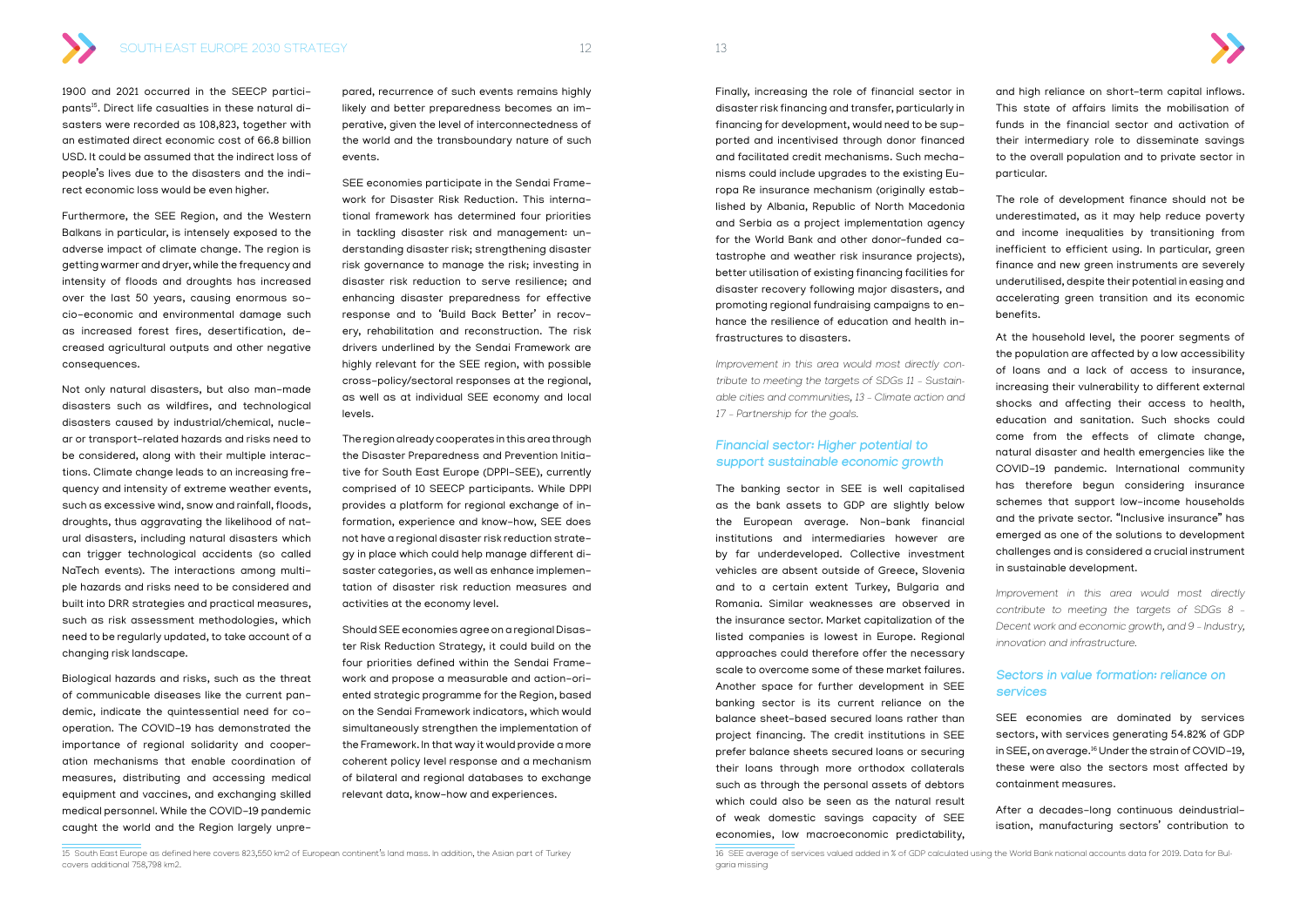SOUTH EAST EUROPE 2030 STRATEGY 14 15

GDP in the Region amounts to 12.58% on average, while the share of manufacturing stands at 14.5% of GDP in the EU<sup>17</sup>. The outbreak of the pandemic compelled SEE economies to initiate stimulus programmes to shield their manufacturing sectors from short-term bankruptcy, but in the medium- and long-term the automation and digital transformation together with adjustments to green production will produce high fixed capital investment needs.

Furthermore, the recent disruptions in global value chains caused by the COVID-19 pandemic have accelerated some of the value chain diversification trends observed even before the pandemic outbreak. According to the QIMA supply chain barometer, the proportion of US and EU-based businesses that have already begun sourcing from new economies (outside of East Asia) during 2020 or intend to do so in the near term have shot up to 80% in the US and 67% in the European Union. Furthermore, McKinsey's survey of supply chain managers (Q2 2020) notes that 40% intends to near-shore and increase the supplier base and 38% intend to regionalise supply chains. This provides ample opportunities for closer integration of SEE businesses in global value chains, particularly via EU-based integrators.

the SEE agricultural land to its total surface area is larger than the EU's share of 41%.<sup>18</sup>

However, despite the size of agricultural land, agricultural output is far below that of developed economies, mostly due to low productivity. The average value added of workers employed in agriculture, forestry and fishing in SEE is 12,805 USD (in constant prices according to 2010 USD)<sup>19</sup>. Comparing that with the 28,740 USD average output of workers in the EU reveals the full scale of the efficiency gap.<sup>20</sup>

Improvement in this area would most directly contribute to meeting the targets of SDG 8 – Decent work and economic growth.

#### **Agriculture: large potential hindered by low productivity**

The contribution of agriculture to GDP in SEE is notable, standing at a regional average of 6.45%. This sector has a significant role in rural development and reducing poverty and regional inequalities.

The size of agricultural land in SEE is vast and covers 756 thousand km2 or approximately 47.7% of total area surface. With such size, the share of

Improvement in this area would most directly contribute to meeting the targets of SDG 12 – Responsible consumption and production.

#### **Population: negative demographic trends and aging societies**

The SEE Region's population has been decreasing. According to the UN Population Office, the current population of the SEE in 2020 is around 150 million people. However, the same institution estimates that the SEE population will be 122 million people in 2100 according to the medium fertility scenario. The average estimated depopulation rate for the SEE in the next 80 years is 6.7 per thousand21. The depopulation of SEE is caused by a combination of natural causes and high tendency of emigration.

As regards natural causes, another important point of socio-economic concern will be the aging of society in SEE. According to the UN Word Population Prospects, the dependency ratio of old people to the working age population in SEE was 26.4% in 2020 and is forecasted to rise to 33.2% in 2030 and 54.6% in 2060. Such a significant hike of 28 percent points in 40 years would jeopardise sustainability of public social security systems of both pension coverage and universal public care. Even though the relative size of social protection schemes is comparable or even larger, in some instances, than those in the EU, the effectiveness of income redistribution measures is low due to less optimal targeting.

This natural depopulation trend is further amplified by increasing emigration from the SEE region. The majority of SEE economies have net emigration and have an interest in decelerating or better managing these trends, as they lead to a number of negative effects, such as: reduction of the stock of human capital, labour/skills shortage, limited capacity to innovate and adopt more advanced technologies, labour market changes (e.g. reduction of wages), fiscal consequences (e.g. reduction of tax income), market-size (e.g. reduction of consumption), reduced economic growth, reduced productivity, higher costs of public goods, and the loss of investment in human capital formation.

To illustrate the point, according to Labour Force Survey data (LFS), the overall working-age population of the Western Balkan economies has dropped by about 762,000, or 6 per cent from 2012 to 2019<sup>22</sup>. While accurate disaggregated and standardised statistical data on emigration is difficult to obtain in large parts of the Region, this trend can be observed from the point of host countries of SEE emigrants. During 2019 alone, the EU Member States have issued 349,976 first permits to non-EU residents from the SEE<sup>23</sup>. According to the UN estimations, the total emigrant stock of SEE reached 16.5 million people in 2019 which corresponds to 10.9% of the region's estimated population<sup>24</sup>. Such figure represents a  $48\%$ increase in the total number of emigrants from SEE recorded in 1990.

The potential benefits of skills emigration may include return migration, remittances, incentives for investment in education and training, and an improvement of governance. Therefore, efforts and policies to decelerate brain drain should be combined with utilising the potentials of emigrated skills. In parallel, a higher level of cooperation and raising awareness of the regions receiving



migration are needed towards socio-economic drawbacks stemming from the current depopulation trend in SEE. A better institutionalised migration to ensure the current trend of emigration from SEE would help not to deplete human capital in critical sectors such as health, IT, and research and innovation. Promoting circular migration programmes might assist in incentivising returning mobility of SEE migrants.

Further harnessing the current potential of diaspora engagement is required to be steered in the following directions: (i) diaspora direct investment, (ii) diaspora facilitated FDI, (iii) diaspora knowledge transfers and (iv) diaspora trade agents to help internationalise the private sectors.

Improvement in this area would most directly contribute to meeting the targets of SDGs 3 – Good health and well-being, 4 – Quality education, 8 – Decent work and economic growth, and 16 – Peace, justice and strong institutions.

#### **Education: quality issues persist**

Education is a critical element of socio-economic growth, with each additional year of schooling being associated with a percentage increase in wages (as high as 8-10%), health and longevity.

Since education is mainly (but not exclusively) financed by government expenditures in the Region, the level of that expenditure could be taken as proxy for investment into quality and access to education. The available data reveal that government expenditures on education vary considerably across the SEE, ranging from 3.3% to 5.4% of GDP. By comparison, the EU-27 average education spending amounts to 4.6% of GDP.

In the SEE Region, the years of compulsory primary and secondary education as prescribed by the law range from 8 to 13 years. When it comes to largely non-compulsory secondary education, the completion rate is significantly affected by the socio-economic background, particularly

<sup>17</sup> World Bank national accounts data, 2019

<sup>18</sup> World Bank – total size of agricultural lands in square km

<sup>19</sup> World Bank - Agriculture, forestry and fishing value added per worker in constant prices (2010 USD) (excluding Kosovo\* for which data is not available)

<sup>20</sup> World Bank - Agriculture, forestry and fishing value added per worker in constant prices (2010 USD)

<sup>21</sup> UN Population Division, Department of Economic and Social Affairs, World Population Prospects 2019

<sup>22</sup> wiiw, Western Balkans Labour Market Trends 2020

<sup>23</sup> Eurostat, First permit issued by an EU Member State during 2019

<sup>24</sup> United Nations Population Division | Department of Economic and Social Affairs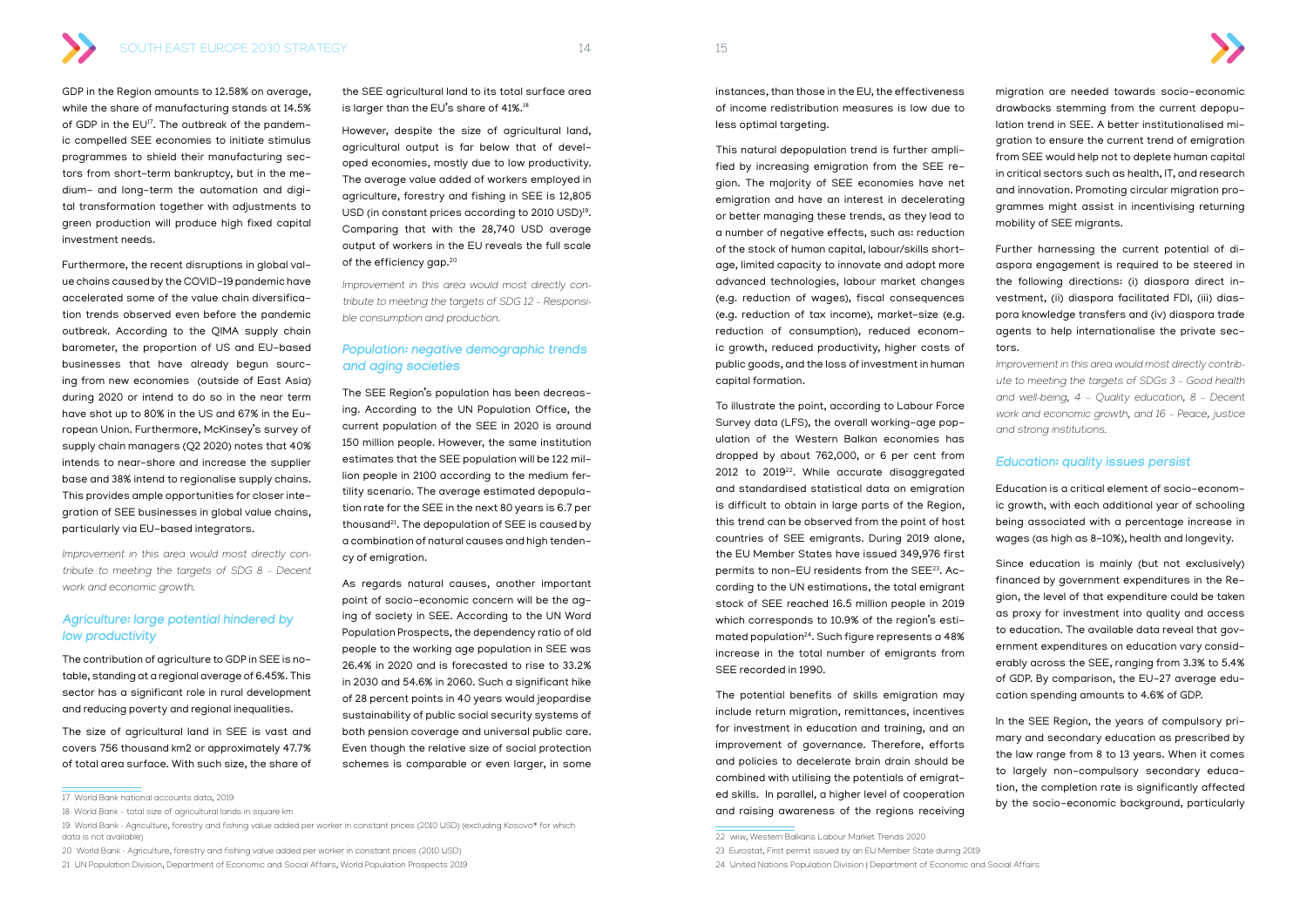Gender (sex) appears to be a less dramatic determinant of access to education, not surpassing 2% difference where such data is available.<sup>25</sup>

SOUTH EAST EUROPE 2030 STRATEGY 16 17

for the upper secondary education: on average, 60.6% of the poorest quintile completes this level, whereas the average completion rate stands at 96.3% for the wealthiest quintile.

In addition to school attendance, quality of learning should be a priority. SEE Region is performing well when it comes to population literacy (it does not fall below 98%),<sup>26</sup> but results of the Programme for International Student Assessment (PISA) are discouraging. In 2018, out of all SEE economies, only Slovenian students performed better than the OECD average in reading, mathematics and science; all the other economies performed lower than average in all of the three categories. In comparison, 11 non-SEE EU Member States performed higher than OECD average across all three categories, whereas 5 others performed above average in at least one category.<sup>27</sup> This data suggests a need to enhance the quality of learning in education institutions to narrow the gap between the SEE and the EU.

Improvement in this area would most directly contribute to meeting the targets of SDGs 4 – Quality education,5 – Gender equality, and 10 – Reducing inequalities.

#### **Research, Development and Innovation (R&D&I): investing more, investing smarter**

Investments in R&D&I increase the stock of knowledge and devise new applications of available knowledge. World economies ranking highest in the share of GDP spending on R&I are also among the most affluent ones<sup>28</sup>. Five of the top 10 world spenders are the EU Member States. The EU average gross domestic expenditure on R&D (GERD) in 2019 stood at 2.2% of GDP, with the 2020 goal having been 3%.29

25 https://unstats.un.org/sdgs/indicators/database/

26 http://data.uis.unesco.org/index.aspx

27 https://www.oecd.org/pisa/Combined\_Executive\_Summaries\_PISA\_2018.pdf

28 https://www.weforum.org/agenda/2020/11/countries-spending-research-development-gdp/

29 https://ec.europa.eu/eurostat/statistics-explained/index.php/R\_%26\_D\_expenditure

30 WEF Global Competitiveness Report

South East Europe dedicates significantly less resources to research and development then the EU average. Only Slovenia (2.04%), Greece (1.27%), Croatia (1.11%) and Turkey (1.06%) are spending over 1% of their GDP on the R&D sector. The SEE average gross expenditure on R&D (with no recent data available for Albania, Kosovo\* and Moldova) is approximately 0.88% of GDP.

Beyond research and development, innovation is one of the areas where most SEE economies lag behind the rest of Europe. This is especially true in practices and institutional capital that relate to innovation capacities, such as companies' attitudes towards risk, business-industry collaboration, quality of demand conditions and venture capital availability<sup>30</sup>. The WEF Global Competitiveness Report ranking also reveals wide disparities between the economies in the region in terms of innovation capacity, with economy rankings ranging from the 28th place all the way to 117th. Dealing with these challenges should lie at the heart of any effort to build sustainable growth in the future.

Finally, the SEE cultural and creative sectors are underdeveloped compared to the EU average, even as their importance for ensuring the continued development of societies grows, and despite the fact that they lie at the heart of creative economy. Looking at the average share of cultural and creative sector employment in total employment, only Slovenia (4.9%) reaches and exceeds the EU average rate (3.7%), with all other SEE economies falling short of this number. Cultural and creative sectors and knowledge-intensive individual creativity and talent generate considerable economic wealth. More importantly, they show above-average growth and create jobs - particularly for young people - while strengthening social cohesion. Given the scale of youth unemployment in the Region and relatively low barriers for entry in terms of capital expenditures, these sectors hold great promise for SEE economies.

For those SEE economies in the EU accession

process, progress in the above areas along the recommended actions would correlate positively with the EU acquis on Education and culture and on Science and research and accelerate the convergence in the performance in these areas between the SEE and EU.

Improvement in this area would most directly contribute to meeting the targets of SDGs 5 – Gender equality and 9 – Industry, innovation and infrastructure.

#### **Health: prolonging life and curbing disease**

On average, SEE Region has a lower life expectancy – 77.3 years – than the EU – 81 years.  $31$  General mortality rate by cause reveals that death attributed to the household or ambient air pollution is much higher than the EU and OECD averages in all SEE economies, whereas mortality from CVD, cancer, diabetes or CRD is lower than the EU and OECD averages only in Greece (although Slovenia also comes close).<sup>32</sup> Therefore, investments in a healthier environment would be required to improve and expand life in SEE.

SEE economies are spending less on health than is the EU average: a range of 4.2% to 8.9% compared to 9.9% respectively. Even though voluntary or out-of-pocket payments have been increasing in a number of SEE economies, the health systems rely more on government spending.

Having in mind the health spending and the health outcomes, a possible conclusion could be that a combination of increased spending and more efficient allocation of funds would contribute to improved health of SEE population. In consequence, it is also expected it would bring non-EU SEE economies closer to the standards in place in the EU and thus contribute to the accession process.

Improvement in this area would most directly contribute to meeting the targets of SDG 3: Good health and well-being.

33 https://www.irena.org/statistics



#### **Renewable energy: reducing reliance on fossil fuels**

Non-renewable energy supply sources dominate the total primary energy supply (TPES) in South East Europe. In terms of primary energy supply types, the Region mainly utilises oil and gas with respective shares of 33% and 15% in all non-renewable primary energy supply sources in SEE. The share of coal in energy supply is very high as well, at 26%. In two economies, Bosnia and Herzegovina and Serbia, the share of coal in the overall non-renewable energy supply exceeds 50%. Bulgaria, Romania, and Slovenia on the other hand also have nuclear energy in their energy mix.

According to the latest available international statistics, the SEE supplies only 15% of its TPES from renewable energy sources<sup>33</sup>. In terms of types of renewable energy sources used for primary energy supply, the Region relies heavily on hydro sources together with bioenergy, whereas the utilisation rate of wind and solar energy is low, despite the Region's potential. This carries additional risks due to steady decreases in rainfall as a result of changing climate. Furthermore, the construction of hydro power stations could have negative social and environmental impacts through reductions in arable land, environmental damage and loss of biodiversity.

In terms of renewable energy consumption, the share of households, particularly their electricity demand, is much higher than the renewable energy consumption by industry and transport. A total of 63% of renewable energy is consumed by households, 3% is linked to the transport sector, whereas industry with highest demand for energy supply claims only 17.7% of renewable energy consumption. However, it is important to note that the renewable energy used in households is dominantly generated from firewood used for cooking and heating, with low efficiency and considerable CO2 emissions.

<sup>31</sup> https://data.worldbank.org/indicator/SP.DYN.IMRT.IN?locations=XK

<sup>32</sup> https://databank.worldbank.org/source/health-nutrition-and-population-statistics#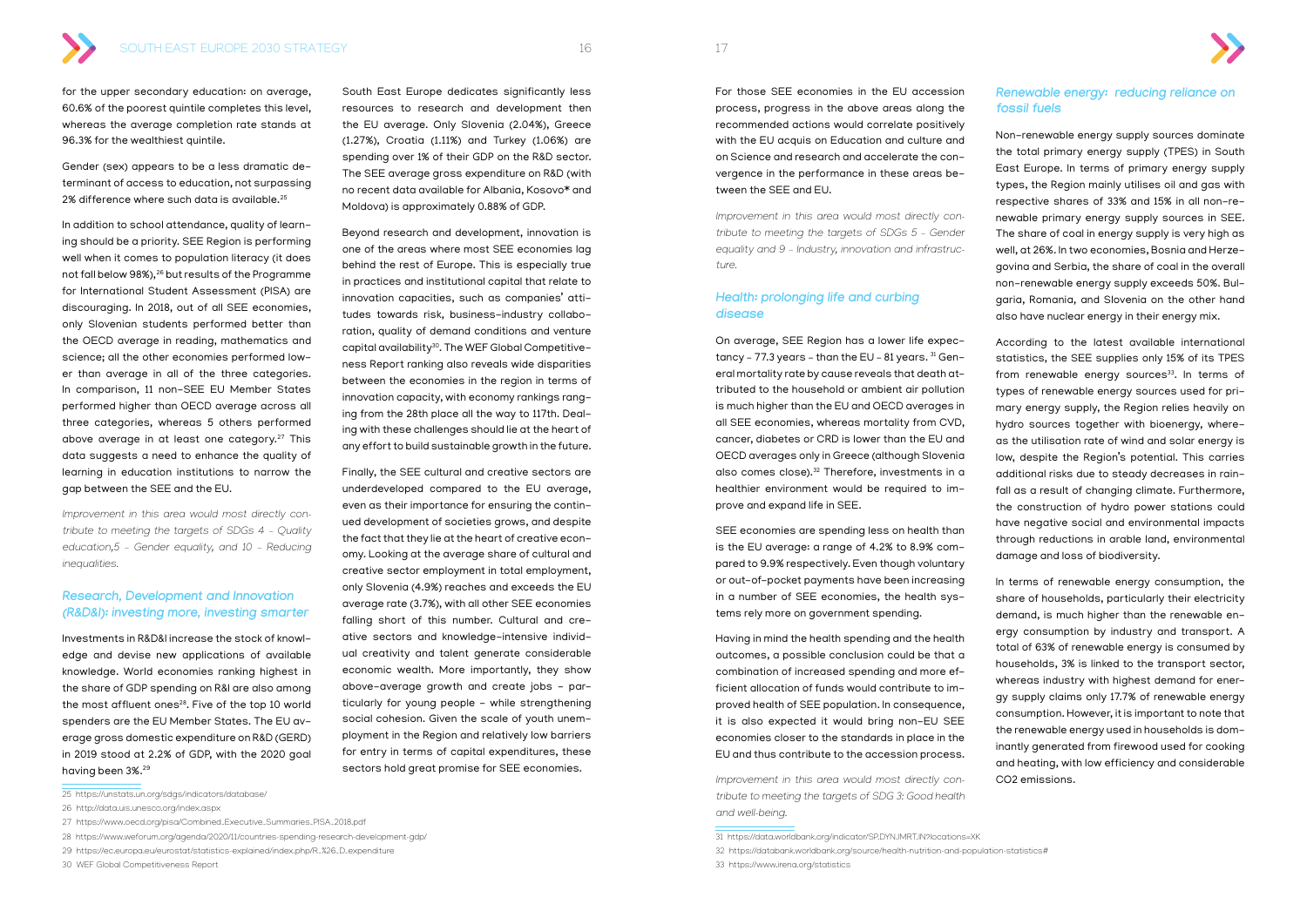SOUTH EAST EUROPE 2030 STRATEGY 18 19

The region has stepped up its efforts to improve the investment framework and tackle the major challenges hindering faster deployment of renewables and took steps to introduce more market-based support schemes, moving from the prevalent feed-in-tariffs (FITs) to feed-in-premium (FIP) systems (in Republic of North Macedonia and Croatia, for example). Due to non-existence of operational day-ahead and intraday markets in some economies and low liquidity in other, there are concerns about the auction scheme being a suitable model in the Region at the moment.

34 Impact of decarbonisation and RES integration in electricity and heat on new jobs creation is estimated in the Energy Community Secretariat's Study: Carbon pricing design for the Energy Community https://www.energy-community.org/dam/jcr:82a4fc8b-c0b7-44e8 b699-0fd06ca9c74d/Kantor\_carbon\_012021.pdf

Overall, the decoupling of growth from fossil-fuel energy supply and CO2 emissions is in early stages. In line with the long-term energy transition and decarbonisation objectives of the EU and Energy Community (EnC) including a climate-neutral European continent by 2050, deployment of renewables offers numerous socio-economic benefits beyond cost effectiveness, including job creation $34$ ; development of local manufacturing capacity; avoidance of health and environmental costs; and addressing climate change challenges.35 The development of integrated National Energy and Climate Plans (NECPs) in the EU Member States and EnC Contracting Parties of the region represents an essential tool for aligning and mainstreaming economy level policies into a coherent strategic plan based on a thorough scenario assessment and projections. The regional consultation on NECPs provides an opportunity to better exploit the competitive advantages of the economies and stimulate further integration.

Improvement in this area would most directly contribute to meeting the targets of SDG 7 – Affordable and clean energy.

#### **Environmental assets: taking note of household level**

#### In addition to environmental challenges at the global level, the quality of life of citizens related to

It is worth highlighting that the main hydrological feature in the SEE economies is the unequal spatial and temporal water distribution and significant lack of water resources in certain areas. The urban population has a much higher level of accessibility to public water supply systems than the rural population, and average water losses are very high, going up to 60% in some instances. Unequal water distribution has a negative impact on various aspects of society and usually puts heavy burden on women.

environment also concerns assets with direct impact on households, such as clean water, sanitation and hygiene, waste collection and disposal, and energy efficiency of household heating and cooling. Since access to these services tends to be more limited for the groups living in or at risk of poverty, it follows that those groups are similarly affected in SEE as well.

Water resources are embedded in all forms of development (e.g. food security, health promotion and poverty reduction), in sustaining economic growth in agriculture, industry and energy generation, and in maintaining healthy ecosystems<sup>36</sup>. Above all, the provision of clean water, sanitation and hygiene (WASH) services is a prerequisite for high-quality health care.

Degrading water ecosystems, caused by a growing demand for water by households and industry in particular, contribute to displacement, migration and poverty, with a disproportionate effect on the people in vulnerable situations, resulting in further exacerbation of inequalities. The relative use of water between households and industry respectively varies across SEE economies, depending on the level of industry as the share of economy.

Finally, air pollution, with its direct effect on people's health and subsequent socio-economic implications, is significantly worse for the people of the Balkans and Eastern Europe than their Western neighbours. Thus, there is a substantial potential in SEE to improve the effectiveness of air pollution-reduction policies, and enforcement of existing ones and to reduce greater reliance on solid fuel for heating and cooking. Coal consumption is ubiquitous. In fact, the Balkans region is home to many coal and lignite-fired units and to 7 of the 10 most polluting coal-fired power stations in Europe<sup>38</sup>.

Access to basic sanitary facilities (bath, shower, indoor flushing toilet) in SEE likewise varies. In the SEE economies, households not having access to these facilities change from 9% to 25.6% of total households (based on Eurostat 2018 data). Again, there is a strong correlation between the income levels and access to these facilities, and households living below the poverty threshold are most likely to face such issues.

There is a noted lack of financial resources in the water sector. Funding has increased since 2005, especially in terms of aid for agricultural water resources which has nearly tripled. However, official development assistance (ODA) in the water sector has remained constant at around 5% of total ODA disbursements.

In terms of energy consumption, again, the situation is varied. In some SEE economies, the energy consumption rose dramatically – up to 48.4% – while decreasing in most others, going as low as -23.6%. In some instances, more energy consumption might mean higher greenhouse gas emissions, due to the fact that the share of renewable energy is still low in the overall energy generation basket. This is particularly true of transport.

Energy efficiency is of crucial importance to minimise greenhouse gas emissions, which harm the environment and people's health. But equally important, energy efficiency reduces energy costs and can provide access to heating and cooling to a wider range of households, such as low income and subpopulation groups living at the risk of poverty. In all SEE economies, single-parent households<sup>37</sup> with dependent children fare worst when it comes to the ability to maintain household indoor warmth. In many economies, significant heating problems among households below the relative poverty level coincide with an increased proportion of households with elderly residents.

On average, 30% or more of households in SEE struggle with energy poverty, or absence of adequate heating and cooling, which is linked to problems in other areas such as health, environment, productivity and social integration. Specific issues in the area of energy poverty in SEE include: low level of political interest; higher share of people not categorised as poor but still unable to afford heating and cooling compared to oth-



er parts of Europe; higher occurrence of households not connected to an electricity grid compared to Western Europe; deteriorated buildings that do not allow for retrofitting; and limited social support for energy-poor households. The loss of income precipitated by the impact of the COVID pandemic is likely to worsen energy poverty levels.

Environmental economy provides great potential for employment and growth. In the EU, employment in this sector increased from 3.1 million fulltime equivalents in 2000 to 4.2 million full-time equivalents in 2017, while generating 698 billion in output and EUR 287 billion gross value added. There is little doubt that applying these principles in building green, resilient and low carbon economies in SEE would reinvigorate employment and help decouple growth from intensive use of resources.

Improvement in this area would most directly contribute to meeting the targets of SDGs 3 – Good health and well-being, 6 – Clean water and sanitation, 7 – Affordable and clean energy, 8 – Decent work and economic growth, and 11 – Sustainable cities and communities.

#### **Access to Justice: critical for improving quality of life**

Access to justice is an enabling condition for development, by establishing the basic social or-

<sup>35</sup> IRENA, "Cost-competitive renewable power generation: Potential across South East Europe", January 2017

<sup>36</sup> Sustainable Development Goal 6: Synthesis Report 2018 on Water and Sanitation.

<sup>37</sup> Note: single-parent households with dependent children are predominantly headed by women, adding a gendered (sex-disaggregated) aspect to health risk inequalities when it comes to maintaining warmth at home. 38 World Bank (2019) Western Balkans Regional AQM – AQM in Republic of North Macedonia; (October 2019)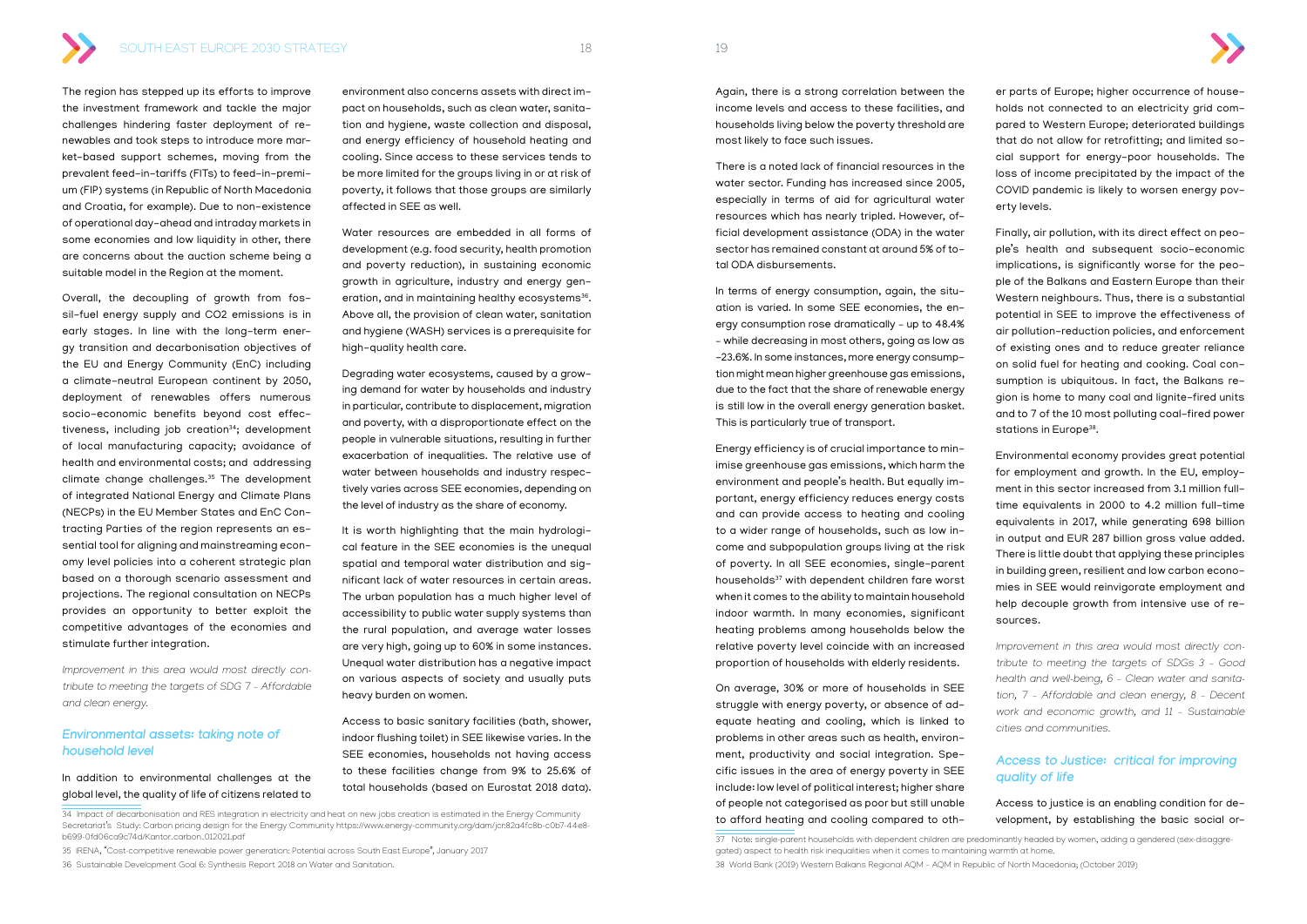SOUTH EAST EUROPE 2030 STRATEGY 20 20 21

der required for other development activities to proceed. It affects the citizens' ability to access health, employment, education and other fundamental areas by removing barriers to their use and facilitating unhindered economic development.

However, many people have difficulties in recognising the legal dimensions of their problems. Many do not pursue legal remedies and are unaware of legal assistance services or are otherwise unable to access these services. The inability to obtain legal and justice services is often found to have a disproportionate impact on the low-income and other disadvantaged groups, because they cannot afford the cost of the legal process. As these people cannot access justice, they have no way to make sure they are awarded their rights to education, employment and fair treatment and consequently improve their positions.

In addition to the economic and cost barriers in accessing justice, there is a wide range of structural, institutional and capability factors that impinge upon access to justice for citizens, such as complexity, time, individual capability, geographical and physical constraints. In order to improve access to justice, the following should be considered: enhancing physical access to courts; easing the cost of legal advice and representation; increasing access through provision of legal aid; increasing public confidence in the justice system; promoting legal awareness; and strengthening civil society as the foundation for promoting access to justice. In an environment pushing more digitalisation in all aspects of life, modern approaches to facilitate the access to justice should also include e-justice solutions. This could particularly be crucial for making cross-border/boundary justice available to citizens and businesses.

In the early period of the pandemic some economies in the Region extended bilateral assistance to each other, either in the form of medical and personal protective equipment supplies or facilitating urgent evacuation of their citizens abroad. In the Western Balkans, economies agreed to facilitate border/boundary measures and ease the cross-border/boundary transit of medical equipment, personal protective equipment and some other product groups through green lanes, based on extended electronic exchange of data. Such measures were much appreciated by all the SEE economies and the extension of green lanes and facilitated border/boundary crossing is intended to be sustained throughout the SEE Region<sup>39</sup>.

Improvement in this area would most directly contribute to meeting the targets of SDG 16 – Peace, justice and strong institutions.

39 Having in mind that border/boundary measures facilitation through the green lane concept is possible only in those instances complying with EU legislation related to customs procedures and exchange of customs data of EU Member States with other economies.

#### **Impact of the COVID-19 pandemic**

The outbreak of the COVID-19 pandemic has directly or indirectly affected all aspects of socio-economic life and development in the Region. At the time of writing (April 2021), nearly 120,000 people across the SEE have lost their lives. Containment measures have affected the modalities of work as well as devastating some critical sectors, such as tourism and transport. Contraction of GDP in the SEE for the last year is estimated at 1.9% on average, whereas recovery will depend both on the effectiveness of government and wider societal efforts and further developments regarding the pandemic.

Similar to other economies in Europe, the constant threat of the public health system being overwhelmed by the pandemic has been mitigated by economy-specific measures to ensure the operation of health sector, particularly its intensive care units.

With regard to the direct burden over public health care systems caused by the COVID-19, the SEE Region went through two peak periods since the start of pandemic, one in October-December 2020, and the second in March 2021. The latest available data from May 2021 reveals that the average number of confirmed COVID-19 infections per 1 million in SEE<sup>40</sup> is 62.41. Many economies in SEE have had a weak start in COVID-19 vaccination, with Serbia being an exception, and bilateral assistance within the Region once again provided much needed assistance. Nevertheless, vaccination rates remain low overall, and immunisation is slow in many of the economies.

Despite the lack of data, it is also assumed that majority of SEE economies had difficulties in ensuring equality in access to the COVID-19 related testing and therapy opportunities throughout its society, particularly to their population living in rural areas.

Due to COVID-19, digital technology has been transforming people's lives, societies, and economies with unprecedented speed and scale, delivering immense opportunities as well as daunting challenges. With the deployment of digital technology, the cooling energy demand of data centres will be increasing in the following years. Thus, energy efficiency of cooling systems needs to be considered as well as heating.

Like any other region in the world, the second direct policy area which was hit by the pandemic in the SEE is education, especially the primary and secondary education services. Many SEE economies have quickly redirected provision of public education services through online tools. However, the availability, access and quality of the online education services have been undermined due to the existing inequalities within each economy. According to the latest data received from UNICEF, 33.78% of students in Eastern Europe and Central Asia, the regional grouping in which majority of SEE economies are included, could not access remote learning programmes in their economies<sup>41</sup>. In particular, population groups living at risk of poverty and in rural areas have



struggled most in accessing education services in the pandemic conditions. Globally, three out of four students who cannot be reached by the remote learning programmes come from rural areas and/or belong to the poorest households, due to the lack of technological resources at home or because they were not properly targeted by the adopted policies.

Employment has likewise been greatly affected. Consequences of lockdown measures were felt especially hard in the services sectors. Given that all of the SEE economies are service-dominated, whereas majority relies on surpluses from tourism services trade, the restrictions have caused a significant economic downturn in addition to the overall economic pressure on other sectors, the contraction of which varied based on their level of vulnerability to social distancing and lockdown measures.

Almost all of the employment gains recorded in the last decade have been pushed back. According to the Labour Force Surveys for 2020, the number of people in employment in SEE was reduced by approximately 1.44 million compared to the previous year. The regional average unemployment rate reached 11% in SEE<sup>42</sup> in 2020 and the unemployment rate for the Western Balkans (excluding Kosovo\* due to unavailable data) was even higher at 14.4%. Employment losses also translated into rising inactivity. Active labour force shrunk by almost 1.6 million people in the Region, which resulted in a reduction of the labour force participation rate by 1.7 percentage points in 2020 to 51.5 per cent<sup>43</sup>. Besides, working hours loss due to the COVID-19 related measures in SEE equal to 6.4 million full time employment jobs (based on 40 hours work per week). $44$  In addition to the inequalities between employed and unemployed, significant surge in working time loss widens inequality among employed people.

<sup>40</sup> Our world in data, https://ourworldindata.org/explorers/coronavirus-data-explorer?zoomToSelection=true&time=40..latest&pickerSort=asc&pickerMetric=location&Metric=Confirmed+cases&Interval=7-day+rolling+average&Relative+to+Population=true&Align+outbreaks=false&country=BIH~ALB~BGR~HRV~GRC~OWID\_KOS~MDA~MNE~MKD~ROU~SRB~SVN~TUR 41 UNICEF, COVID-19 and children - UNICEF DATA

<sup>42</sup> World Bank. The regional average is calculated according to the available data for SEE economies except Kosovo\* the data of which in 2020 is not available in World Bank. The latest available unemployment data for Kosovo\* is 25.7% in RCC ESAP Observatory)

<sup>43</sup> ILO, Covid-19 and Labour Statistics

<sup>44</sup> https://ilostat.ilo.org/topics/covid-19/#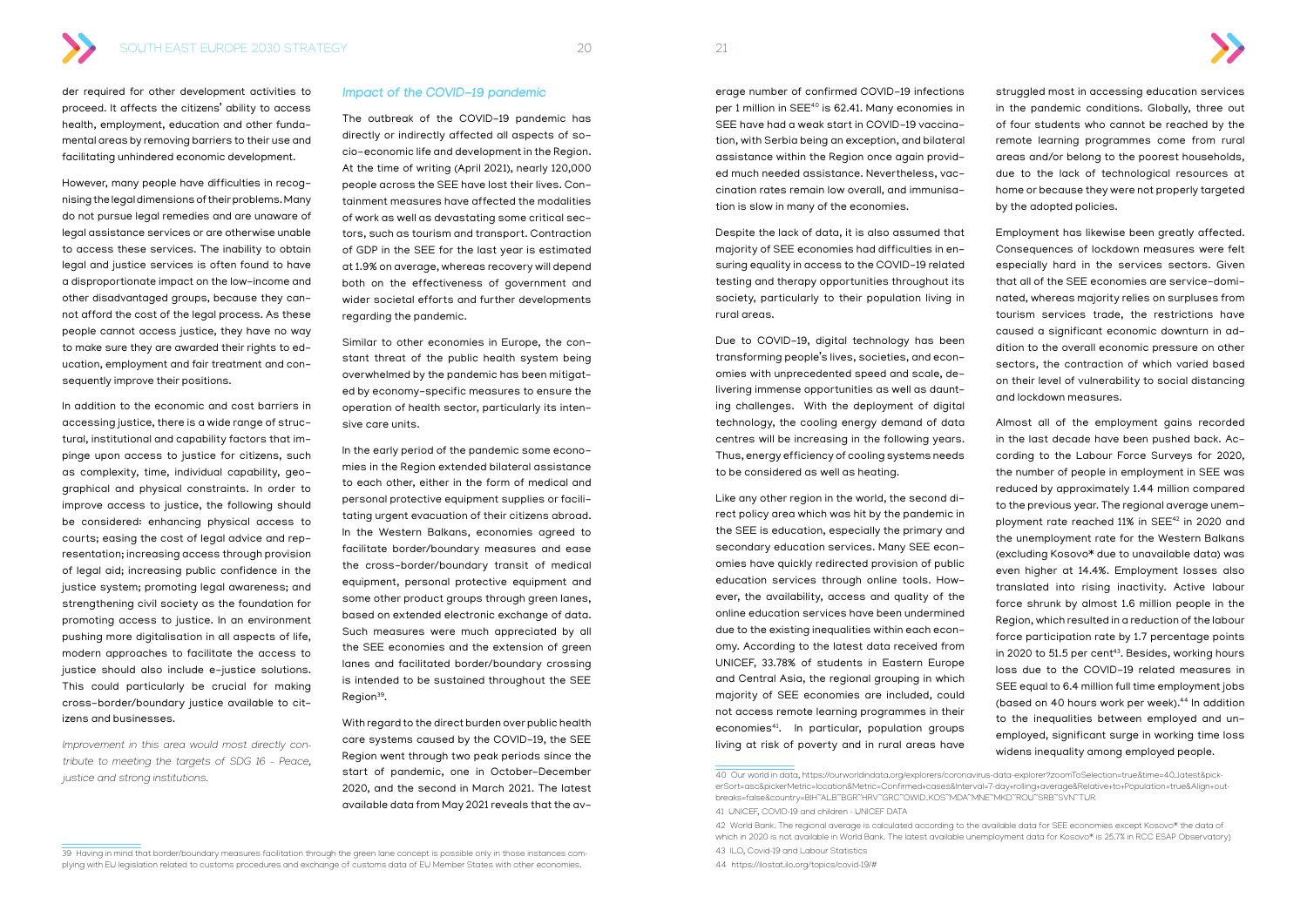SOUTH EAST EUROPE 2030 STRATEGY 22 23

Having in mind the impact of the pandemic on employment is unequal across population subgroups, regional collective thinking in the post-COVID period will have to address the following challenges in particular: how would the work life in the Region evolve in the next decade? What types of change would remain in the work life, which sectors will be more significantly affected and how could that feature in regional policy considerations? How would public financing sustainability of the public pension schemes be reached in an aging region given the work life changes in the post-pandemic environment?

Moreover, as a Region facing stark demographic challenges with adequate skills in short supply and limited quality of education for its labour force, the SEE economies need to come together in finding joint solutions to their common challenges affecting sustainability in the upcoming decade.

#### **Assessment**

Based on the analysis of the state of play, the assessment would suggest a number of areas in which SEE holds significant potential for improvement and which would help the Region in achieving a number of SDG targets.

Intra-regional trade is one such area. The trade links between the SEE economies have not seen significant improvement over the past decade, and access to overseas markets has for the most part been largely hindered by insufficiently developed transport connectivity. There is economic growth to be unlocked by tapping into that potential.

Poverty in the Region is marked by stark inequalities between the under- and outperforming regions, impeding access to basic services for vulnerable groups, placing them at an even higher risk in the event of natural or human-made disasters, to which the Region is susceptible. Prevalent modalities within the financial sectors do not allow for the most efficient support to households and the private sector, especially the SMEs. All of

these factors are likely to become more relevant as the full extent of COVID-19 impact becomes evident, and need to be taken in consideration in the development of recovery policies.

Economies of SEE are dominated by the services sectors, making them particularly vulnerable to the COVID-19 induced lockdown measures. Manufacturing is overall developed to a lesser extent than in the Western European counterparts, rendering imports a necessity. On the other hand, the availability of considerable arable lands and agricultural labour does not translate into correspondingly high outputs due to efficiency problems.

Perhaps one of the greatest challenges for the Region concerns depopulation, in terms of both brain drain and naturally contracting societies. With immense effects across the socio-economic spectrum, depopulation requires urgent action. Causes of emigration are to a large extent, but not exclusively, linked to economic opportunities of the individual and his or her quality of life, which is in turn greatly determined by the access to and quality of basic services: health, education, environment and sanitation and access to justice. All of these factors call for improvement in order to prevent the loss of young, skilled and able members of society in the Region.

In addition, human capital development in SEE requires further work to enhance socio-economic productivity in a sustainable manner. Access of economically vulnerable groups to education needs to be improved, as does the quality of learning, which is currently below the OECD average. Furthermore, low investments and limited capacities in R&D&I prevent the Region from unlocking the full potential of competitive and innovative development.

To improve health outcomes and narrow the gap in life expectancy compared to the EU average, provision of quality health services needs to be strengthened. The demographic challenge exacerbates the pressures on sustainability of social systems, already strained by high rate of unemployment, particularly among youth. Chronic diseases are more prevalent in SEE than in the EU or OECD, which can be linked, at least in part, to quality of life standards. Particularly important in this regard is the environment and access to sanitation services. The latter is notably restricted in the SEE for the populations living below the poverty line.

Finally, environment in the Region faces many challenges, with particular emphasis on air pollution. This is directly related to the firm link between growth and fossil-fuel energy supply and CO2 emissions inherent in intensive resource use. Utilisation of renewable energy sources is low and far below potential for renewable energy creation which the Region possesses.



Trade creation, trade and export diversification, enhanced transport connectivity and investment in renewable energy in SEE with enhanced role of financial sector might help unleash the potential of the Region. In this effort, addressing the key aspects of quality of life in the SEE Region is of critical importance, decoupling income levels from access to quality basic services, decelerating emigration from the Region and sustaining human capital development.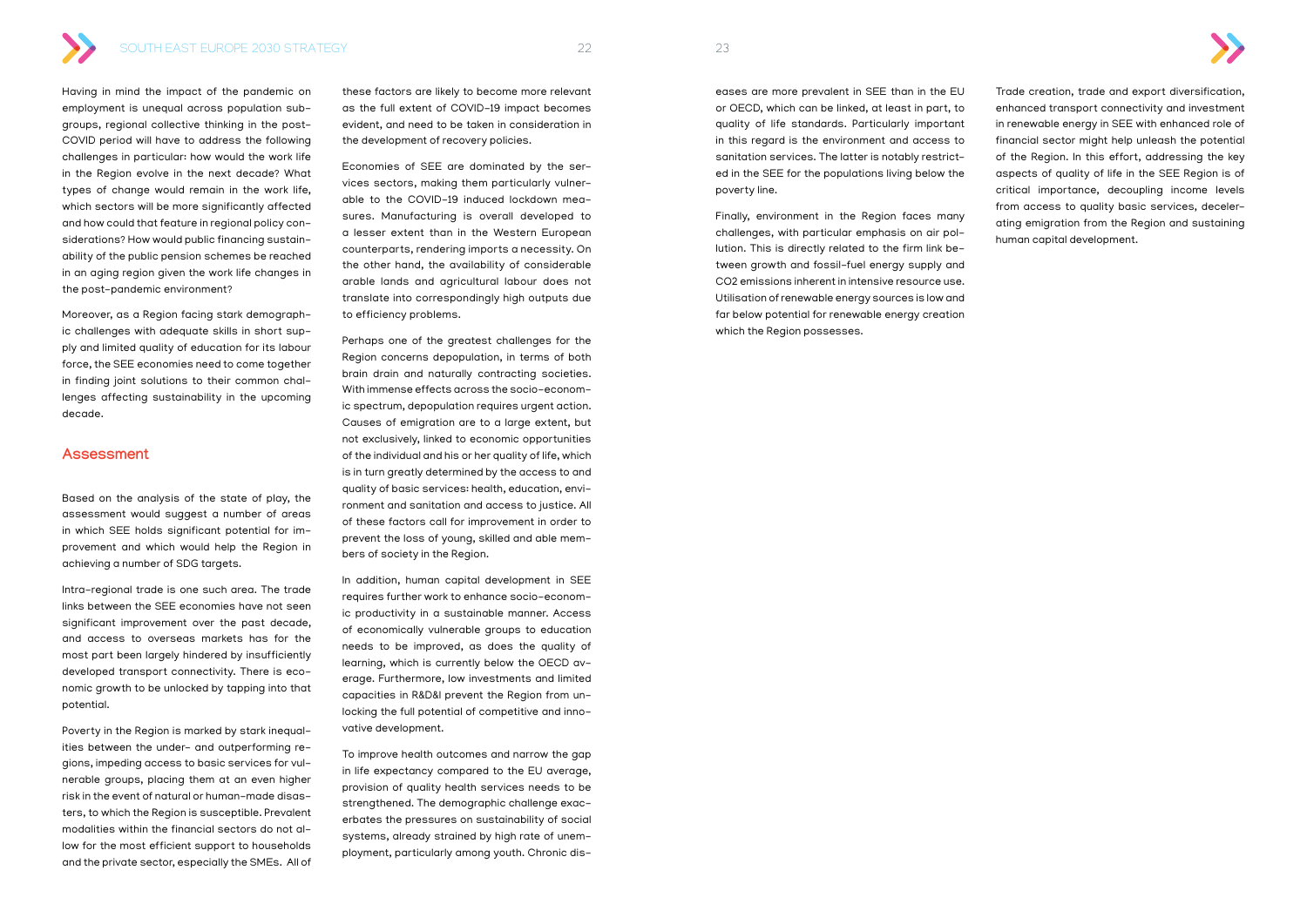The implementation of the Strategy will go hand in hand with establishing open and transparent mechanisms of dialogue with the relevant civil society, think-tank community, and academia, so as to promote their engagement and increase the relevant stakeholders' awareness of the Region's sustainable development agenda. Dialogue with parliaments of the SEE economies will furthermore be established to enhance political ownership of the endeavour.

The SEE economies anticipate that the SEE 2030 Strategy will contribute to their long-term efforts in enhancing regional cooperation in the implementation of UN Sustainable Development Goals and the 2030 Agenda. The Strategy will facilitate their commitments to undertake regional actions, built upon SEE economy level priorities so as to reach the regional sustainable development-related goals.

#### **Regional ownership and a bottomup approach**

The key element of the SEE 2030 Strategy is its full and total regional ownership. Leaders of SEECP gave mandate to the Regional Cooperation Council, a regionally owned organisation, to lead the preparation of the Strategy, while the Region, represented in the SEECP format, has given its approval to each step of the preparation process.

The first Concept Note of the SEE 2030 Strategy was accepted by the RCC Board in May 2020, having been developed within a structured process of consultations with relevant regional initiatives and organisations on the basis of their experience with SEE 2020 implementation and recommendations. In particular, they flagged the potential socio-economic and political repercussions of the COVID-19 pandemic, heightening the importance of political visibility and outreach of the SEE 2030 Strategy, the political commitment of SEE economies, coordination among regional organisations in light of many cross-cutting areas and the organisations' institutional memory

During the preparation of SEE 2030 Strategy, utmost attention was given to complying with the relevant methodology of the UN for the preparation of National Voluntary Reviews.<sup>45</sup>

ed Nations



and expertise, and the engagement of local implementers in Strategy execution.

The Substantiated Outline presented to the SEECP Political Directors in January 2021 served as the basis for intensive in-depth bilateral consultations with each of the participants' representatives, including representatives of public authorities and respective SDG Coordinators. The priority thematic areas of intervention of the Strategy were selected on the basis of National Voluntary Reviews of SDG implementation of SEECP participants. On this basis, 13 SDGs were selected (SDG1, SDG3, SDG4, SDG5, SDG6, SDG7, SDG8, SDG9, SDG10, SDG11, SDG13, SDG16, SDG17).

To ensure the all-inclusiveness of the process and promote a bottom-up approach as another principle of the Strategy, two Workshops with representatives of the Region's private sector, civil society, academia and think tanks were organized during May 2021, led by TEPAV and ELIAMEP from the current and incoming SEECP Chairmanship in Office capitals, Ankara and Athens, respectively.

Secretariats of CEFTA, Transport Community, Energy Community, DPPI SEE, Regional Rural Development Standing Working Group in SEE, Centre of Excellence in Finance, Western Balkans 6 Chambers Investment Forum, SEE Health Network, and NALAS were invited to the consultations during the preparation of SEE 2030 as well as the European Commission and WHO. The written comments and contributions received from ILO, UNECE, World Bank, IRENA, OECD, European Training Foundations, Energy Community, DPPI, CEF, and SEEHN.

The final approval and endorsement will be sought by the RCC Annual Meeting and by the SEECP at the June 2021 Summit, respectively.

### **Goals, principles and methodology of preparing SEE 2030 Strategy**

#### **Strategy objective**

The objective of SEE 2030 Strategy is to reach regionally sustainable economic growth shared by all. The Strategy aims to reduce poverty and inequality, empower women, improve social inclusion, decelerate depopulation of the region through enhancing the quality of life for its citizens and speed up the green and digital transition, without widening socio-economic inequalities and disrupting competitiveness and private sector development, through a genuinely regionally owned political process. It will provide benefits across the SEE Region and accelerate convergence with the EU of those economies which seek integration into the EU, thereby strengthening the foundations of that process.

#### **Vision of SEE 2030**

The SEE 2030 Strategy is a joint call for action by all SEE economies. The priorities of this Strategy are built upon domestic priorities identified by all SEE economies and clustered into three dimensions. The core principle of action in this Strategy is to support designing regional policies for the whole of society and to prioritise actions to leave no one behind.

The SEE economies therefore consider the implementation of SEE 2030 Strategy as contributing to life in a Region free of poverty, hunger, disease, and where all life can thrive. Therefore, the economies will make efforts to transform SEE into a Region with equitable and universal access to quality education at all income levels of their societies, adequate health care and social protection, and high environmental and sanitation standards of living.

The SEE will be a region in which every economy enjoys sustained, inclusive and sustainable economic growth and decent work for all. In this regard, the SEE economies will make efforts to establish better trade and transport connectivity between their counterpart economies and with the EU as well as to outreach overseas through enhancing trade connectivity and utilising all available modes of transportation to exploit their economic potentials. In this endeavour, the SEE economies commit to decouple their economic growth from carbon emissions through increased use of renewable energy potentials.

Acknowledging that sustainable human, social and economic life in the Region is under the threat of natural disasters, the SEE economies will make efforts to keep all human habitats safe, resilient and sustainable. In this regard, the economies will be ready to pool their efforts to share the risks of disasters and prevent their destructive impact from pushing societies into poverty.

The application of technology and wider use of digital tools to contribute to the efforts of SEE economies in reducing poverty and inequalities will be utilised in facilitating access of the whole of society to public services determining their quality of life. The implementation of green transformation in the SEE economies will be assured in a way that neither increases inequality or poverty, nor enhances the divergence in human development between the SEE and other regions of Europe.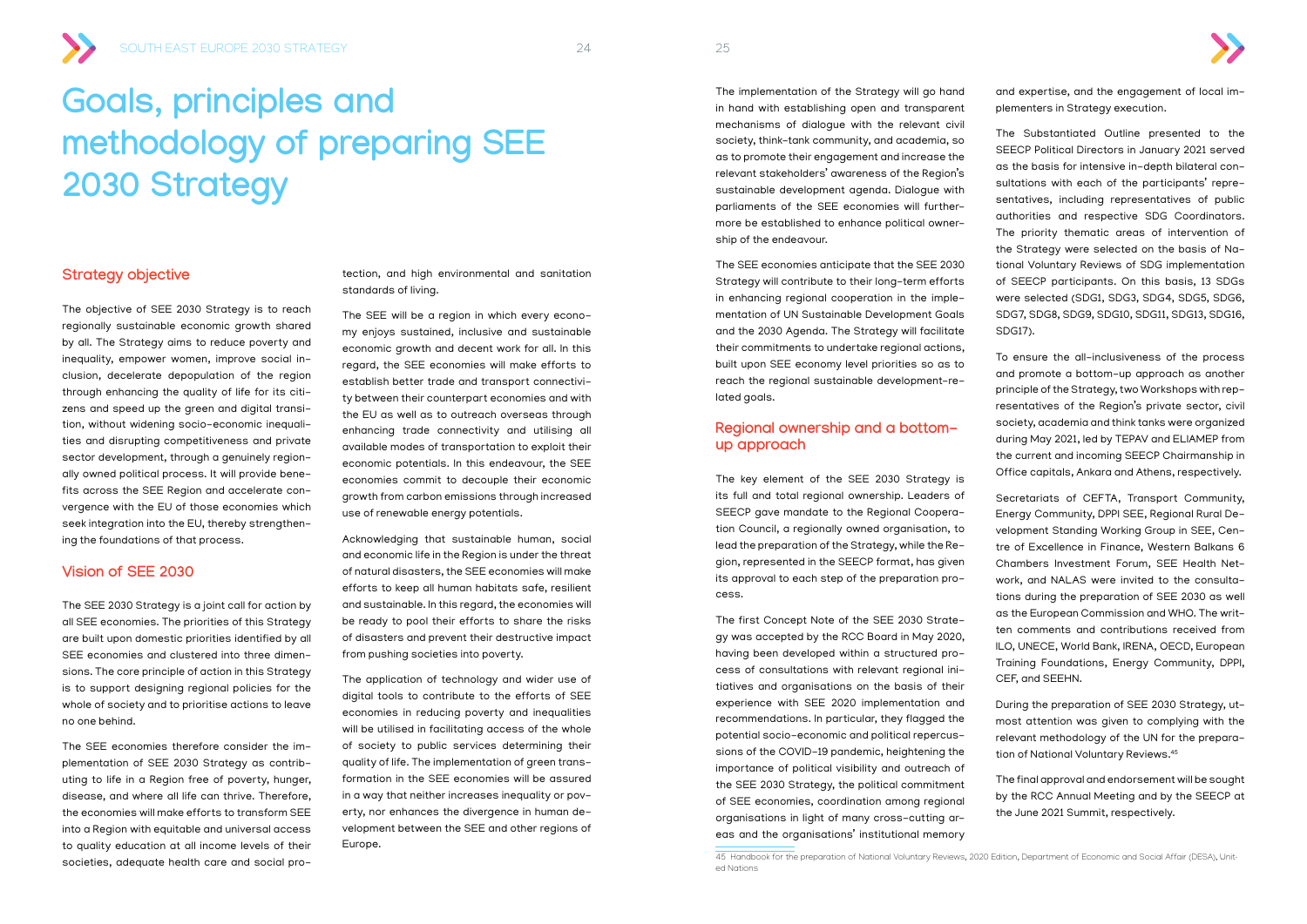#### **Policy Coherence**

Policy Coherence for Sustainable Development (PCSD) is recognised as a means of implementation in SDG Target 17.14. It is an approach and policy tool for integrating the economic, social and environmental dimensions of sustainable development at all stages of policy making. In practice, this entails fostering synergies across policy areas; balancing domestic, regional, and international objectives; and addressing the transboundary and long-term impacts of policies. Factors influencing the magnitude of the spill-over and transboundary effects include internal policies; trade policies; foreign and security policy; and international development cooperation.

The OECD Recommendation on Policy Coherence for Sustainable Development (PCSD), adopted in 2019, calls for strong institutional mechanisms and evidence-based analytical tools. Collaboration and coordination within and between economies, across economic, social and environmental dimensions, across levels of government, and with other stakeholders (e.g. civil society and business) are key features of PCSD. The SEE 2030 Strategy places great importance on PCSD. The OECD PCSD Framework can be adapted to diverse economy level/regional and institutional contexts and allows users to develop their own strategy for enhancing policy coherence.

#### **Regional cooperation**

The SEE 2030 Strategy considers regional inclusive cooperation as key to the success in reaching its targets jointly committed by the SEE economies. As transnational, global, and regional challenges become increasingly complex and intertwined, proven by the current pandemic, they

pose a growing threat to sustainable development that no single economy in SEE can tackle alone.

The SEE 2030 Strategy will serve as an inclusive regional strategic initiative for dialogue and cooperation on sustainable development issues with a direct impact on socio-economic development agendas of the SEE economies. Yet closer coordination between international and regional organisations, governments and civil society, and all other relevant stakeholders is also needed to create new synergies, while ensuring an effective division of labour and efficient use of resources. Only by working together will the SEE 2030 Strategy succeed in bringing peace and prosperity to people in every corner of the SEE Region.

The SEE 2030 Strategy is expected to strengthen regional cooperation in priority sectors as identified by participating economies, provide systematic, more efficient and coordinated support for participating economies and enable more effective knowledge-sharing and peer learning among them.

Opportunities for regional cooperation are to: (a) develop integrated approaches, models and tools with respect to each economy policy space and leadership; (b) support regional approaches to priority areas of intervention through the development of policy tools, methodologies and approaches. Comprehensive implementation of the 2030 Agenda for Sustainable Development will require partnerships between economies and across sub-regions.

Political commitment to regional cooperation will therefore be a cornerstone for the successful and efficient implementation of the Strategy.

### **Outline of SEE 2030 Strategy**

#### **Dimensions of SEE 2030 Strategy**

On the basis of the assessment of the current state of play and identified needs and potentials of the Region, of economy level priorities as expressed in the National Voluntary Reviews and in the set of bilateral consultations with each of the SEE economies, and of inputs provided by the relevant non-governmental stakeholders, the SEE 2030 Strategy was developed across three dimensions and additional cross-cutting areas. The three dimensions include thirteen priority areas of intervention, providing a scope for an integrated approach to address sustainability issues, as follows:

#### **Dimension I: Prosperity of the SEE Region**

- 1. Promoting economic growth through trade creation, sustainable and responsible tourism and enhancing transport connectivity
- 2. Promoting investment, research and innovation in renewable energy to increase the share of carbon free energy supply and improve energy efficiency
- 3. Enhancing capacity to improve detection and risk reduction of natural disasters to minimise their impact on economic growth
- 4. Reducing digital divide through better broadband connectivity, development of digital skills and accelerated digitalisation of industry and public services
- 5. Enhancing public-private sector partnership and role of financial sector/financing for development for the implementation of SDGs in SEE



#### **Dimension II: People of the SEE Region**

- 6. Better utilisation of human capital potential of the SEE Region
- 7. Supporting diaspora to promote economic activity in the SEE Region
- 8. Facilitating access to education and supporting improvement of its quality
- 9. Facilitating access to health and supporting improvement of its quality
- 10. Improving equal access to and quality of justice and public services in SEE
- 11. Improving access to and quality of environment/sanitation services and affordable, safer and healthier housing

#### **Dimension III: Peace and Partnerships in the SEE Region**

- 12. Supporting the institutional strengthening for smart implementation of the SEE 2030 **Strategy**
- 13. Facilitating creation of sustainable funding mechanisms to support implementation of SEE 2030 Strategy while respecting development cooperation effectiveness principles of transparency and accountability.

The thirteen priority areas of intervention are complemented by economy level and regional actions, as well as flagship initiatives and targets. The actions aim at providing guidance and inspiration for the most effective implementation of the Strategy. European Union policies, strategies and actions are taken into consideration. Not all economies may have the necessity or the resources to undertake all the proposed actions;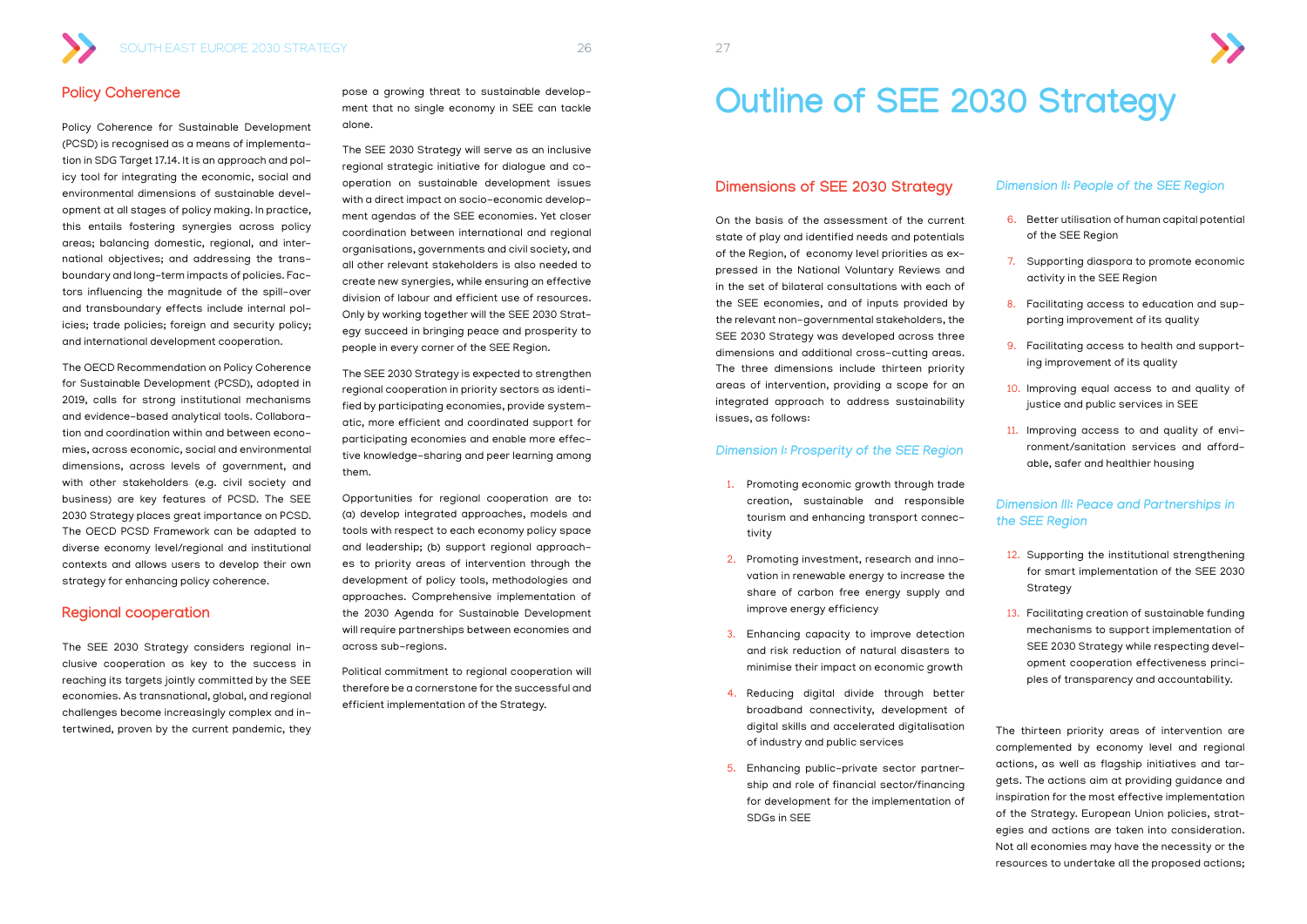SOUTH EAST EUROPE 2030 STRATEGY 28 29

the proposed actions need to be adapted to economy level needs.

The expected impacts of the SEE 2030 Strategy are as follows: (a) strengthened regional cooperation in priority sectors as identified by participating economies; (b) systematic, more efficient and coordinated support for participating economies; (c) more effective knowledge-sharing and peer learning among economies.

#### **Cross-cutting areas**

#### **Poverty**

SEE 2030 Strategy will consider poverty as one of the major regional concerns horizontally affecting all aspects of life. In this regard, the main guiding principle the Strategy is to "leave no one behind". Therefore, any action that would be considered in the context of this Strategy will take into consideration its impact on poverty and inequality and prioritise those actions that aim to reduce it.

#### **Digital transformation of SEE Region**

Digital transformation is an essential change in the process of using digital technologies that can generate great benefits regarding macroeconomic development. This process is no longer a choice but a fundamental prerequisite for economic growth. The COVID-19 pandemic underpinned even more the importance of a digital society, i.e., broadband infrastructure development, upgrade of digital public services, digital upskilling to allow benefits of digitalisation for all citizens, regional cyber resilience, deployment of new technologies, etc. Embracing digital transformation by all key stakeholders in SEE can help the whole region grow. However, if not carefully calibrated, digital transformation may widen inequalities between different subpopulation groups according to their level of income, age, education and place of living. Therefore, the SEE 2030 Strategy would consider both opportunities and risks which digital transformation may offer.

In this regard, the digital transformation will have a horizontal role particularly in facilitating access to education, and health services to the population subgroups living in or at the risk of poverty. The Strategy 2030 would prioritise regional actions supporting digital transformation in a way that reduces income inequalities-related limitations to access education and health services. Wherever justifiable and feasible, all other policy areas foreseen by the Strategy would also comprise digital transformation instruments.

#### **Green transition of SEE Region**

Having considered the main objectives of the EU Green Deal and the Green Agenda of Western Balkans, the SEE 2030 Strategy considers environmental transition within each dimension as a cross-cutting policy area. The socio-economic impact of green transition on different population subgroups in SEE, as well as the overall impact on welfare of these economies would be the guiding principle in the prioritisation of actions.

In parallel to such horizontal considerations, SEE 2030 would provide a vertical area of intervention to renewable energy, with a set of actions required to improve the quality and availability of disaggregated statistics, together with capacity building in developing bankable investment projects including support for development of local production and technologies for the SEE. Another set of vertical actions toward enhancing the role of the private sector, particularly financing for development, would be foreseen to improve the quality and access to environment and sanitation services.

Furthermore, actions on spatial planning and sectoral cooperation in environmental transition would be prioritised in the dimension related to People.

#### **Public-private partnership**

Similar to the UN 2030 Agenda for Sustainable Development, businesses would be playing an integral role in achieving sustainable development and targets of SEE 2030 Strategy. Each company – large and small – is making incredible contributions towards shared economic, social, and environmental progress.

In addition, the business sector plays an important role in respecting human and labour rights as determined by the relevant UN and ILO conventions as well as the relevant European legislation.46 In this regard, the implementation of SEE 2030 could not be successful without active participation of the private sector.

Furthermore, the private sector participating in the implementation of UN Agenda 2030 as well as SEE 2030 Strategy is of crucial importance for mobilising funds in line with social and economic goals, particularly the ones related to education, health, environment and sanitation services as well as renewable energy, natural disaster risk reduction and sharing, spatial planning and localisation of SDGs implementation. Needless to say, the private sector is at the core of human capital development, research and innovation efforts of the Region. Furthermore, cooperation with private sector is of critical importance for decelerating depopulation, as the strong emigration would leave the private sector not only without necessary skills pool but also narrow its demand base and eventually shorten its enterprise life-term.

Private sector participation should be seen as a complementary resource to the public financing for the implementation of UN SDGs as well as SEE 2030 Strategy in parallel to its raised awareness, shared responsibility and responsiveness to the SDGs implementation.

As described by the UN, the private sector participation and contribution to the implementation of UN SDGs and SEE 2030 would be through the following four means: core business operations; value chains; social investments; and advocacy efforts. In this endeavour, the People-First approach to public private partnerships will be encouraged in line with the relevant EU and UN



policies/ standards and guidelines on public procurement, corruption, and transparency.

Therefore, the role and participation of private sector in all dimensions and actions would be sought.

#### **Aspects of implementation**

#### **Governance structure**

The governance structure for implementing SEE 2030 Strategy will be composed of two main actors: (i) the public administrations of SEE economies represented by National Coordinators of SDGs (or other structures tasked with implementing SDGs and Agenda 2030, in accordance with the respective arrangements in each of the SEE economies) appointed by each participating economy of the SEECP, and (ii) the Regional Cooperation Council.

Public administrations are the cornerstone of the SEE 2030 Strategy since the success of SEE 2030 is to be built upon the priorities and results of implementation of SDGs by each SEE economy according to their respective strategies. The SEE 2030 Strategy entails exclusively regional priority areas of intervention. However, most of the actions put forward by the Strategy envisage policy response by the appropriate institutions and agencies in SEE economies. The implementation will be steered by the SEE economy action plans at the macro-level and, whenever required, the SEE 2030 Strategy priorities and actions would be adjusted accordingly. This process at the economy level will require high level of intragovernmental coordination to be ensured by the National Coordinators of SDGs. The National Coordinators will also serve as contact points for all issues pertaining to SEE 2030 Strategy with the RCC.

The RCC will coordinate and facilitate the overall effort to implement SEE 2030 in close consultation with National Coordinators, providing, where and if needed, political, coordination, technical

<sup>46</sup> Guiding Principles on Business and Human Rights, Implementing the United Nations "Protect, Respect, and Remedy Framework" United Nations Human Rights Office of the High Commissioner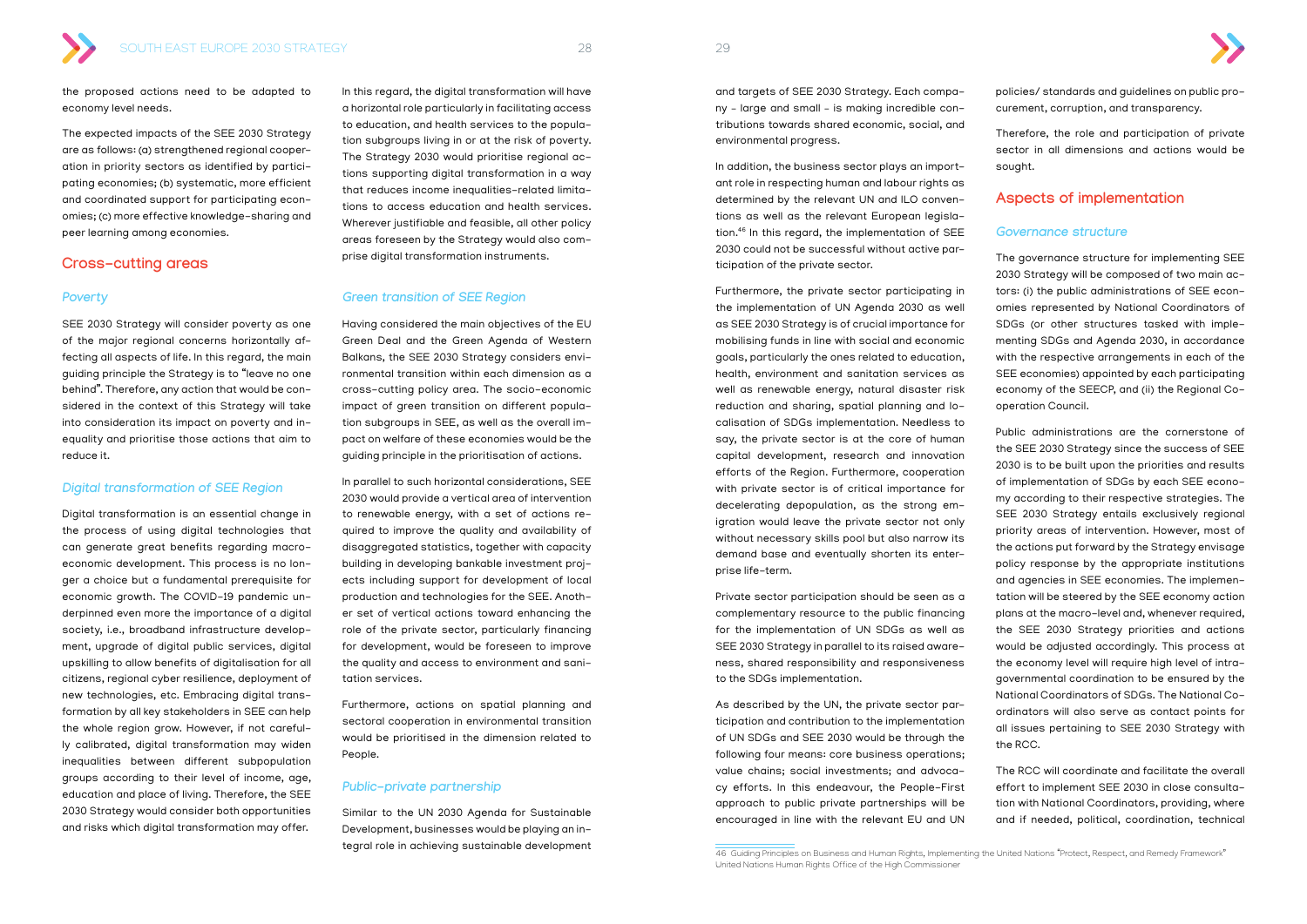and, if possible, financial assistance. The RCC Board provides overall guidance on the implementation of regional actions stemming from this Strategy in line with its steering role.

#### **Measuring progress**

Keeping track of progress in a systematic and transparent way is essential. The 2030 Agenda provides the follow-up and review at each SEE economy, regional and global level. The participating economies of SEE are committed to measure progress towards the SDGs, to ensure accountability to citizens. The Agenda includes 17 goals and 169 underlying targets for which the UN Statistical Commission in March 2016 agreed an indicator framework comprising 230 indicators as a practical starting point for global monitoring. The European Union has also produced its own list of 100 indicators which are particularly relevant to EU Member States (EU SDG indicator set).

The availability and quality of data, particularly comparability of data respecting the relevant data standards per each SDG indicator is of particular importance for the SEE. It is considered that the implementation of SEE 2030 would offer an additional layer of synergy and promote the importance of quality and availability of data comparable at the SEE level. In response, the SEE 2030 would act as a catalyst and propose establishing a regional network of statistical offices and provide the statistical offices with a platform for discussion and exchange of information and best practices, while ensuring that this cooperation does not impose significant additional costs and burdens on SEE statistical offices.

SEE economies may report on an annual basis to RCC on the progress in the implementation for each of the priority areas according to the indicators agreed per dimension. The selected set of indicators, including their possible disaggregation, should not impose an additional administrative burden and cost on statistical offices and other data producers while ensuring that double reporting is avoided. The RCC, through an annual Implementation Report, will facilitate regional

progress while taking into account inputs provided by each participating economy and make recommendations.

#### **Budget responsiveness of SEE economies to SDGs and development cooperation effectiveness**

Accessibility and quality of public services affecting the overall quality of life would be at the core of the SEE 2030. In this regard, private sector participation and particularly the financial sector would have a supporting hand in the efforts to improve quality and enhance accessibility. Though, it may not undermine the absolute weight of a public budget and its responsiveness to SDGs as the primary source of funding.

As a connected aspect to SDG responsive public budgeting, transparency in budgeting is of equally critical importance. Respecting international standards and codes in budgeting and its transparency would not only enhance efficiency but also facilitate regional cooperation in this regard. Therefore, the SEE 2030 is considered an appropriate horizontal instrument to advocate for enhancing transparency in budgeting at central level, the importance of having it aligned with the international standards and rules as well as for raising awareness to increase public budget responsiveness to SDGs.

In parallel, the SEE 2030, to be built upon development cooperation effectiveness principles, would make efforts to enhance the inclusiveness and responsiveness of donor financed assistance to the prioritisation of development cooperation recipient economies according to SDGs, and to increase participation of all other relevant stakeholders in donor planning and coordination at least at the regional level. Thus, transparency and responsiveness to SDGs in public budgeting, as well as donor-financed assistance, would be very much complementary to the success of SEE 2030.

#### **Facilitating the creation of sustainable financing mechanisms for the implementation**

The SEE 2030 aims to be complementary to the mainstream regional initiatives predominantly financed by the EU institutions, based on EU accession-related priorities. There is a strong interrelation between EU acquis and the UN SDGs and the Agenda 2030, though the EU institutions' financial assistance is channelled through the accession-related prioritisation.

This provides the SEE 2030 with an opportunity to leverage additional funds available from all donors prioritising their assistance to support the implementation for SDGs, which would be complementary to the ones already allocated for sectors critical for the EU alignment. It is important to note that UN SDGs are of wider scope than the EU acquis with more socio-economic emphasis and therefore need further assistance in the areas that are prioritised by the SEE economies but receiving less donor support.

Furthermore, it would create a chance for the SEE Region to emphasise the importance of Development Cooperation Effectiveness and to establish a regional mechanism to pool these funds, if available for the implementation of SDGs, based on this principle. In addition to the development cooperation effectiveness principles some other regional selectivity criteria, such as complementarity to EU financed programmes, would also be included whenever appropriate.

Thus, it is proposed to create a SEE Regional Project Facility to attract funds from various donors to finance regional, sub-regional, economy level, and local SDG-related projects. In the implementation of such project facility, the SEE 2030 may provide its full support with ensuring policy ownership secured by its management structures, beneficiary side prioritization of areas via its technical level bodies, and contextualisation through its horizontal intervention areas (enhanced data quality and availability, civil society dialogue backed by think-tanking capacity, and budgetary transparency).



#### **Stakeholder engagement**

The involvement of civil society, private sector and local authorities is extremely important for the successful implementation of SDGs. Many aspects of SDGs could be better addressed through the localisation of their implementation.

The principle of subsidiarity will thus act as one of the main corresponding implementation principles of the SEE 2030 for a fact-based localisation, where appropriate. In this regard, the management structures of SEE would offer ample space for the involvement of private sector, academia, and local authorities. If agreed, sub-structures for steering the relevant parts of SEE 2030 would be recommended to these stakeholders for them to take the lead.

Moreover, particular effort is to be made to enhance the role and participation of think-tanks of the Region in the SEE 2030. The SEE 2030 could be instrumental in utilising the collective capacity of think-tanks by connecting them with the regional statistics and policy prioritisation effectors. At the same time, through enhanced regional dialogue, peer-to-peer reviews and other types of exchange, regional experiences could then be localised through think-tanks. It is safe to argue that there is a significant level of policy formulation capacity and advising capacity of think-tanks so far untapped in the SEE Region. Some of these think-tanks have strong access to donor-financed technical assistance and accumulated world-level experience. They have also substantial capability in doing policy-level research and recommendation. Taking actions to incorporate such capacity into the regional priorities of SEE 2030 would be extremely helpful in creating synergy between regional, sub-regional, economy-level and local initiatives and actions.

#### **Engagement of parliaments**

The role of Parliaments and their involvement in securing political ownership is one of the key factors. In each SEE economy, the respective parliaments are already involved in the implementation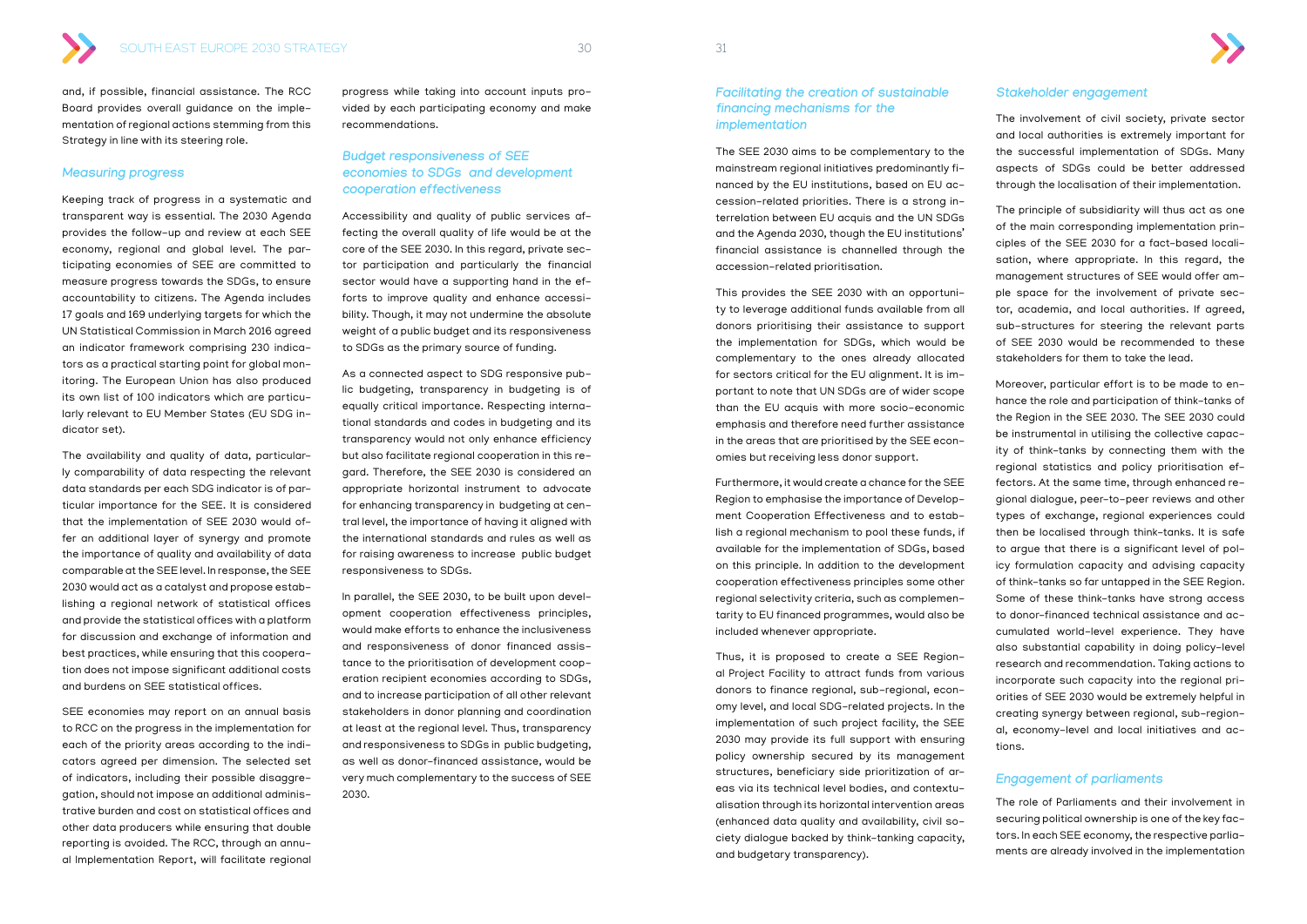SOUTH EAST EUROPE 2030 STRATEGY 32 33

of UN SDGs as priorities according to their economy level strategies. Given the fact that the SEE 2030 is to be built upon the SEE economy-level implementation of SDGs, the regular information exchange with the SEE Parliaments is seen necessary not only to secure the political level awareness of the Parliaments but to enhance the regional dialogue among the Parliaments of the SEE 2030.

Having the Parliaments informed with substantiated implementation reporting of SEE 2030 and collecting their feedback would enrich further extension of the SEE 2030 in parallel to the deepening of SEE economy-level implementation of SDGs.

#### **Regional dialogue**

The backbone and a key principle of the SEE 2030 Strategy are regional actions, regional connections and regional cooperation. Implementation will therefore feed from the solidarity, networking, and exchange of information and good practices. This will be achieved through the creation or strengthening of regional dialogue mechanisms at different levels, including the non-governmental sectors, facilitation of peer reviews and exchange of know-how, and others.

#### **Region-to-region dialogue**

The SEE 2030 Strategy attaches utmost importance to region-to-region dialogue through which good practices, know-how and experiences in the implementation of UN SDGs and Agenda 2030 would be shared at the regional level. In this regard, the Strategy aims to establish regional dialogue mechanisms with the Mediterranean and the Black Sea regions as the ones in close proximity of SEE where many SEE economies have overlapping memberships.

#### **Communication and awareness raising**

Raising public awareness of the SDGs is one of the strategic priorities of this SEE 2030 Strategy. Increased public awareness of the SDGs, and of their relevance to the societies of SEE region, will encourage more individuals and organisations to get involved with helping to achieve these goals. Greater awareness of the specific targets which SEE economies committed to achieving will reinforce economy level SDG reporting/review processes by ensuring greater participation, accountability and transparency.

#### **DIMENSION I: Prosperity of the SEE Region**

**Priority 1: Promoting economic growth through trade creation, sustainable and responsible tourism and enhancing transport connectivity**

#### Targets:

- I. Sustain per capita economic growth in accordance with the individual circumstances of each SEE economy with a targeted regional average GDP growth of 6 per cent per annum in the SEE
- II. By 2030 record an increase in the agriculture sector value added to GDP per worker
- III. By 2030, at least double intra-regional merchandise trade volume in SEE
- IV. By 2030, achieve 40% of increase in exports originated from the SEE to the Contracting Parties of the Pan-Euro Med Convention other than the SEE economies
- V. By 2030, achieve at least 20% increase in exports originated from the SEE to the preferential trade partners of the SEE as well as with the GSP schemes which includes the Western Balkan economies of the SEE

#### Actions:

**1.1.** Facilitating regional trade in SEE through extending green lanes throughout the SEE whenever possible, eliminating procedural and regulatory barriers to trade, and using international and EU standards

**1.2.** Systemic identification of market access barriers in intra-SEE trade



**1.3.** Promoting creating of intra-SEE clusters to better integrate the Region into the global value chains

**1.4.** Facilitate agricultural trade between SEE economies in a way to promote rural development through enhancing trade connectivity between poorer parts of SEE economies

**1.5.** Promote digitalisation and green transformation in industry and agricultural production in SEE with the goal of creating multiplying effects to other sectors of economy (such as tourism)

**1.6.** Identification of key export markets to access in the overseas to support the creation of regional clusters by the existing preferential trade agreements between SEE economies, and between SEE and other regions

**1.7.** Facilitating trade in the selected transport corridors to benefit from the existing maritime transport connectivity by reducing release time

**1.8.** Promote regional cooperation in tourism development with a view of reducing barriers to development of joint regional tourism products and developing tourism offer that spans several economies in the region

**1.9.** Supporting development of TEN-T network and its indicative part in SEE, through promotion of extension of TEN-T core corridors to SEE region. Special emphasis will be put on the creation of a new core network corridor in the upcoming TEN-T revision, corresponding to the RFC 10 corridor connecting Austria to Turkey, as well as the potential Adriatic-Ionian corridor.

### **Priorities, Targets and Actions**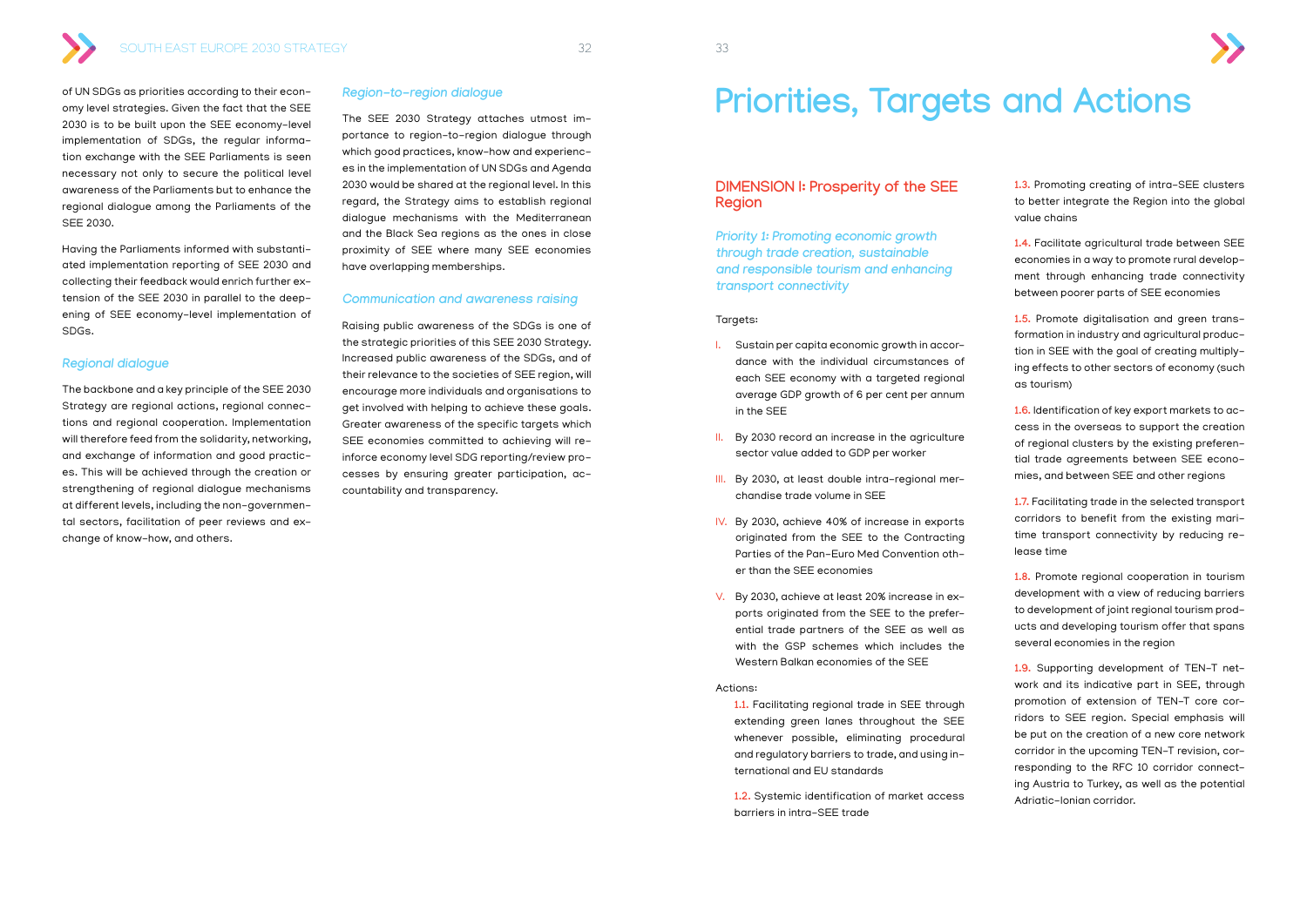

**Priority 2: Promoting investment, research and innovation in renewable energy to increase the share of carbon free energy supply and improve energy efficiency** 

#### Targets:

VI. By 2030, double the share of renewable energy in the total energy supply of SEE recorded in 202047

#### Actions:

**2.1.** Enhancing capacity of collection and quality of renewable energy statistics

**2.2.** Capacity building for developing bankable renewable energy projects to increase the generation capacity in renewables

**2.3.** Capacity building for public private partnerships in renewable energy generation

**2.4.** Supporting research and innovation in renewable energy including support for the local production of components and emergence of local value chains

**2.5.** Streamlining licensing procedures for renewable energy projects in SEE economies so as to expedite and facilitate licensing and make relevant procedures more predictable and transparent

**2.6.** Enhancing transparency and competitiveness of support schemes for electricity from renewable sources

**2.7.** Initiating regional dialogue for joint actions to improve labour skills in renewable energy technologies

**2.8.** Increase awareness of the population about potential benefits from energy transition and renewable energy self-production and consumption

**2.9.** Providing appropriate regional platforms to address further improvement of interconnectivity and strengthening local infrastructure for high share of renewables

**2.10.** Development and improvement of energy market integration and liberalisation in line with the EU policies

**Priority 3: Enhancing capacity to improve detection and risk reduction of natural disasters to minimize their impact on economic growth**

#### Targets:

VII. By 2030, strengthen the Region's preparedness to natural disasters and its collective capacity to mitigate relevant socio-economic disaster risk drivers (particularly for the poor and those in vulnerable situations) in the Region together with increased participation of the private sector in economic risk sharing

#### Actions:

**3.1.** Developing and mainstreaming a Regional Strategy for Disaster Risk Reduction which may include regional disaster risk mapping and assess existing disaster risk reduction programmes

**3.2.** Establish appropriate regional tools for exchange of information on disaster risk reduction

**3.3.** Promoting development and strengthening disaster risk transfer and sharing mechanisms

**3.4.** Strengthening regional institutional capacity in disaster preparedness, prevention and risk reduction through institutionalising regional capacity for cooperation on training systems and sharing training centres and capacities

**Priority 4: Reducing digital divide through better broadband connectivity, development of digital skills and accelerated digitalisation of industry and public services**

#### Targets:

VIII. By 2030, increase digital access of vulnerable groups so as to share in the benefits of digital transformation to alleviate poverty and regional inequalities

#### Actions:

**4.1.** Upgrade digital connectivity through improved broadband infrastructure with a goal of providing universal access to high-speed internet for all citizens supported through enhancing digital skills

**4.2.** Improve digital public services and enable the full potential of e-government and e-health, with the aim of providing faster and more efficient access for all citizens and improving their uptake through enhancing digital skills, including through provision of the necessary ICT infrastructure

**4.3.** Enhance cybersecurity, adapt regulatory frameworks to new digital security risks, and develop capacities as a prerequisite for deployment of new technologies and services based on innovative technical solutions. Capacity building action also includes awareness raising on cybercrime and related crimes.

**4.4.** Support and incentivise deployment of emerging technologies, such as 5G, Internet of Things (IoT), Artificial Intelligence (AI), block chain, etc.

**Priority 5: Enhancing public-private sector partnership and role of financial sector/financing for development for the implementation of SDGs in SEE**

#### Targets:

IX. Strengthen the capacity of domestic financial institutions to encourage and expand access



to banking, insurance and financial services for all

#### Actions:

**5.1.** Establish a Bankers Associations' Dialogue Mechanism for Development Financing, aiming to introduce innovative approaches in financing responsive to SDGs and the objectives of SEE 2030

**5.1.1.** Improving capacities and practices of finance institutions and businesses with regards to access to finance and micro-finance

**5.1.2** Improving capacities and providing training programmes, aimed at enhancing access to finance for the transition to the green economy

**5.1.3.** Orienting financial institutions' support programmes towards education, health and environment

**5.2.** Establish an Insurance Associations' Dialogue / Network

**5.2.1.** Promote inclusive insurance for people and SMEs

**5.2.2.** Disseminate best practices in inclusive insurance in the areas of health and environment

**5.2.3.** Promote financial and insurance literacy

**5.2.4.** Enhance dialogue between the two networks (banks and insurers) to work together to provide inclusive insurance

**5.2.5.** Expand insurance coverage as risk mitigating action to decrease the economic cost which natural disasters would cause in SEE

**5.3.** Building capacity for preparation of bankable projects

**5.3.1.** Project financing with minimum collaterals for health, education, research and innovation, and environment loans

**5.3.2.** Training and capacity building for bankable project development in regional organisations, and central and local authorities, for

<sup>47</sup> Energy Community Contracting Parties of SEECP have committed to achieve the renewable energy target set out by the Ministerial Council Decision, as a result of adopting the EU Governance Regulation 2019/1999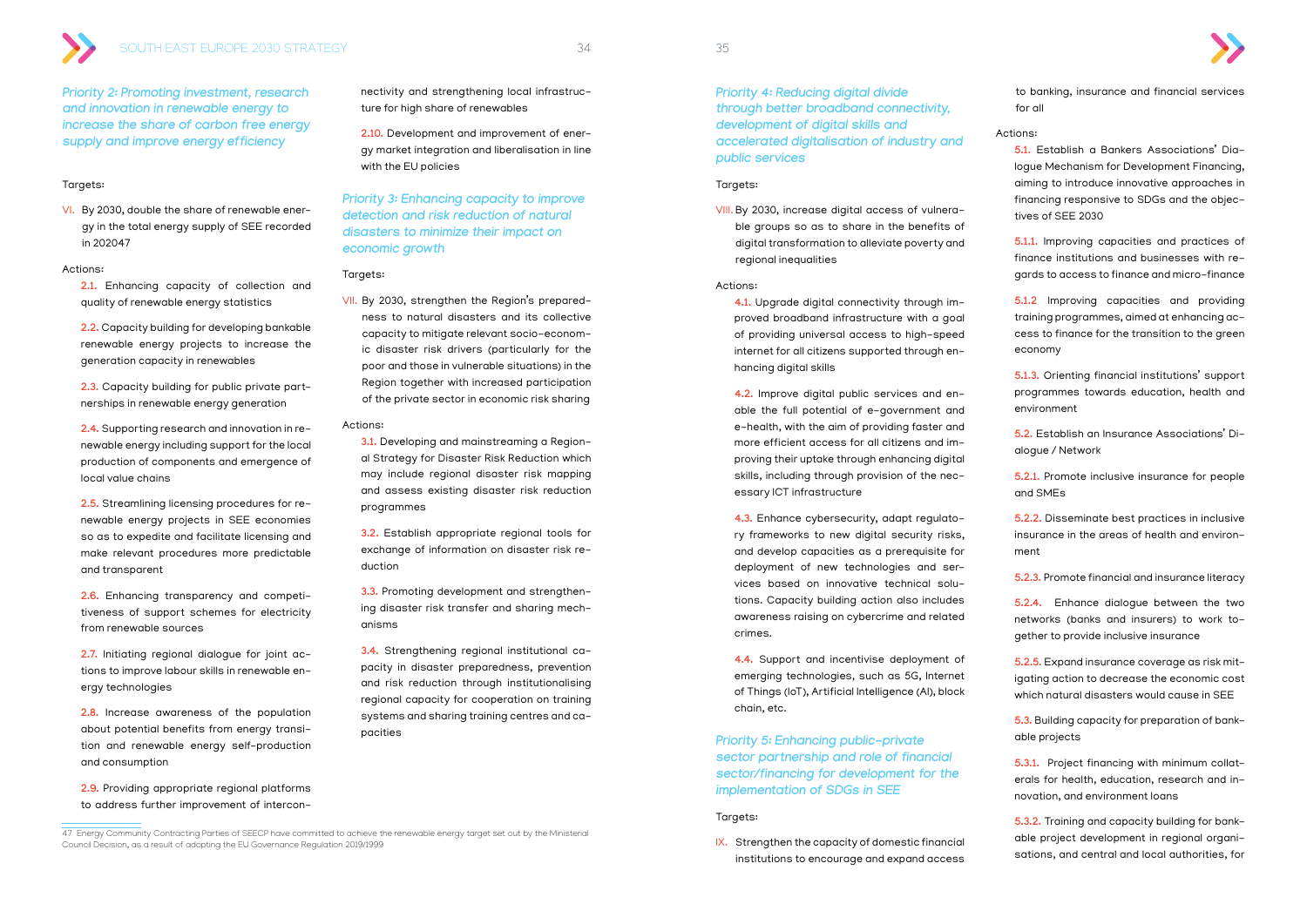SOUTH EAST EUROPE 2030 STRATEGY 36 37

health, education, research and innovation, and environment

**5.3.3.** Develop programmes for addressing energy poverty

**5.3.4.** Capacity building to develop financing schemes for household renovation, that provide basic standards of living (in line with actions foreseen in the GAWB)

**5.4.** Improve local public service planning and provision through better coordination and co-

operation of local authorities and local stakeholders

**5.4.1.** Enhance collaborative spatial planning for the development of regional specialisations

**5.4.2.** Promoting and facilitating regional partnerships between municipalities and their cooperation with international organisations for better spatial planning (that accounts for education, environment and health)

#### **Indicators:**

| Priority /<br><b>Target</b> | Indicator                                                                                                                                                                      | UN SDG<br>Indicator, if<br>applicable | Sources of verification                                                                                                                                                                          |
|-----------------------------|--------------------------------------------------------------------------------------------------------------------------------------------------------------------------------|---------------------------------------|--------------------------------------------------------------------------------------------------------------------------------------------------------------------------------------------------|
| 1/i                         | Annual growth rate of real GDP per capita                                                                                                                                      | 8.1.1.                                | <b>SEE Statistical Authorities</b>                                                                                                                                                               |
| 1/ii                        | Agriculture, forestry, and fishing, value added<br>per worker                                                                                                                  | n.a.                                  | World Bank, OECD, ILO                                                                                                                                                                            |
| 1/iii, iv, v                | Merchandise trade (exports and imports)<br>volume disaggregated by regions/economy<br>groups and classification of goods (by HS<br>chapter level)                              | n.a.                                  | <b>SEE Statistical Authorities</b>                                                                                                                                                               |
|                             | Time Release Studies per selected transport<br>corridors connecting the SEE Region to the<br>maritime ports having higher international<br>connectivity                        | n.a.                                  | SEE Customs Authorities,                                                                                                                                                                         |
| $2/\nu i$                   | Renewable energy share in the total final energy<br>consumption                                                                                                                | 7.2.1.                                | IRENA, Integrated energy<br>and climate progress<br>reports, in line with<br><b>Governance Regulation</b><br>2019/1999 as adapted<br>and adopted for the<br>Energy Community (NSIs,<br>Eurostat) |
|                             | Renewable energy investment trends and<br>financial flows per technology, instrument,<br>investor                                                                              | n.a.                                  | <b>IRENA, ECS</b>                                                                                                                                                                                |
| $3/$ vii                    | Number of economies that adopt and implement<br>economy level disaster risk reduction strategies<br>in line with the Sendai Framework for Disaster<br>Risk Reduction 2015-2030 | 11.b.1.,<br>13.1.2.                   | Ministries of Foreign Affairs<br>of SEECP Participants                                                                                                                                           |

|        | Proportion of local governments that adopt<br>and implement local disaster risk reduction<br>strategies in line with national economy level<br>disaster risk reduction strategies | 11.b.2.,<br>13.1.3. | Ministries of Foreign Affairs<br>of SEECP Participants                                              |
|--------|-----------------------------------------------------------------------------------------------------------------------------------------------------------------------------------|---------------------|-----------------------------------------------------------------------------------------------------|
| 3/viii | Proportion of population, if possible, by income<br>levels, sex, and age under insurance coverage<br>against the natural disasters risk by insurance<br>sector                    | n.a.                | <b>SEE Statistical Offices or</b><br>the Insurance Associations<br>of SEE                           |
|        | Direct and indirect economic losses caused by<br>natural disaster compared to insured losses                                                                                      | n.a.                | Ad-hoc survey in SEE, EM-<br><b>DAT International Disaster</b><br>Database                          |
| 4/ix   | Percentage of households with a broadband<br>internet connection; (EUROSTAT)                                                                                                      | n.a.                | NSI, Eurostat, SEE<br><b>Regulatory Authorities</b><br>responsible for Electronic<br>Communications |
|        | Proportion of individuals using the Internet                                                                                                                                      | 17.8.1.             | <b>SEE Statistical Offices</b>                                                                      |
|        | Percentage of individuals using the internet for<br>interacting with public authorities; (EUROSTAT)                                                                               |                     | <b>SEE Statistical Offices</b>                                                                      |
| 5/x    | (a) Number of commercial bank branches per<br>100,000 adults and (b) number of automated<br>teller machines (ATMs) per 100,000 adults                                             | 8.10.1.             | <b>SEE Statistical Offices,</b><br><b>Banks Associations of SEE</b>                                 |
|        | Proportion of adults (15 years and older) with an<br>account at a bank or other financial institution<br>or with a mobile-money-service provider                                  | 8.10.2.             | <b>SEE Statistical Offices,</b><br><b>Banks Associations of SEE</b>                                 |
|        | Share of total loans to private Sector per total<br>assets                                                                                                                        | n.a.                | <b>Banks Associations of</b><br>SEE, European Banking<br>Federation                                 |
|        | Share of total loans by credit institutions to GDP                                                                                                                                | n.a.                | <b>Banks Associations of</b><br>SEE, European Banking<br>Federation                                 |
|        | Number of green products and services offered<br>by financial institutions                                                                                                        | n.a.                | <b>Banks' Associations of</b><br><b>SEE</b>                                                         |
|        | Proportion of green financial products/services<br>to total financial products/services (in %)                                                                                    | n.a.                | Banks' Associations of<br><b>SEE</b>                                                                |
|        | Proportion of household financial transactions<br>to disposable income (according to OECD<br>definition)                                                                          | n.a.                | <b>SEE Statistical Offices,</b><br><b>Banks Associations of SEE</b>                                 |
|        | Proportion of loans for education, health, energy<br>efficiency and green transition at household<br>level in total loans of the credit institutions                              | n.a.                | <b>SEE Statistical Offices,</b><br><b>Banks Associations of SEE</b>                                 |
|        | Gross expenditures on research and<br>development                                                                                                                                 | n.a.                | <b>SEE Statistical Offices,</b><br><b>EUROSTAT</b>                                                  |
|        | Innovation ranking                                                                                                                                                                | n.a.                | <b>SEE Statistical Offices,</b><br>European Innovation<br>Scoreboard                                |

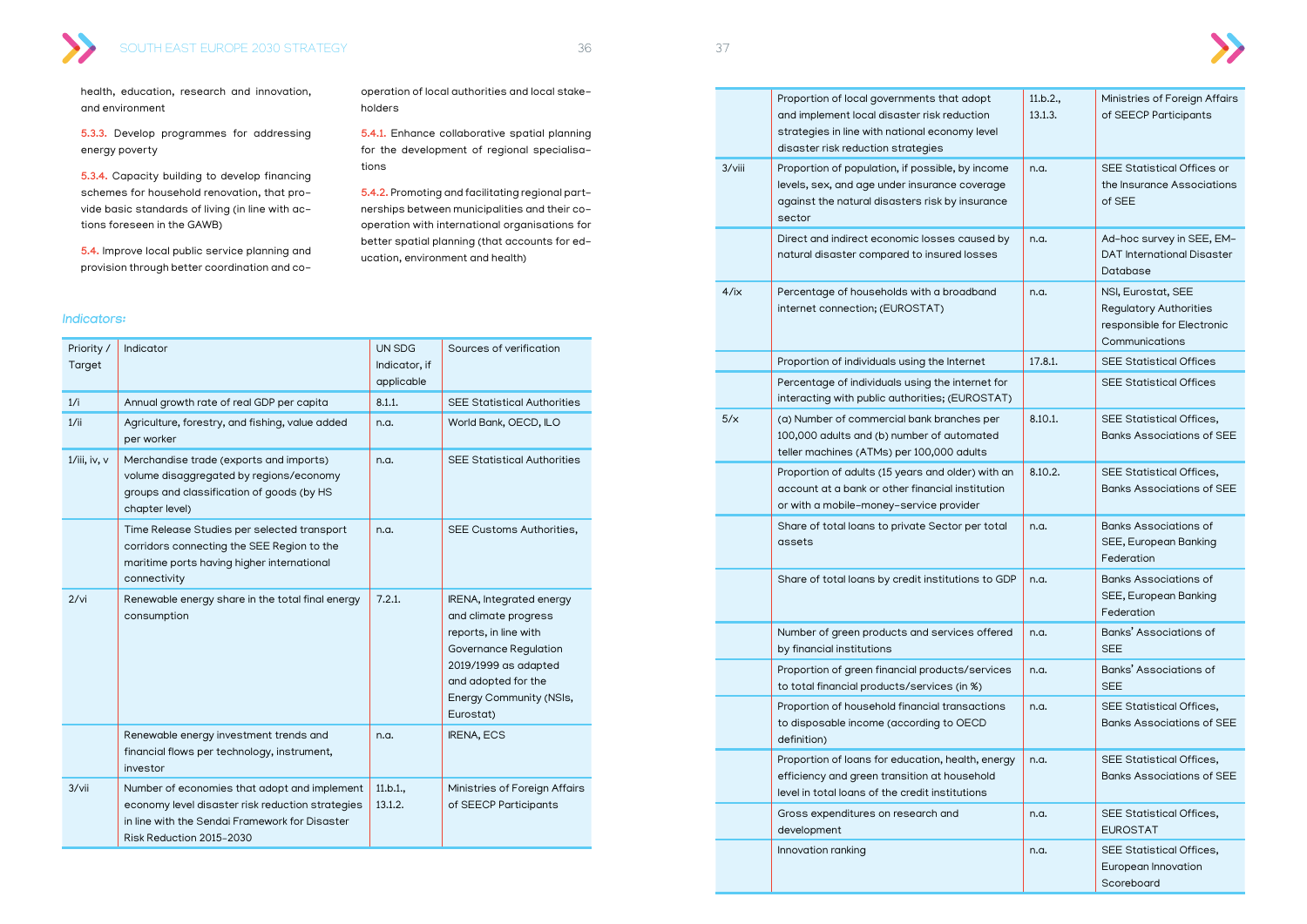

#### **Means of Implementation:**

#### **Means of Implementation by Priorities and Actions**

#### **Dimension I: Prosperity of the SEE Region**

**Priority 1: Promoting economic growth through trade creation, sustainable and responsible tourism and enhancing transport connectivity**

| 1.1. | Actions of regional solidarity and assistance                                                                                       |
|------|-------------------------------------------------------------------------------------------------------------------------------------|
| 1.2. | International Technical Assistance                                                                                                  |
| 1.3. | Actions of regional solidarity and assistance, International Technical Assistance                                                   |
| 1.4. | Actions of regional solidarity and assistance, International Technical Assistance                                                   |
| 1.5. | Actions of regional solidarity and assistance, International Technical Assistance,<br>International Financial Institutions supports |
| 1.6. | Actions of regional solidarity and assistance, International Technical Assistance                                                   |
| 1.7. | Actions of regional solidarity and assistance, International Technical Assistance                                                   |
| 1.8. | Regional Dialogue, Actions of regional solidarity and assistance, International Technical<br>Assistance                             |
| 1.9. | Regional Dialogue, Actions of regional solidarity and assistance, International Technical<br>Assistance                             |

#### 2.10. Regional Dialogue, Actions of regional solidarity and assistance, Peer Reviews, International Technical Assistance

**Priority 2: Promoting investment, research and innovation in renewable energy to increase the share of carbon free energy supply and improve energy efficiency**

| 2.1. | International Technical Assistance,                                                                                                |
|------|------------------------------------------------------------------------------------------------------------------------------------|
| 2.2. | International Technical Assistance, Actions of regional solidarity and assistance,                                                 |
| 2.3. | Actions of regional solidarity and assistance, International Technical Assistance,<br>International Financial Institutions support |
| 2.4. | Regional Dialogue, Actions of regional solidarity and assistance, Peer Reviews,<br>International Technical Assistance              |
| 2.5. | Regional Dialogue, Actions of regional solidarity and assistance, Peer Reviews,<br>International Technical Assistance              |
| 2.6. | Regional Dialogue, Actions of regional solidarity and assistance, Peer Reviews                                                     |
| 2.7. | Regional Dialogue, Actions of regional solidarity and assistance, Peer Reviews                                                     |
| 2.8. | Regional Dialogue, Actions of regional solidarity and assistance, Peer Reviews                                                     |
| 2.9. | Regional Dialogue, Actions of regional solidarity and assistance, Peer Reviews                                                     |

**Priority 3: Enhancing capacity to improve detection and risk reduction of natural disasters to minimize their impact on economic growth**

| 3.1. | Regional Dialogue, Actions of regional soli                                              |
|------|------------------------------------------------------------------------------------------|
| 3.2. | Regional Dialogue, Actions of regional soli                                              |
| 3.3. | Regional Dialogue, Actions of regional soli<br><b>International Technical Assistance</b> |
| 3.4. | Regional Dialogue, Regional Networking                                                   |

**Priority 4: Reducing digital divide through better broadband connectivity, development of digital skills and accelerated digitalisation of industry and public services**

| 4.1. | Actions of regional solidarity and assistar<br>International Financial Institutions support |
|------|---------------------------------------------------------------------------------------------|
| 4.2. | Actions of regional solidarity and assistar<br>International Financial Institutions support |
| 4.3. | Actions of regional solidarity and assistar<br>International Financial Institutions support |
| 4.4. | Actions of regional solidarity and assistar<br>International Financial Institutions support |

**Priority 5: Enhancing public-private sector partnership and role of financial sector/ financing for development for the implementation of SDGs in SEE** 

| 5.1. | Regional Dialogue, Regional Networking, A<br>Peer Reviews,                               |
|------|------------------------------------------------------------------------------------------|
| 5.2. | Regional Dialogue, Regional Networking, A<br>Peer Reviews, International Financial Insti |
| 5.3. | Regional Dialogue, Actions of regional sol<br>International Technical Assistance, Interr |
| 5.4. | Regional Dialogue, Regional Networking, A<br><b>Peer Reviews</b>                         |



idarity and assistance

idarity and assistance,

idarity and assistance, Peer Reviews,

nce, International Technical Assistance,

.<br>Ace, International Technical Assistance, I

nce, International Technical Assistance,

.<br>Ace, International Technical Assistance, I

Actions of regional solidarity and assistance,

Actions of regional solidarity and assistance, itutions support

lidarity and assistance, Peer Reviews, International Financial Institutions support

Actions of regional solidarity and assistance,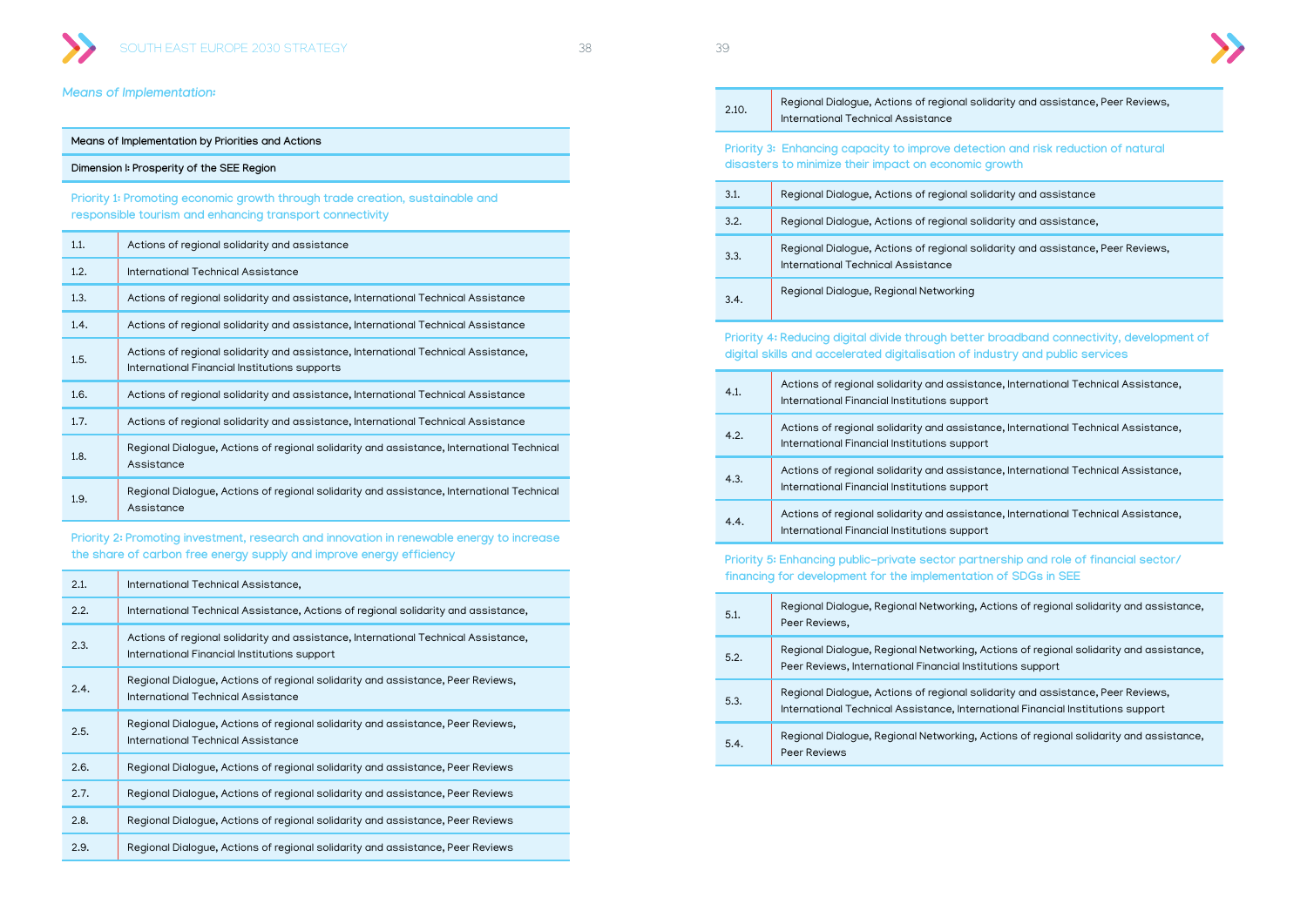

#### **Priority 6: Better utilisation of human capital potential of the SEE Region**

#### Targets:

- I. By 2030, narrow the gap to full and productive employment and decent work for all women and men, including for young people and persons with disabilities, and equal pay for work of equal value
- II. By 2030, substantially reduce the proportion of youth and women not in employment, education or training
- III. By 2030, recognise unpaid care and domestic work through the provision of public services, infrastructure and social protection policies

#### Actions:

- 1. Preparation of inventory of skills from a regional perspective which the SEE Region has the capacity to supply
- 2. Promoting movement of skilled labour within the SEE Region in order to fill the gaps in supplying the necessary skills
- 3. Utilising the capacity of diaspora to match the skills in shortage
- 4. Promoting well-organised, regular immigration to the SEE Region for the skills not met by the regional or diaspora resources
- 5. Fighting racism and xenophobia in labour markets and society in the SEE Region to attract immigrant skills which the Region lacks in supply
- 6. Ensure equal employment opportunities between men and women
- 7. Ensure women's full and effective participation and equal opportunities for leadership at all levels of decision-making in political, economic and public life
- IV. By 2025, map all diaspora initiatives in the SEE and create communication strategies aimed at encouraging diaspora community to transfer know-how back to their economies of origin
- V. By 2030, develop and implement a Regional Diaspora Strategy targeting non-financial transfers such as the transfer and circulation of knowledge and skills to sustain the actions of SEE 2030
- VI. By 2030, substantially increase the participation of SEE diasporas in the implementation of SDGs by SEE economies and SEE 2030
- VII. By 2030, design incentives and schemes to cultivate and mobilise diasporas for the SEE economies
- 8. Strengthening regional cooperation in the field of research and innovation through developing specialised skills and promotion of cultural and creative sectors
- 9. Coordinated efforts towards increasing public and private spending on Research & Innovation as part of GDP

#### **Priority 7: Supporting diaspora to promote economic activity in the SEE Region**

Targets:

#### Actions:

- 1. Encouraging diaspora to import from the SEE Region (Export Promotion to Selected Diaspora Groups)
- 2. Establishing Network(s) between diaspora organisations of SEE economies and cooperating with these networks for the objectives of SEE 2030
- 3. Promoting instruments to attract diaspora capacity for research and innovation (R&I) in the SEE Region
- 4. Benefiting experiences from other diaspora exporting economies in the world

5. Better utilisation of digital economy and offering regional tools for enhanced circulation of high skills

#### **Priority 8: Facilitating access to education and supporting improvement of its quality**

#### Targets:

- VIII. By 2030, achieve that two thirds of SEE economies students in primary and secondary education receive the quality of education at or above the average of OECD economies
- IX. By 2030, ensure equal access for all women and men to affordable and quality technical, vocational and tertiary education, including Higher Education Institutions
- X. By 2030, substantially increase the number of youth and adults who have relevant skills, including technical and vocational skills, for employment, decent jobs and entrepreneurship
- XI. By 2030, eliminate gender disparities (disparities between sexes) in education and ensure equal access to all levels of education and vocational training for all population subgroups living at the risk of poverty
- XII. Build and upgrade natural disaster proof education facilities that are child, disability and gender sensitive and provide safe, non-violent, inclusive and effective learning environments for all
- XIII. By 2030, substantially increase the supply of qualified teachers, including through international cooperation for teacher training in SEE economies

#### Actions:

1. Creating regional programmes for student, researcher, and professor exchange (for secondary education and Higher Education Institutions) and cultural exchange for all levels of education establishments



- 2. Enhancing digital education and use of digital platforms to support facilitated access to education materials and increase flexibility of learning and teaching (i.e. combined traditional and digital learning), including in lifelong learning, and promoting equality in access, including initiating discussion between higher education institutions on developing joint eLearning programs
- 3. Promoting public private partnership and enhancing the role of financing for development in education in order to facilitate meeting skill shortages and improve quality of education with particular emphasis on reskilling workforce for green transformation
- 4. Creating SEE technological centres through university and industry collaboration promoting technology based entrepreneurship including green economy entrepreneurship
- 5. Detecting skill shortages at the regional level and establishing regional pool for mismatched skills
- 6. Promoting digital upskilling and reskilling and strengthening digital competence and literacy for citizens, and in particular for vulnerable groups to increase their capacities with the focus on using digital services based on sectoral needs

#### **Priority 9: Facilitating access to health and supporting improvement of its quality**

#### Targets:

- XIV. Achieve universal health coverage, including financial risk protection, access to quality essential health-care services and access to safe, effective, quality and affordable essential medicines and vaccines for all
- XV. By 2030, substantially reduce the number of deaths and illnesses from hazardous chemicals and air, water and soil pollution and contamination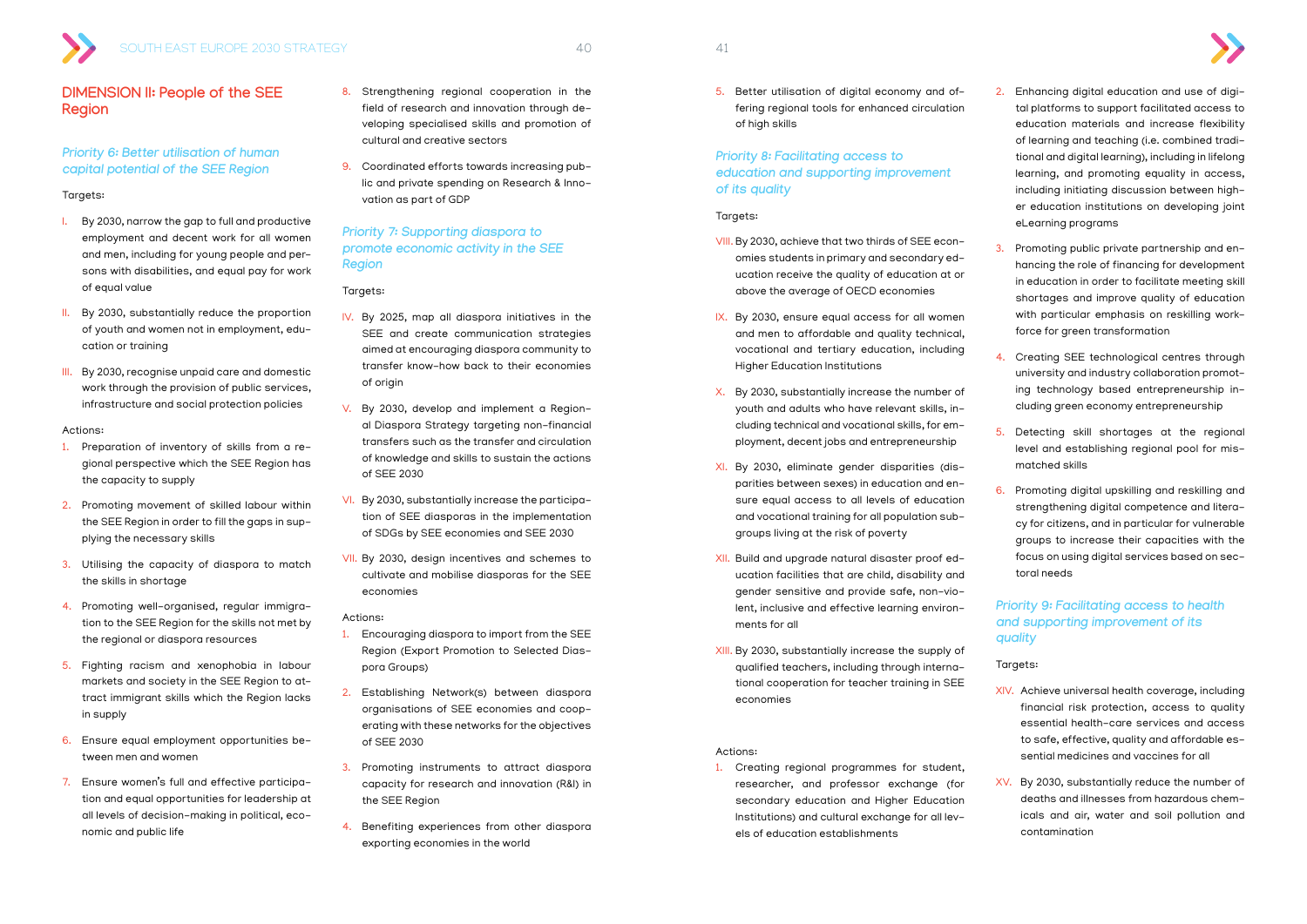SOUTH EAST EUROPE 2030 STRATEGY 42 43

- XVI. Support the research and development of vaccines and medicines for COVID-19, its variations, and other communicable and non-communicable diseases that primarily affect SEE economies, provide access to affordable essential medicines and vaccines throughout the Region, in accordance with the relevant international rules regarding flexibilities to protect public health, and, in particular, provide access to medicines for all
- XVII. Substantially increase health financing and the recruitment, development, training and retention of health workforce
- XVIII.Strengthen the capacity of SEE economies for early warning, risk reduction and management of SEE economy level and regional health risks

#### Actions:

- 1. Establishing regional dialogue mechanisms to strengthen the implementation of targets and measures agreed in the UN Political Declaration on Universal Health Coverage and promote the responsiveness of public budgeting to the actions related to prioritisation of health in public spending
- 2. Promoting People-First approach to public private partnership and enhancing role of financing for development in health

2.1. Enhancing partnership between commercial banks and private sector health service providers in order to facilitate access to health services and improving the quality of services provided

2.2. Promoting partnership between commercial banks, health insurance service providers and private sector health services providers to create sufficient level of turnover while making the provision of services affordable without increasing out-of-pocket spending

3. Establishing economic corridors in health 3.1. Promoting partnership between public health insurance schemes and private sector services providers in the SEE in order to allow reimbursing the treatment abroad in the SEE in case the capacity and quality of health

services in a given economy is limited

3.2. Facilitating the provision of supporting services to promote economic activity in health corridors to be established between economies in SEE

- 3.3. All the available trade facilitation mechanisms and instruments such as transport connectivity, visa facilitation, partnership between health insurance providers, and cooperation between tourism establishments (tour operators, hotels and other hospitality service providers) should be pooled together to facilitate and promote economic activity in health corridors between SEE economies with the aim to provide an affordable and accessible health services in SEE
- 4. Utilising digitalisation of services for cooperation of Medical Schools and Health Service Providers in order to exchange experiences over the results of treatment protocols
- 5. Cooperation of the economies of South East Europe on strengthening preparedness to deal with cross-border/boundary threats to public health
- 6. Transformative digitalisation of all health systems

4.2. Increase resources to improve access to justice for these communities

#### **Priority 10: Improving equal access to and quality of justice and public services in SEE**

#### Targets:

XIX. Promote the rule of law at the SEE economy and international levels, ensure equal access to justice for all and enable integrated, citizen-centric provision of public services to ensure a high-level of citizen satisfaction and trust in government

#### Actions:

1. Promote the rule of law at the domestic and regional level and ensure equal access to justice for all

1.1. Develop adequate policy recommendations that improve access to justice in the SEE region

1.2. Encourage the use of alternative dispute resolution to speed up the resolving of legal issues and reduce the cost of accessing the justice system

1.3. Increase the use of technology to allow some administration processes to be handled outside of courts

1.4. Enhance judicial training in SEE region

2. Enhance the legal capability of individuals through improved access to information, particularly the capacities of vulnerable groups and communities

2.1. Strengthen the cooperation among governments and CSOs in SEE through sharing best practices on improving access to information and legal education of individuals

2.2. Improve access to information about laws, procedures and existing legal aid to enable individuals to identify their legal needs, and identify sources of legal aid

3. Strengthen access to and quality of legal aid 3.1. Advocate for regional funding for legal aid organisations particularly those representing vulnerable groups and communities

3.2. Regional training for legal professionals to provide legal services to low-income and underserved individuals

3.3. Promote transparency of available funding for legal aid, particularly among vulnerable groups and communities

3.4. Support regional activities to increase the awareness and legal capacity of marginalised individuals in SEE

4. Place particular focus on regional campaign to improve access to justice for disadvantaged groups

4.1. Support the jurisdictions of SEE to establish legal procedures to protect the rights of people with limited capacity or other vulnerabilities

4.3. Raise awareness on eliminating obstacles that limit the rights of persons with disabilities



4.4. Strengthen regional partnerships between CSOs and law enforcement to better serve underserved communities with a focus on victims of gender(sex)-based violence

5. Implement a citizen-centric approach to delivering government services to improve access and quality of service provision

5.1. Establish regional dialogue with an aim to develop regional strategies on enhancing implementation of integrated public services bringing together government services so that citizens can access them in a single seamless experience based on their wishes and needs

5.2. Exchange best practices and experiences in measuring and managing quality and performance in government service provision throughout the SEE Region

5..3. Promote multichannel communication options to citizens, including self-serve channels enabled by digitalisation of government services, including health, education, and others

**Priority 11: Improving access to and quality of environment/sanitation services and affordable, safer and healthier housing**

#### Targets:

- XX. By 2030, achieve universal and equitable access to safe and affordable drinking water for all
- XXI. By 2030, achieve access to adequate and equitable sanitation and hygiene for all, paying special attention to the needs of women and girls and those in vulnerable situations
- XXII. By 2030, substantially increase water-use efficiency across all sectors and ensure sustainable withdrawals and supply of freshwater to address water scarcity and substantially reduce the number of people suffering from water scarcity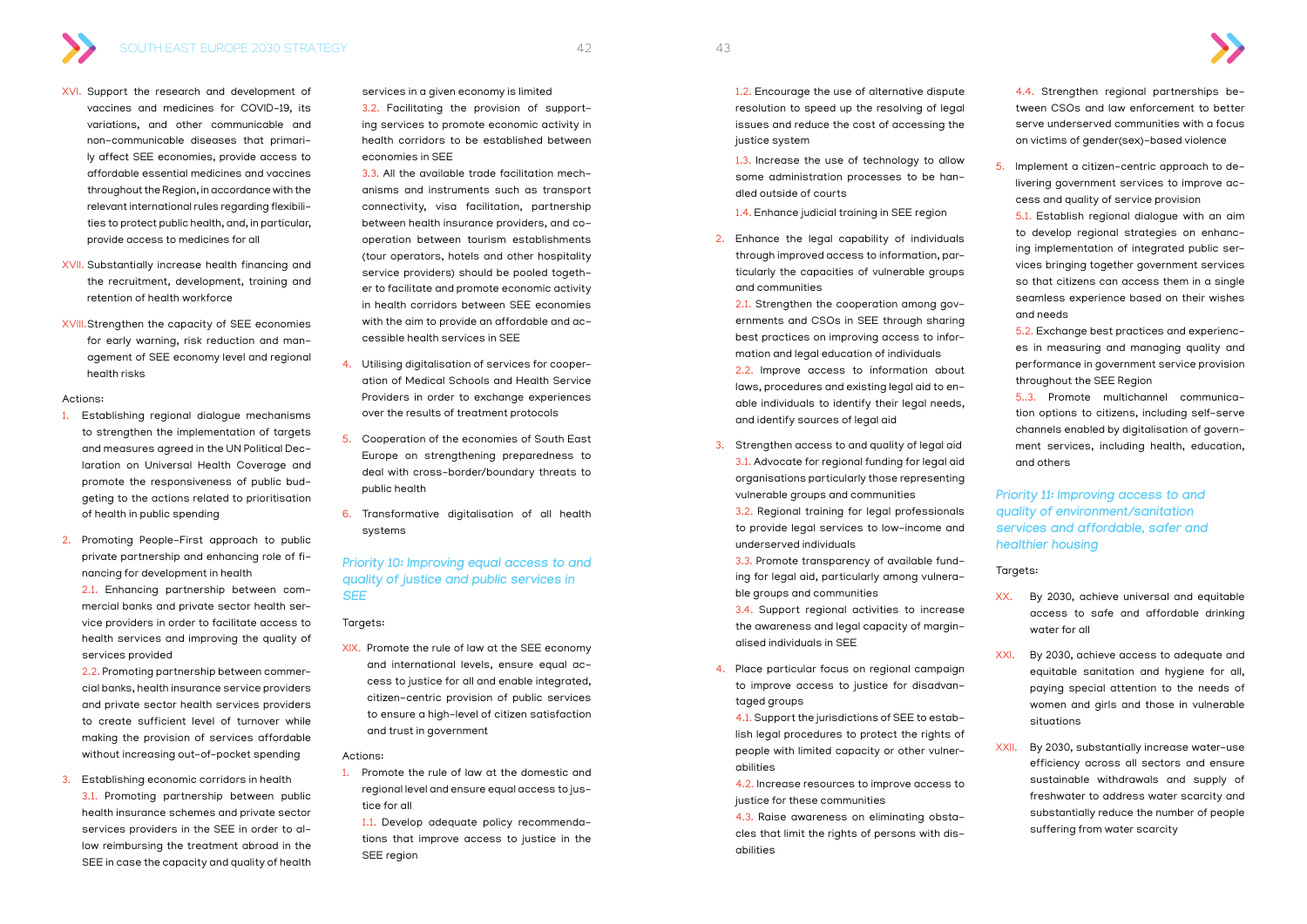SOUTH EAST EUROPE 2030 STRATEGY 44 44

- XXIII. By 2030, expand international, and regional cooperation, and capacity-building support in water- and sanitation-related activities and programmes, including water harvesting, desalination, water efficiency, wastewater treatment, recycling and reusing technologies
- XXIV. Support and strengthen participation of local communities in improving water and sanitation management
- XXV. By 2030, ensure universal access to affordable, reliable and modern energy services
- XXVI. By 2030, double the rate of regional improvement in energy efficiency in SEE48
- XXVII. By 2030, expand access to adequate, safe and affordable housing and basic services and upgrade slums
- XXVIII. By 2030, reduce the adverse per capita environmental impact of cities, including by paying special attention to air quality
- XXIX. By 2030, substantially increase the number of cities and human settlements adopting and implementing integrated policies and plans towards inclusion, resource efficiency, mitigation and adaptation to climate change, resilience to disasters, and develop and implement, in line with the Sendai Framework for Disaster Risk Re-



duction 2015-2030, holistic disaster risk management at all levels

Actions:

- 1. Prepare a socio-economic Impact assessment of Green Agenda and establish a Work Plan in order to avoid deepening of geographical inequalities, raise awareness on green financing
- 2. Enhance partnership between commercial banks and private sector to facilitate provision of green loans to households based on project financing
- 3. Capacity building in SEE authorities, including local, to prepare bankable projects for improving the quality of environment and sanitation services and access to affordable, safe and healthy housing, particularly for vulnerable groups and communities
- 4. Support local governments to digitalise public services and promote the use of IoT and the concept of smart cities, based on EU standards
- 5. Map energy poverty in SEECP and identify best practices and future measures compatible with the EU acquis
- 6. Establish a regional dialogue mechanism on water resources, including on data collection, reporting and capacity building

#### **Indicators:**

| Priority /<br><b>Target</b> | Indicator                                                                                                                                                                  | UN SDG Indicator, if<br>applicable                                                            | Sources of verification                                                                            |
|-----------------------------|----------------------------------------------------------------------------------------------------------------------------------------------------------------------------|-----------------------------------------------------------------------------------------------|----------------------------------------------------------------------------------------------------|
| 6/i., ii., iii.             | Employment statistics by sex,<br>age and educational attainment<br>level                                                                                                   | n.a.                                                                                          | <b>SEE Statistical Offices</b>                                                                     |
|                             | Proportion of the population<br>living below the mid-high income<br>economies poverty threshold by<br>sex, age, employment status and<br>geographic location (urban/rural) | (international poverty<br>line is replaced with<br>mid-high income<br>economies poverty line) | <b>SEE Statistical Offices,</b><br>World Bank (Poverty-<br>Equity Data Portal),<br><b>EUROSTAT</b> |
|                             | Proportion of population living<br>below the national poverty line, by<br>sex and age                                                                                      | 1.2.1                                                                                         | <b>SEE Statistical Offices,</b><br>World Bank (Poverty-<br>Equity Data Portal),<br><b>EUROSTAT</b> |
|                             | Proportion of seats held by<br>women in (a) national parliaments<br>and (b) local governments                                                                              | 5.5.1.                                                                                        | <b>SEE Statistical Offices</b><br><b>Electoral Authorities</b>                                     |
|                             | Proportion of women in<br>managerial positions                                                                                                                             | 5.5.2.                                                                                        | <b>SEE Statistical Offices</b>                                                                     |
| 7/iv., v.                   | Adoption and implementation of<br>SEE Diaspora Strategy                                                                                                                    | n.a.                                                                                          | SEECP and RCC<br>reports                                                                           |
| 7/vi.                       | Number of Network meetings<br>between SEE diaspora<br>organisations in the context of<br><b>SEE 2030</b>                                                                   | n.a.                                                                                          | <b>RCC</b>                                                                                         |
| 7 vii.                      | Value of fiscal incentives<br>allocated to diaspora for research<br>and innovation in SEE                                                                                  | n.a.                                                                                          | <b>SEE Statistical Offices</b><br><b>SEE Tax Authorities</b>                                       |
|                             | Number of export promotion<br>projects of SEE economies<br>targeting the respective diaspora<br>communities                                                                | n.a.                                                                                          | <b>SEE Diaspora</b><br>Organisations                                                               |
| 8/viii.                     | Scores per SEE economy in<br>programme for international<br>student assessment                                                                                             | n.a.                                                                                          | <b>OECD PISA Scores</b>                                                                            |
|                             | Completion rate (primary<br>education, lower secondary<br>education, upper secondary<br>education)                                                                         | 4.1.2                                                                                         | <b>SEE Statistical Offices</b>                                                                     |
| 8/ix.                       | Participation rate of youth and<br>adults in formal and non-formal<br>education and training in the<br>previous 12 months, by sex                                          | 4.3.1.                                                                                        | <b>SEE Statistical Offices</b>                                                                     |

<sup>48</sup> Energy Community Contracting Parties of SEECP have committed to achieve the energy efficiency target set out by the Ministerial Council Decision, as a result of adopting the EU Governance Regulation 2019/1999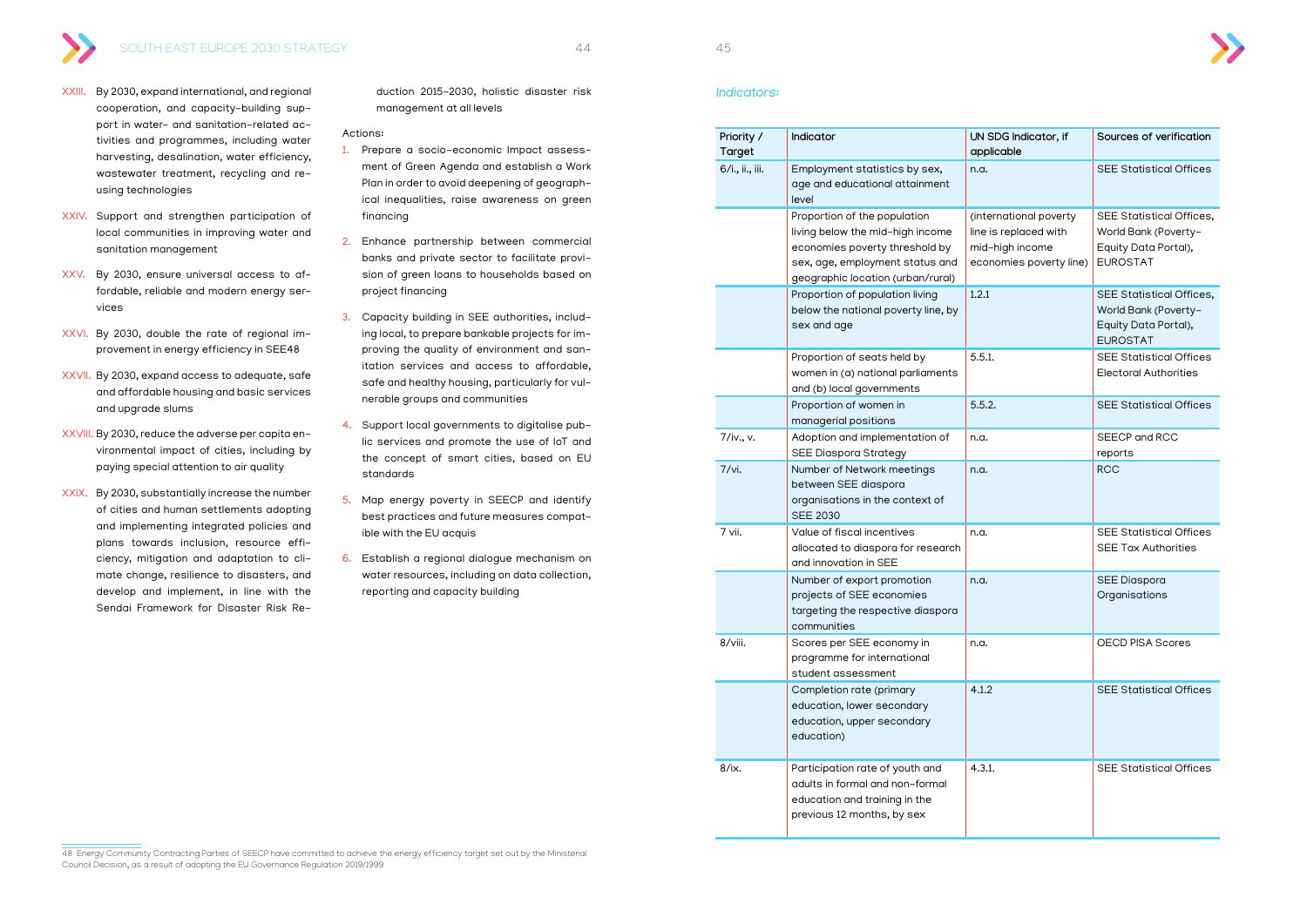

| 8/x      | Proportion of youth and<br>adults with information and<br>communication technology (ICT)<br>skills, by type of skill                                                                                                            | 4.4.1.                                                                        | <b>SEE Statistical Offices</b> |
|----------|---------------------------------------------------------------------------------------------------------------------------------------------------------------------------------------------------------------------------------|-------------------------------------------------------------------------------|--------------------------------|
|          | Proportion of population in a<br>given age group achieving at<br>least a fixed level of proficiency<br>in functional (a) literacy and (b)<br>numeracy skills, by sex                                                            | 4.6.1                                                                         | <b>SEE Statistical Offices</b> |
| 8/xi     | Parity indices (female/male, rural/<br>urban, bottom/top and wealth<br>quintile and others such as<br>disability status, as data become<br>available) for all education<br>indicators on this list that can be<br>disaggregated | 4.5.1.                                                                        | <b>SEE Statistical Offices</b> |
| $8/x$ ii | Proportion of schools offering<br>basic services, by type of service<br>(including their natural disaster<br>proof level)                                                                                                       | 4.a.1. (additionally to<br>check schools' level of<br>natural disaster proof) | <b>SEE Statistical Offices</b> |
| 8/xiii   | Proportion of teachers with the<br>minimum required qualifications,<br>by education level                                                                                                                                       | 4.c.1.                                                                        | <b>SEE Statistical Offices</b> |
| 9/xiv    | Coverage of essential health<br>services                                                                                                                                                                                        | 3.8.1                                                                         | <b>SEE Statistical Offices</b> |
|          | Proportion of population with large<br>household expenditures on health<br>as a share of total household<br>expenditure or income                                                                                               | 3.8.2.                                                                        | <b>SEE Statistical Offices</b> |
| 9/xv     | Mortality rate attributed to<br>household and ambient air<br>pollution                                                                                                                                                          | 3.9.1.                                                                        | <b>SEE Statistical Offices</b> |
|          | Mortality rate attributed to unsafe<br>water, unsafe sanitation and lack<br>of hygiene (exposure to unsafe<br>Water, Sanitation and Hygiene for<br>All (WASH) services)                                                         | 3.9.2.                                                                        | <b>SEE Statistical Offices</b> |
|          | Mortality rate attributed to<br>unintentional poisoning                                                                                                                                                                         | 3.9.3.                                                                        | <b>SEE Statistical Offices</b> |
| 9/xvi    | Proportion of the target<br>population covered by all<br>vaccines (including COVID-19                                                                                                                                           | 3.b.1 (COVID-19<br>vaccines are added)                                        | <b>SEE Statistical Offices</b> |

vaccines) included in their national

programme

|            | Total net official development<br>assistance and allocation of<br>national budget to medical<br>research and basic health<br>sectors                                                                                                                                                                     | 3.b.2. (national budget<br>allocations are added)          | <b>SEE Statistical Offices</b> |
|------------|----------------------------------------------------------------------------------------------------------------------------------------------------------------------------------------------------------------------------------------------------------------------------------------------------------|------------------------------------------------------------|--------------------------------|
|            | Proportion of health facilities<br>that have a core set of relevant<br>essential medicines available and<br>affordable on a sustainable basis                                                                                                                                                            | 3.b.3                                                      | <b>SEE Statistical Offices</b> |
| $9/x$ vii  | Health worker density and<br>distribution                                                                                                                                                                                                                                                                | 3.c.1.                                                     | <b>SEE Statistical Offices</b> |
| 9/xviii    | <b>International Health Regulations</b><br>(IHR) capacity and health<br>emergency preparedness                                                                                                                                                                                                           | 3.d.1.                                                     | <b>SEE Statistical Offices</b> |
| $10/x$ ix  | Proportion of victims of violence<br>in the previous 12 months who<br>reported their victimisation to<br>competent authorities or other<br>officially recognised conflict<br>resolution mechanisms                                                                                                       | 16.3.1.                                                    | <b>SEE Statistical Offices</b> |
|            | Proportion of population<br>experienced a dispute in the<br>past two years and accessed<br>a formal or informal dispute<br>resolution mechanism, by type of<br>mechanism                                                                                                                                 | 16.3.3.                                                    | <b>SEE Statistical Offices</b> |
|            | Proportion of population using<br>e-government services                                                                                                                                                                                                                                                  | 16.6.2                                                     | <b>SEE Statistical Offices</b> |
| 11/xx      | Proportion of population using<br>safely managed drinking water<br>services                                                                                                                                                                                                                              | 6.1.1.                                                     | <b>SEE Statistical Offices</b> |
|            | Proportion of average price of<br>drinking water per m3 to income<br>of population living below national<br>poverty line                                                                                                                                                                                 | n.a.                                                       | <b>SEE Statistical Offices</b> |
| 11/xxi     | Proportion of population using<br>(a) safely managed sanitation<br>services and (b) a hand-washing<br>facility with soap and water,<br>if possible disaggregated by<br>female/male, rural/urban, bottom/<br>top and wealth quintile and others<br>such as disability status, as data<br>become available | 6.2.1 (disaggregated<br>indices are added, if<br>possible) | <b>SEE Statistical Offices</b> |
| $11/x$ xii | Change in water-use efficiency<br>over time                                                                                                                                                                                                                                                              | 6.4.1.                                                     | <b>SEE Statistical Offices</b> |

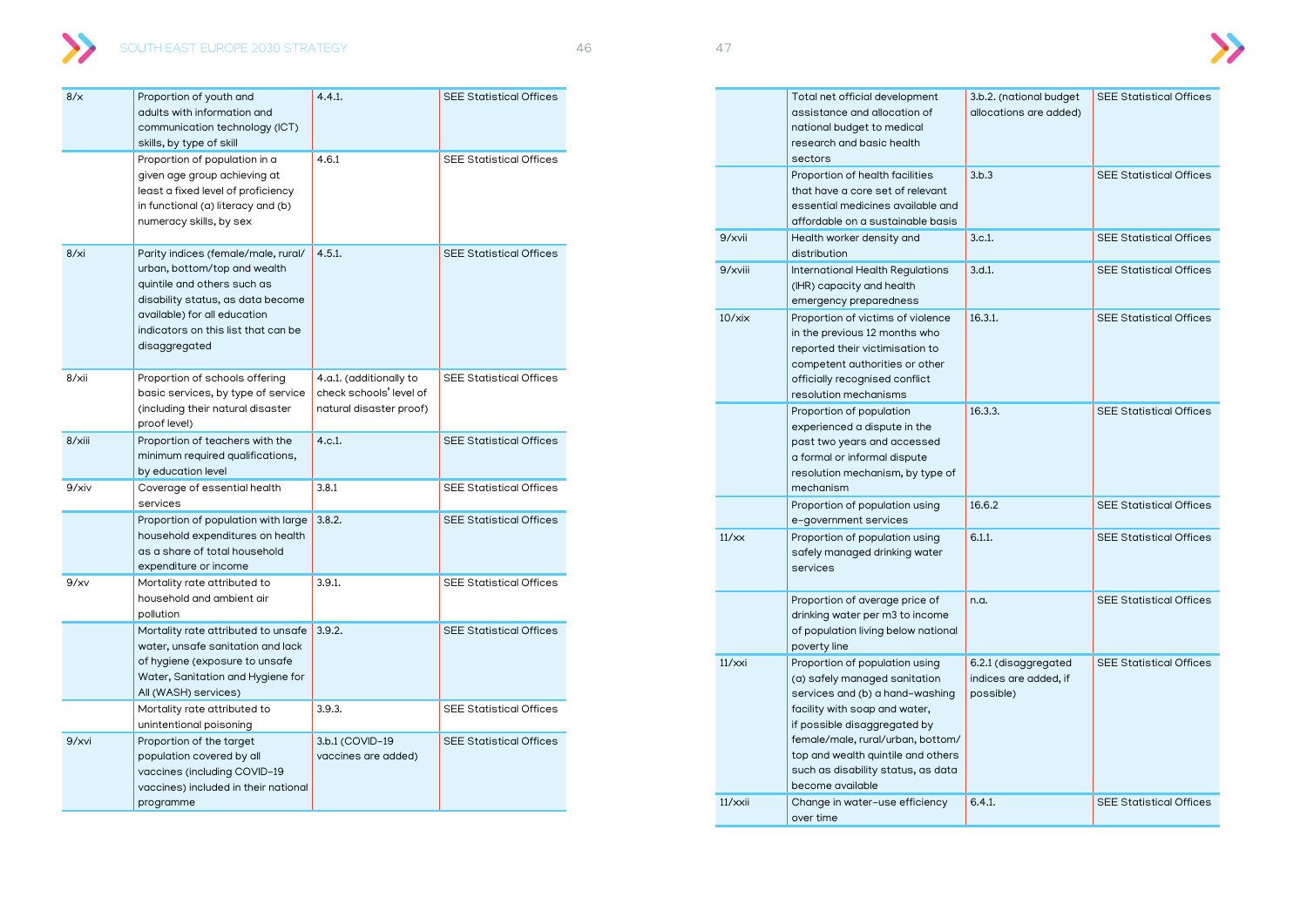

| $11/x$ xiii | Amount of water- and sanitation-<br>related official development<br>assistance that is part of<br>a government-coordinated<br>spending plan                                                                                                             | 6.a.1 (only applicable<br>for ODA eligible SEE<br>economies) | <b>SEE Statistical Offices</b>                                                |
|-------------|---------------------------------------------------------------------------------------------------------------------------------------------------------------------------------------------------------------------------------------------------------|--------------------------------------------------------------|-------------------------------------------------------------------------------|
|             | Number of regional cooperation<br>and capacity building projects<br>related to water and sanitation                                                                                                                                                     | 6.a.                                                         | Ministries of Foreign<br>Affairs, National<br>Development Agencies            |
| 11/xxiv     | Proportion of local administrative<br>units with established and<br>operational policies and<br>procedures for participation of<br>local communities in water and<br>sanitation management                                                              | 6.b.1                                                        | <b>SEE Statistical Offices</b>                                                |
| 11/xxy      | Proportion of population with<br>access to electricity, if possible<br>disaggregated by female/male,<br>rural/urban, bottom/top and<br>wealth quintile and others such as<br>disability status, as data become<br>available                             | 7.1.1 (disaggregated<br>indices are added, if<br>possible)   | <b>SEE Statistical Offices</b>                                                |
|             | Proportion of population with<br>primary reliance on clean fuels<br>and technology, if possible<br>disaggregated by female/male,<br>rural/urban, bottom/top and<br>wealth quintile and others such as<br>disability status, as data become<br>available | 7.1.2. (disaggregated<br>indices are added, if<br>possible)  | <b>SEE Statistical Offices</b>                                                |
| 11/xxvi     | Energy intensity measured in<br>terms of primary energy and GDP                                                                                                                                                                                         | 7.3.1.                                                       | <b>SEE Statistical Offices</b>                                                |
| 11/xxvii    | Proportion of urban population<br>living in slums, informal<br>settlements or inadequate<br>housing                                                                                                                                                     | 11.1.1                                                       | <b>SEE Statistical Offices</b>                                                |
| 11/xxviii   | Annual mean levels of fine<br>particulate matter (e.g., PM2.5<br>and PM10) in cities (population<br>weighted)                                                                                                                                           | 11.6.2.                                                      | <b>SEE Statistical Offices</b><br>/ SEE Environment<br>Ministries or Agencies |
| $11/x$ xix  | Number of SEE economies that<br>adopt and implement national<br>disaster risk reduction strategies<br>in line with the Sendai Framework<br>for Disaster Risk Reduction<br>2015-2030                                                                     | 11.b.1.                                                      | Ministries of Foreign<br>Affairs / SEE Civil<br><b>Emergency Agencies</b>     |
|             | Proportion of local authorities<br>that adopt and implement local<br>disaster risk reduction strategies<br>in line with national disaster risk<br>reduction strategies                                                                                  | 11.b.2.                                                      | <b>SEE Statistical Offices</b>                                                |

#### **Means of Implementation:**

|         | Means of Implementation by Priorities and Actions                                                  |
|---------|----------------------------------------------------------------------------------------------------|
|         | Dimension II: People of the SEE Region                                                             |
|         | Priority 6: Better utilisation of human capital potent                                             |
|         | Regional Dialogue, Regional Networking, In                                                         |
|         | Actions of regional solidarity and assistan                                                        |
|         | Regional Dialogue, Regional Networking, Ad<br>assistance,                                          |
|         | Regional Dialogue, Regional Networking, Ad<br>assistance, International Technical Assist           |
|         | Regional Dialogue, Actions of regional solio                                                       |
|         | Regional Dialogue, Regional Networking, Pe<br>Assistance                                           |
|         | Regional Dialogue, Regional Networking, Pe<br>Assistance                                           |
|         | Actions of regional solidarity and assistan<br><b>International Financial Institutions Support</b> |
|         | Actions of regional solidarity and assistan<br><b>International Financial Institutions Support</b> |
|         | Priority 7: Supporting diaspora to promote economi                                                 |
|         | Regional Dialogue, Actions of regional solid<br>Technical Assistance, International Financ         |
|         | Regional Dialogue, Actions of regional solid                                                       |
|         | Regional Networks, Actions of regional sol                                                         |
|         | Regional Networks, Actions of regional sol<br>Technical Assistance, International Financ           |
|         | Actions of regional solidarity and assistan                                                        |
|         | Actions of regional solidarity and assistan<br><b>International Financial Institutions Support</b> |
| quality | Priority 8: Facilitating access to education and sup                                               |
|         | Regional Dialogue, Actions of regional solio                                                       |
|         | Actions of regional solidarity and assistan<br><b>International Financial Institutions Support</b> |
|         | Regional Dialogue, Actions of regional solio                                                       |
|         | Regional Dialogue, Actions of regional solio<br><b>Technical Assistance</b>                        |



#### **Prioring 6: Betail of the SEE Region**

g, International Technical Assistance

stance, International Technical Assistance

g, Actions of regional solidarity and

g, Actions of regional solidarity and sistance,

solidarity and assistance,

g, Peer Reviews, International Technical

g, Peer Reviews, International Technical

stance, International Technical Assistance,

stance, International Technical Assistance,

**Priorible Activity in the SEE Region** 

solidarity and assistance, International nancial Institutions Support

solidarity and assistance

solidarity and assistance

solidarity and assistance, International nancial Institutions Support

stance, International Technical Assistance,

stance, International Technical Assistance,

supporting to the improvement of its

solidarity and assistance,

stance, International Technical Assistance,

solidarity and assistance, Peer reviews

solidarity and assistance, International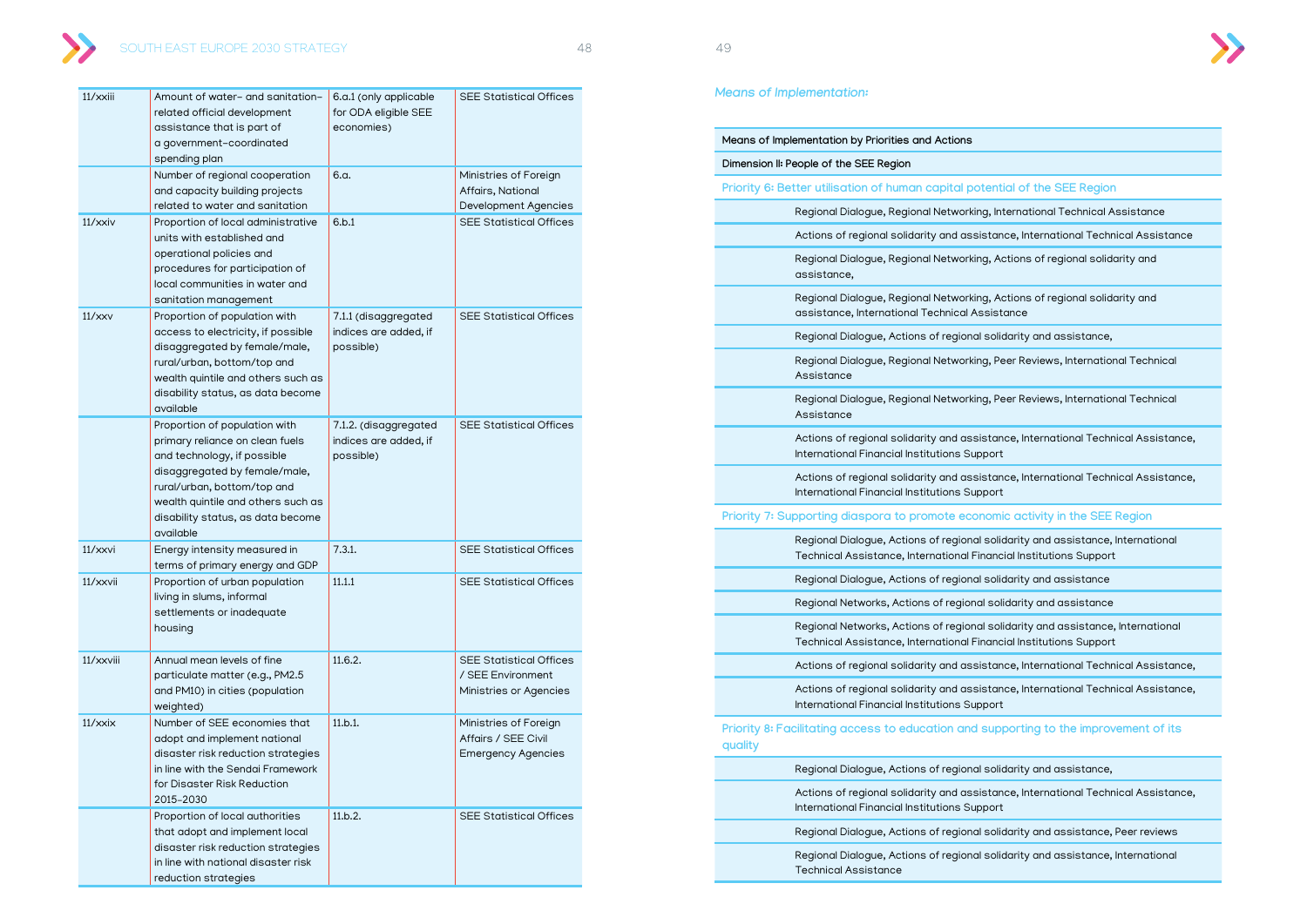

|  | Regional Dialogue, Actions of regional solidarity and assistance |  |  |
|--|------------------------------------------------------------------|--|--|
|--|------------------------------------------------------------------|--|--|

Regional Dialogue, Actions of regional solidarity and assistance, International Technical Assistance

**Priority 9: Facilitating access to health and supporting to the improvement of its quality**

| Regional Dialogue, Actions of regional solidarity and assistance, Peer Reviews,                                                                                     |
|---------------------------------------------------------------------------------------------------------------------------------------------------------------------|
| Regional Dialogue, Actions of regional solidarity and assistance, Peer Reviews,<br>International Technical Assistance,                                              |
| Regional Dialogue, Actions of regional solidarity and assistance, Peer reviews,<br>International Technical Assistance, International Financial Institutions support |
| Regional Dialogue, Actions of regional solidarity and assistance, Peer Reviews,<br>International Technical Assistance,                                              |
| Regional Dialogue, Actions of regional solidarity and assistance, Peer Reviews,<br>International Technical Assistance,                                              |
| Regional Dialogue, Actions of regional solidarity and assistance, Peer Reviews,<br>International Technical Assistance,                                              |

**Priority 10: Improving equal access to and quality of justice and public services in SEE**

|                                                                                     | Regional Dialogue, Actions of regional solidarity and assistance, Peer Reviews                                                         |
|-------------------------------------------------------------------------------------|----------------------------------------------------------------------------------------------------------------------------------------|
|                                                                                     | Regional Dialogue, Actions of regional solidarity and assistance, Peer Reviews                                                         |
|                                                                                     | Regional Dialogue, Actions of regional solidarity and assistance, Peer Reviews,<br><b>International Financial Institutions Support</b> |
|                                                                                     | Regional Dialogue, Regional Networking, Actions of regional solidarity and<br>assistance, Peer Reviews                                 |
|                                                                                     | Regional Dialogue, Regional Networking, Actions of regional solidarity and<br>assistance, Peer Reviews                                 |
| Priority 11: Improving access to and quality of environment and sanitation services |                                                                                                                                        |

| Regional Dialogue, Actions of regional solidarity and assistance, International<br><b>Technical Assistance</b>                                                      |
|---------------------------------------------------------------------------------------------------------------------------------------------------------------------|
| Regional Dialogue, Regional Networking, Actions of regional solidarity and<br>assistance, Peer Reviews                                                              |
| Regional Dialogue, Actions of regional solidarity and assistance, Peer Reviews,<br>International Technical Assistance                                               |
| Regional Dialogue, Actions of regional solidarity and assistance, Peer Reviews,<br>International Technical Assistance, International Financial Institutions Support |
| Regional Dialogue, Actions of regional solidarity and assistance, Peer Reviews,<br>International Technical Assistance,                                              |
| Regional Dialogue, Peer Reviews                                                                                                                                     |



#### **DIMENSION III: Peace and partnerships in the SEE Region**

**Priority 12: Support to institutional strengthening for smart implementation of the SEE 2030 Strategy**

Targets:

- I. Enhance region to region dialogue to facilitate know-how transfer and experience sharing in the implementation of UN SDGs and Agenda 2030 as well as SDGs oriented regional strategies
- II. Encourage and promote effective public, public-private and civil society partnerships, building on the experience and resourcing strategies of partnerships
- III. By 2030 enhance capacity-building support to significantly increase the availability of high-quality, timely and reliable data disaggregated by income, sex, age, race, ethnicity, migratory status, disability, geographic location and other characteristics relevant in context of each SEE economy
- IV. Improve the quality of communication with parliaments of SEE economies and enhance their awareness on the implementation of SEE 2030 Strategy and UN SDGs
- V. Enhance transparency of national budgets in SEE economies and increase budgets' responsiveness to UN SDGs and Agenda 2030 as well as to SEE 2030 Strategy
- VI. By 2030, expand international and regional cooperation, and capacity-building support in policy development, systemic approach and performance management, transparency, public consultation and policy impact assessment, with greater reliance on data and evidence.

#### Actions:

1. Establishing regional platforms between RCC and other regions' regional organisations in order to exchange of experiences and for potential joint actions promoting the regional implementation of SDGs, including human rights, gender equality, and their mainstreaming in the regional implementation of the SDGs

- 2. Establishing Regional Network of SEE Statistical Offices
- 3. Establishing regular regional dialogue mechanisms with stakeholders comprising of representatives of civil society, private sector, and academia in the implementation of SEE 2030 and SDGs in SEE to foster their cooperation at the regional level. Localisation of SEE 2030 implementation will be determined in coordination and consultation with the SDG coordinators in SEE economies.
- 4. Engaging SEE Parliaments in the SEE 2030 implementation
- 5. Advocacy for SDGs responsive national budgeting and transparency
- 6. Promoting regional cooperation in the field of policy development and performance management through peer reviews and professional exchange of mid- and senior-level civil servants in SEE

**Priority 13: Facilitating creation of sustainable funding mechanisms to support implementation of the SEE 2030 Strategy while respecting development cooperation effectiveness principles of transparency and accountability** 

#### Targets:

VII. Mobilise additional financial resources for SEE economies from multiple sources to support the implementation of SDGs

#### Actions:

- 1. Establishing a regional project facility in the RCC to identify and assess feasibility of project intervention areas in the context of SEE 2030
- 2. Regular coordination of development partners towards the objectives of SEE 2030 Strategy and implementation of SDGs in SEE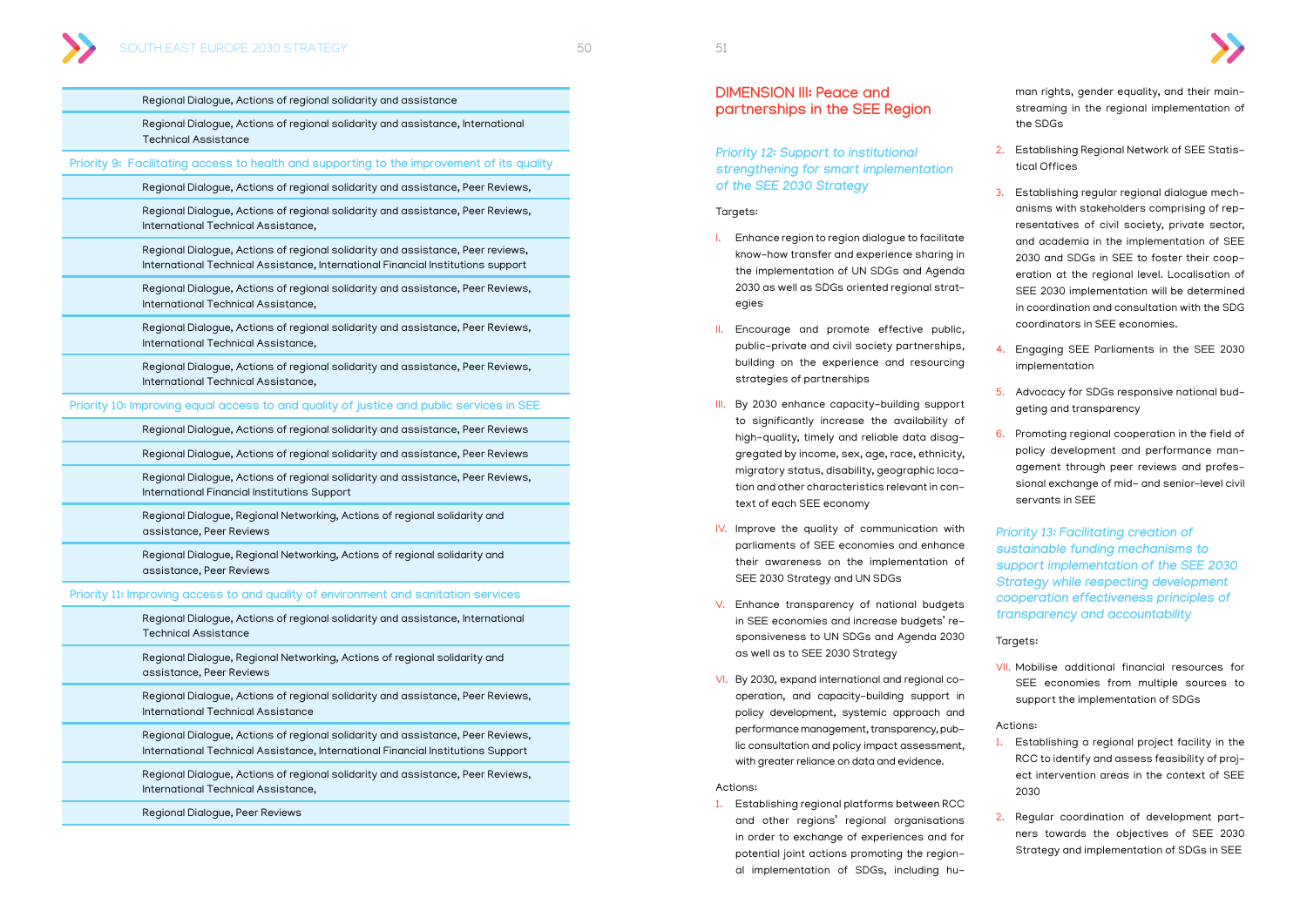- 3. Supporting to cluster and prepare feasibility of the priority areas of SEE 2030 Strategy for bankable investment projects
- 4. Advocating enhanced regional cooperation and dialogue amongst SEE development banks

#### **Indicators:**

| Priority / Target | Indicator                                                                                                                                                             | UN SDG Indicator, if<br>applicable                                                 | Sources of verification                                                                                        |
|-------------------|-----------------------------------------------------------------------------------------------------------------------------------------------------------------------|------------------------------------------------------------------------------------|----------------------------------------------------------------------------------------------------------------|
| 12/i              | Number of meetings<br>between RCC and<br>organisations repre-<br>senting other regions in<br>Europe, Mediterranean,<br>and Black Sea                                  | n.a.                                                                               | RCC, and reports of<br>other regional organi-<br>sations                                                       |
| 12/ii             | Number of region-<br>al dialogue meetings<br>with civil society,<br>think-tanks, academia,<br>private sector, local<br>authorities and other<br>relevant stakeholders | n.a.                                                                               | RCC, and reports of<br>CSOs, think-tanks,<br>academia, private sec-<br>tor, and other relevant<br>stakeholders |
| 12/iii            | <b>Statistical capacity</b><br>indicator for Sustain-<br>able Development Goal<br>monitoring                                                                          | 17.18.1. (with adjust-<br>ments according to<br>the needs of SEE 2030<br>Strategy) | <b>RCC, SEE Statistical</b><br>Offices, World Bank                                                             |
| 12/iv             | Number of meetings<br>with SEE Parliaments on<br>the implementation of<br>SEE 2030 Strategy                                                                           | n.a.                                                                               | RCC, Reports of SEE<br>Parliaments                                                                             |
| 12/v              | Primary government ex-<br>penditures as a propor-<br>tion of original approved<br>budget (%)                                                                          | 16.6.1.                                                                            | <b>SEE Statistical Offic-</b><br>es, SEE Economies<br><b>Budgets</b>                                           |
|                   | Proportion of public<br>spending on education<br>to GDP                                                                                                               | n.a.                                                                               | <b>SEE Statistical Offic-</b><br>es, SEE Economies<br><b>Budgets</b>                                           |
|                   | Proportion of public<br>spending on health to<br><b>GDP</b>                                                                                                           | n.a.                                                                               | SEE Statistical Offic-<br>es, SEE Economies<br><b>Budgets</b>                                                  |
| 12/vi             | Number of peer reviews<br>and professional ex-<br>changes implemented                                                                                                 | n.a.                                                                               | <b>RCC</b>                                                                                                     |
| $13$ / $vi$       | Number of projects<br>financed by the addi-<br>tional funding raised                                                                                                  | n.a.                                                                               | <b>Financial and Narrative</b><br>Reports of RCC Project<br>Facility                                           |

**Priority 13: Facilitating creation of sustainable funding mechanisms to support idem** of *implement* cooperation **ecountability** 

stance,

solidarity and assistance

solidarity and assistance

#### **Means of Implementation:**

#### **Means of Implementation by Priorities and Actions**

#### **Dimension III: Peace and Partnerships in the SEE Region**

**Priority 12: Support to institutional strengthening for smart implementation of SEE 2030 Strategy**

| <b>Regional Dialogue</b>                                                                                                                                 |
|----------------------------------------------------------------------------------------------------------------------------------------------------------|
| Regional Networking, Actions of region<br>Technical Assistance                                                                                           |
| Regional Dialogue, Actions of regional s                                                                                                                 |
| Regional Dialogue,                                                                                                                                       |
| Regional Dialogue, Actions of regional s<br>nical Assistance                                                                                             |
| Regional Dialogue, Actions of regional s<br>nical Assistance                                                                                             |
| Priority 13: Facilitating creation of sustainable fu<br>mplementation of SEE 2030 Strategy while resp<br>effectiveness principles of transparency and ac |
| Actions of regional solidarity and assis                                                                                                                 |
| Regional Dialogue, Actions of regional s                                                                                                                 |
| Regional Networks, Actions of regional                                                                                                                   |

Regional Dialogue, Actions of regional solidarity and assistance



nal solidarity and assistance, International

solidarity and assistance,

solidarity and assistance, International Tech-

solidarity and assistance, International Tech-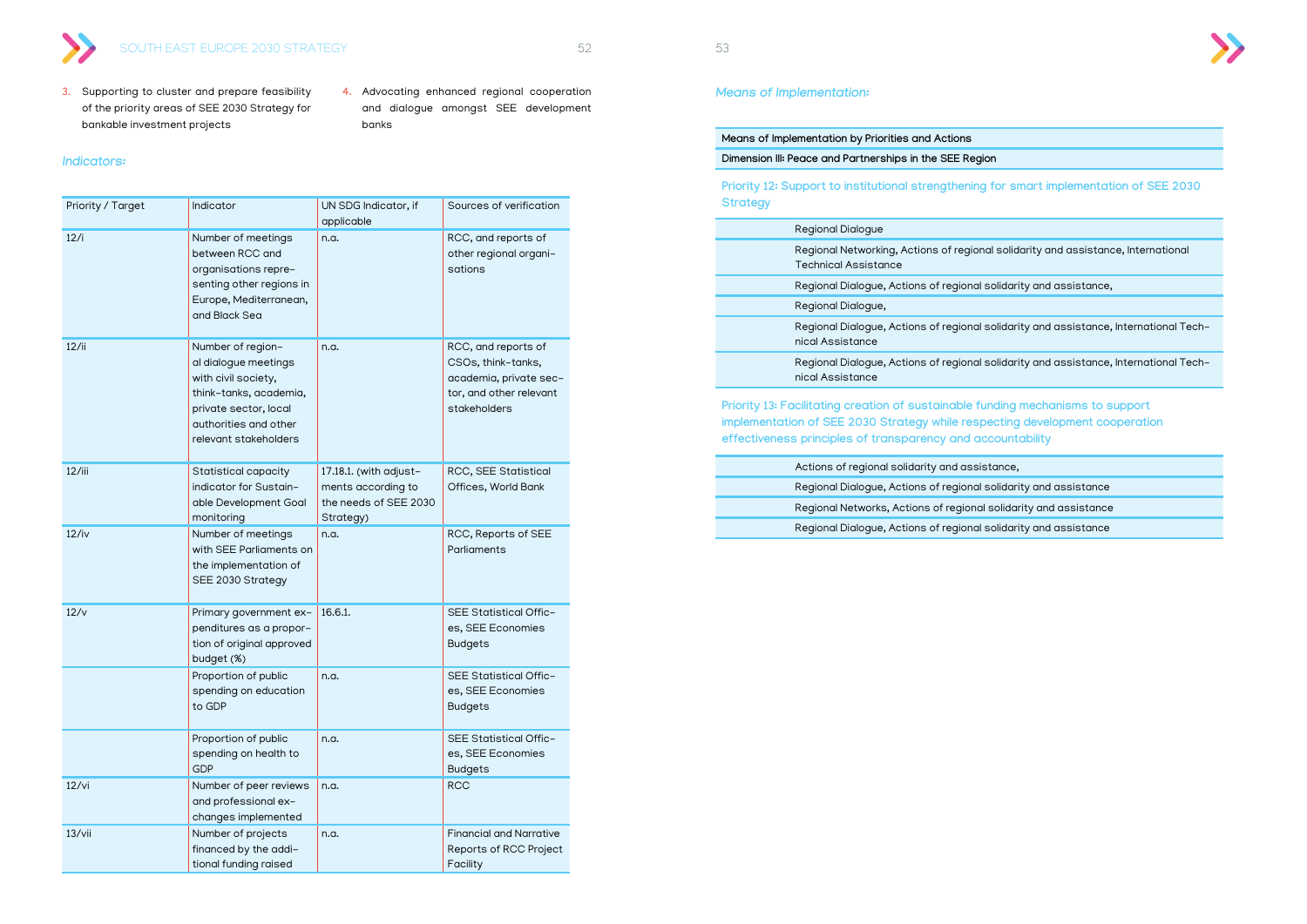### **Means of implementation Means** of regional solidarity and

The implementation of SEE 2030 Strategy is built upon regional actions agreed by all SEE economies. The backbone of these regional actions is the political willingness of SEE economies to act in solidarity towards reaching the UN SDGs and Agenda 2030 as well as to cooperate regionally in the areas determined by the SEE 2030 Strategy. In this regard, the actions foreseen under each dimension of the SEE 2030 Strategy would be implemented in three groups.

#### **Regional dialogue, networking, actions of the regional solidarity and assistance, and peer-reviews (low cost)**

This group of actions is to be built upon the regional cooperation and solidarity between SEE economies. Accordingly, the following means of implementation will be part of this group.

#### **Regional dialogue**

The regional dialogue means communication between SEE governance structures, the authorities formally responsible for the implementation of SEE 2030 Strategy in each SEE economy and the relevant stakeholders through existing or new dialogue mechanisms and instruments involving SEE economies.

At least one regional dialogue mechanism is to be established with the civil society, think-tanks and academia, and representatives of private sector, local authorities, and other relevant stakeholders in the context of SEE 2030 Strategy and UN Sustainable Development Goals.

In case of necessity, the regional dialogue with civil society, think-tanks and academia, private sector, local authorities and other stakeholders would be extended in a way to enhance and regularise dialogue with each stakeholders group separately.

The formal creation of regional dialogues requires consent of the SEECP Political Directors and decision of RCC Board.

#### **Regional networking**

Creating regional networks on particular actions is anticipated by the Strategy to enhance regional cooperation, experience and information sharing and gathering as well as regional planning of activities which may require reaching the relevant targets as described by the SEE 2030 Strategy.

According to the current content of SEE 2030 Strategy, one regional network is to be established to comprise officially mandated representatives of SEE statistical offices. More regional networks between representatives of SEE public authorities to be mandated according to the policy areas and actions foreseen by the Strategy could be established.

The regional network of SEE statistical offices would act as a substructure in the implementation of SEE 2030.

The regional network of statistical offices would be the main platform to exchange of experiences and know-how pertaining to the availability and standardisation of data collection with regard to the indicators of SEE 2030.

The formal creation of regional networks requires consent of the SEECP Political Directors and decision of RCC Board.

The SEE economies through SEE 2030 governance structures may decide to establish new regional networks in the context of SEE 2030 Strategy.

### **assistance**

Some of the actions anticipated by the SEE 2030 Strategy are appropriate for regional assistance and acts of solidarity between SEE economies.

In many policy areas, significant level of experience and know-how has been accumulated by the SEE economies. In this regard, SEE economies would be open to call for regional assistance, which could be financed by donor agencies of SEE economies, in the areas falling under the scope of SEE 2030 Strategy. The governance structures of SEE 2030 Strategy and RCC would formalise the ways and instruments of calls for regional assistance and actions of regional solidarity and the roles of facilitation the RCC Secretariat may have.

#### **Peer reviews**

Peer reviews and bilateral exchange of know-how and experiences would also be one of the means of implementation under this group. Even though the implementation may require bilateral action between SEE economies, the reporting and dissemination of information about the results of peer reviews and bilateral exchange of know-how and experiences will be regional in the context of SEE 2030 Strategy.

In principle, the regional dialogue, networking, actions of regional solidarity and assistance, and peer reviews and know-how transfer are expected to facilitate undertaking actions without requiring substantial external financial assistance. If appropriate and feasible, majority of the meetings would be held virtually in order to keep travelling expenses at minimum. However, the SEE economies may decide to allocate funds to the use of SEE 2030 Strategy, particularly to finance administering the activities under this group.



#### **International Technical Assistance (medium cost)**

The second group of actions foreseen in three pillars would be carried out as technical assistance projects in collaboration with international organisations which have global expertise and know-how in the given policy areas.

In many policy areas various international organisations have developed a number of tools such as guidelines, standards or monitoring instruments including statistical indices.

For appropriate actions and upon the agreement of the relevant governance bodies of SEE 2030 Strategy, the RCC Secretariat would approach the relevant international organisations and conclude technical assistance agreements where direct beneficiaries would be SEE economies, participation of which could be determined according to their performance per indicators of achievement.

The budget for technical assistance would be financed either from international or national donors which would be available for the RCC or through direct financing by SEE economies of the given international organisations.

#### **International Financial Institutions support (high cost)**

The third group of actions includes the ones requiring high budget. Furthermore, due to the high budgetary requirements, these actions would have to be suitable for investing by international development banks active in the Region and interested in financing SEE 2030 Strategy and implementation of UN SDGs in SEE.

In this regard, the RCC aims to establish internal capacity for analysis of the actions foreseen by the SEE 2030 Strategy which are suitable for bankable projects as well as capacity to contribute to the feasibility of these projects to be proposed by the RCC for financing by international development banks.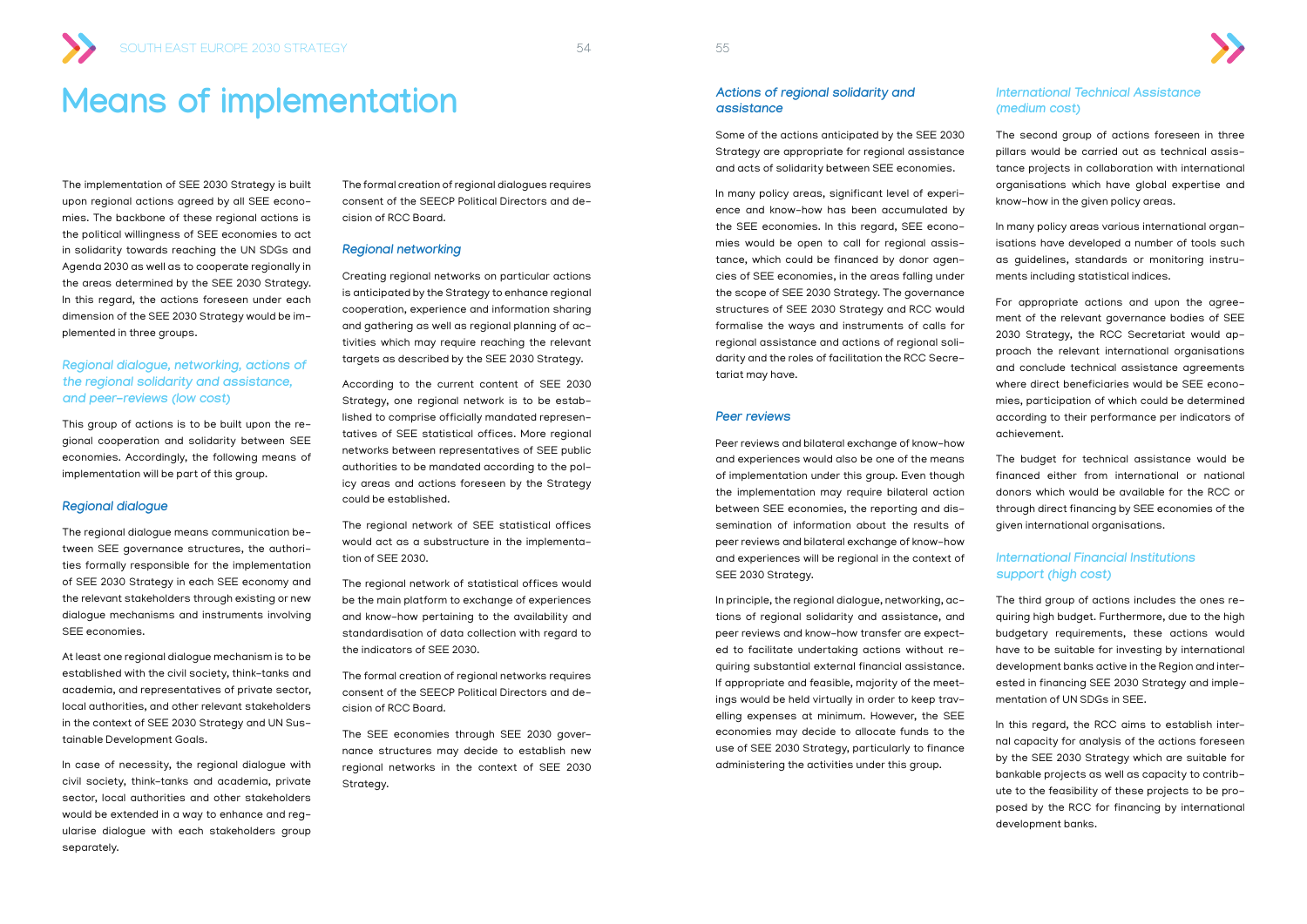

The budget for economic and financial analysis as well as undertaking feasibility studies of bankable actions in SEE 2030 could be allocated to RCC Project Facility the creation of which is foreseen by Action 2.1. under Peace and Partnerships Pillar.

In conclusion, all the actions stipulated by the SEE 2030 Strategy would be carried out via one of these means of implementation. Some of them might be transferred from one means to another depending on their multi-annual character.

### **Financing Mechanisms and Budget**

#### **Sustainable financing for implementation**

Addressing the financing needs of the SEE 2030 Strategy is going to present a challenge for SEE economies, particularly in the context of still ongoing COVID-19 pandemic. However, creating and sustaining financial mechanisms for the implementation of UN SDGs as well as the SEE 2030 Strategy is of crucial importance for improving lives over the long-term. This will require a comprehensive approach, one that will support sustainable development by mobilising: public finance through appropriate public policy and strengthening national and regional enabling environment; private finance through unlocking transformative potential of the private sector and citizens incentivised to change consumption, production and investment patterns; and strengthened regional and international partnership in development cooperation. In this regard, the SEE 2030 foresees several sources of finance outlined below.

#### **Trade creation for development**

In particular, the actions under Priority 1 aim to create new trade among SEE economies as well as with other markets. If the developmental objectives of each trade related actions are fully reflected into their implementation, it is expected that additional net regional income would be created by the SEE as well as their positive side effects such as increased employment in the backward regions of SEE economies.

#### **Financing for development through public-private partnership**

Another complementary channel of financing for the implementation is promoting and mobilising



the financial resources in private sector through well targeted awareness raising actions of the SEE 2030 toward private sector. In addition, potential success to be reached in the actions targeting development financing in SEE would create an opening for the Strategy to benefit from additional financial opportunities from the private sector.

#### **Development cooperation effectiveness and donor financed assistance**

Streamlining programming priorities of financial assistance among Official Development Assistance (ODA) eligible SEE economies towards UN SDGs and SEE 2030 Strategy and making the donor financed assistance programmes more SDGs responsive, particularly coordinating donors to align their programming priorities with the economy-level priorities related to SDG implementation challenges as well as with the objectives of the SEE 2030 Strategy would facilitate raising additional funds from which the SEE 2030 Strategy may also benefit indirectly.

#### **RCC project facility for low and medium cost actions**

A Project Facility in the RCC is planned to be created in the framework of the SEE 2030 Strategy to assist in financing low-cost actions, mainly those planned to be implemented through regional actions of solidarity and assistance. Provided the funds to implement SEE 2030 Strategy are available beyond the statutory budget of the RCC, this Project Facility would be employed as a contracting instrument to finance technical assistance actions exclusively for SEE 2030. Project Facility funds could be utilized to commission technical assistance by international organisations as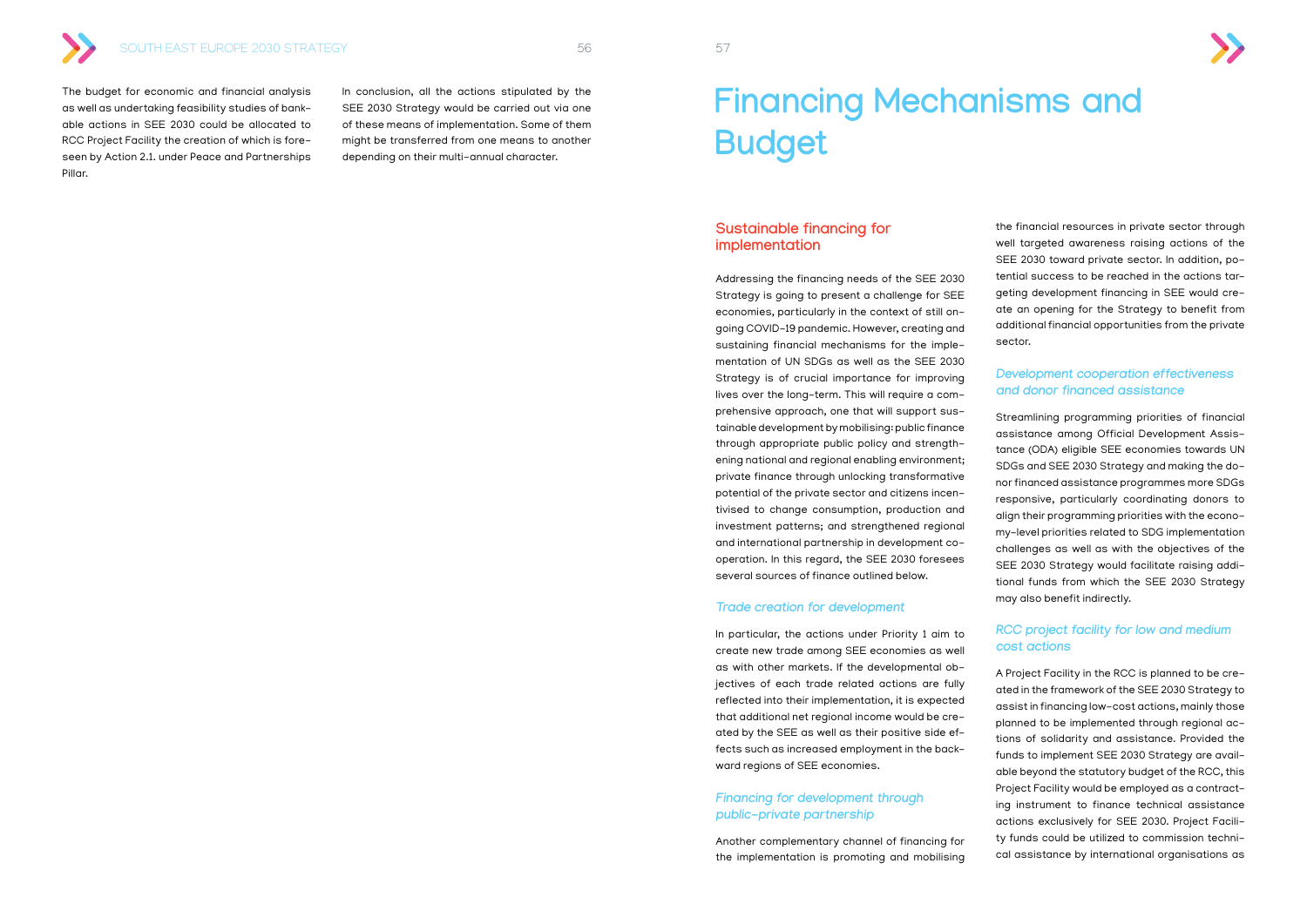SOUTH EAST EUROPE 2030 STRATEGY 58 59

foreseen by the relevant actions of SEE 2030 and based on their areas of expertise. Another area of Project Facility engagement would be to undertake preparations for high-cost actions which require relatively complex analysis before turning them into bankable projects and presenting to international financial institutions. Again, depending on the availability of funds committed to the Project Facility, creating an in-house capacity of economic and financial analysis within RCC or its outsourcing would be considered.

#### **Budget**

The budgeting of the SEE 2030 Strategy will be done in line with the programming and monitoring cycles of Strategy implementation. The priority actions identified are intended to be financed through a multitude of sources including:

Regional dialogue, knowledge exchange and peer learning actions will be supported directly by the RCC in its convening role, with support for imple-

mentation of these actions coming from the RCC's statutory budget, wherever possible, as well as other funding sources available to the Region.

Actions of regional solidarity and assistance would be supported by the economies of SEE, as well as through the involvement of regional and international members of the OECD Development Assistance Committee (DAC) and other provider countries, in line with the comparative advantage of their respective programmes.

Technical assistance in support of SEE 2030 and SDGs implementation, as identified in the biennial programming exercises, would be provided through multilateral and bilateral donor support, with fundraising efforts executed under the SEECP auspices.

> 1st Draft Presented to SEE 2030 **Monitoring Committee**

Bankable projects developed under the SEE 2030 Strategy and with the support of international technical assistance would be offered for funding to the international financial institutions operating in the Region.

#### **Monitoring and Evaluation**

#### **Monitoring Cycle**

The monitoring cycle of SEE 2030 Strategy includes quantitative and qualitative analysis of the implementation of SEE 2030 based on its indicators per dimension with the aim to measure the progress to reach the corresponding targets within each priority under three dimensions. The list of indicators would be subject to a review by the SEE statistical offices to confirm the availability of relevant data and feasibility of data collection before initiating the first monitoring cycle.

Similar to the SEE 2020 Strategy, the RCC Secretariat will prepare the annual **implementation**  **report of SEE 2030 Strategy** based on the quantitative and qualitative analysis. This report is submitted to the RCC Annual Meeting in June and its highlights are presented to the SEECP Summit.

The preparation of the SEE 2030 Strategy Implementation Report Strategy starts with receiving qualitative data from each SEE economy about the progress in implementation of SEE 2030 Strategy based on its targets and indicators. To avoid additional work of statistical offices regarding reporting, additional unplanned costs of possible production of non-existing indicators and their aggregation, as well as double reporting, the existing indicators will be used to the greatest extent.

> Drafting Annual Implementation Reports by RCC and Partner Organisations

Quantitative data to be received per indicators from SEE economies Final Draft Presented to the RCC Annual Highlights of the Annual Report presented to SEEC Summit



Meeting for approval

### **Monitoring and Evaluation**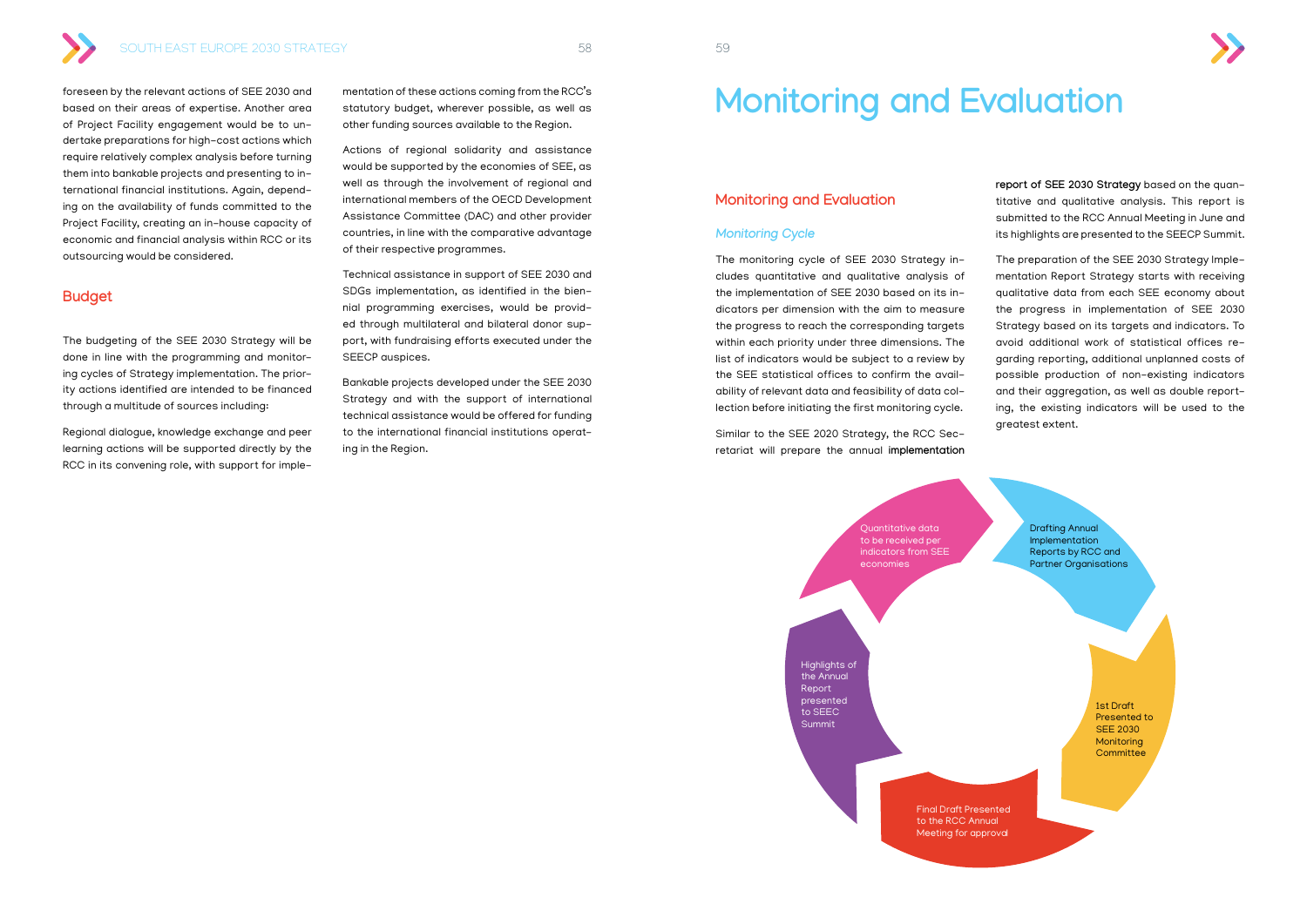SOUTH EAST EUROPE 2030 STRATEGY 60 61

The regional network of SEE statistical offices is of crucial importance in order to coordinate and facilitate data collection in the context of SEE 2030 Strategy, while taking care to minimise administrative burden and costs. Regional Network of SEE Statistical Offices will consider the previous practices of data collection carried out in the SEE 2020 Strategy. The RCC will do its best efforts to extend its existing online data collection to all SEE economies and upgrade it whenever necessary.

Based on the quantitative data to be received from SEE economies, the RCC Secretariat and its potential regional and international partners for the actions for which their collaboration is agreed prepares the first draft of SEE 2030 Strategy Implementation Report.

The Draft Report is presented to the SEE 2030 Strategy Monitoring Committee which would comprise of senior officials of SEE economies who are mandated by their respective governments.

The SEE 2030 Strategy Monitoring Committee of SEE economies will carry out its activities according to the rules of procedures which are to be adopted by the Committee. The previous rules of procedures of SEE 2020 Strategy will be taken into consideration during the adoption of new rules of procedures.

After the adoption of SEE 2030 Annual Report on Implementation, the report will be submitted by the RCC to the RCC Board Annual Meeting in June and presented to the SEECP Summit.

During each implementation year, the RCC Secretariat will regularly present the progress of SEE 2030 Strategy to the relevant meetings of SEECP and RCC Board meetings.

#### **Monitoring Committee of SEE 2030 Strategy**

The Monitoring Committee consists of the appointed high-level officials at the level of Assistant Minister or State Secretary, or their designates, in charge of UN SDGs coordination and implementation, from the governments of South East Europe and representative/s of the RCC Secretariat.

Each government is invited to appoint up to three participants to the Monitoring Committee. Two out of three participants appointed by each National Coordinator of SEE 2030 should come from the policy side. One of the three participant delegations of each SEE economy may include a representative of statistical offices, preferably the same official to be delegated to participate in the regional network of SEE Statistical Offices.

Representatives of RCC participants from the region and non-governmental entities, private sector, international organisations or others who can provide a relevant and constructive contribution to the work of the Committee may be invited to attend the meetings as observers, with prior consultation of the Committee participants.

#### **Engagement of SEE parliaments in the implementation of SEE 2030 Strategy**

As foreseen by Activity 1.3. of Dimension III, the SEE parliaments are foreseen to be updated regularly about the implementation of SEE 2030 Strategy. Such updating will take place annually in the framework of draft Annual Implementation Report presentation, and the remarks of parliaments will be collected. Before each regular update, the draft monitoring reports will also be shared with the representatives of SEE Parliaments.

In the Annual Implementation Report, a chapter will be devoted to the remarks of SFF Parliaments about the implementation and presented together with each year's implementation report.

#### **Collection of remarks through regional dialogue with Civil Society of SEE 2030 Strategy**

One of the monitoring activities which will be undertaken in parallel to the above mentioned actions is to collect comments of the relevant civil society stakeholders in the framework of Regional Dialogue as foreseen by Activity 1.3. of Dimension III, Drafts of Annual Implementation Report are to be shared with the representatives of civil society in May. Meetings in May every year with civil society in the framework of the referred activity will be devoted to collecting comments of civil society representatives on the implementation of SEE 2030 Strategy.

In the Annual Implementation Report, a chapter will be devoted to the remarks of civil society stakeholders about the implementation and presented together with each year's implementation report.

#### **Regular biennial update of SEE 2030 Strategy**

Based on the findings of SEE 2030 Annual Implementation Reports and progress in the implementation of activities, the priorities and activities of SEE 2030 Strategy will be updated to ensure relevance and feasibility of proposed actions.

The updating exercise will be initiated by the invitation of Monitoring Committee. In this invitation, the Monitoring Committee will summarise findings of the report about implementation related



issues and challenges regarding each Dimension, if any, and how they might be addressed. In the same invitation, the Monitoring Committee will propose priorities and actions deemed appropriate for updating. The list of priorities and actions proposed by the Committee would be indicative and SEE economies will have liberty to propose additional priorities and actions for updating.

All the proposed priorities and actions would also be accompanied by updated/new targets and indicators corresponding to the proposed update(s).

The RCC Secretariat will be responsible to compile the proposals of update(s) and present the updated version to the Monitoring Committee. Once the updated version is agreed with the Monitoring Committee, the final draft of updated version of SEE 2030 Strategy will be submitted to the RCC Annual Meeting for approval.

It is expected that the updated version of SEE 2030 Strategy is adopted by RCC Board at its March meeting of the following year.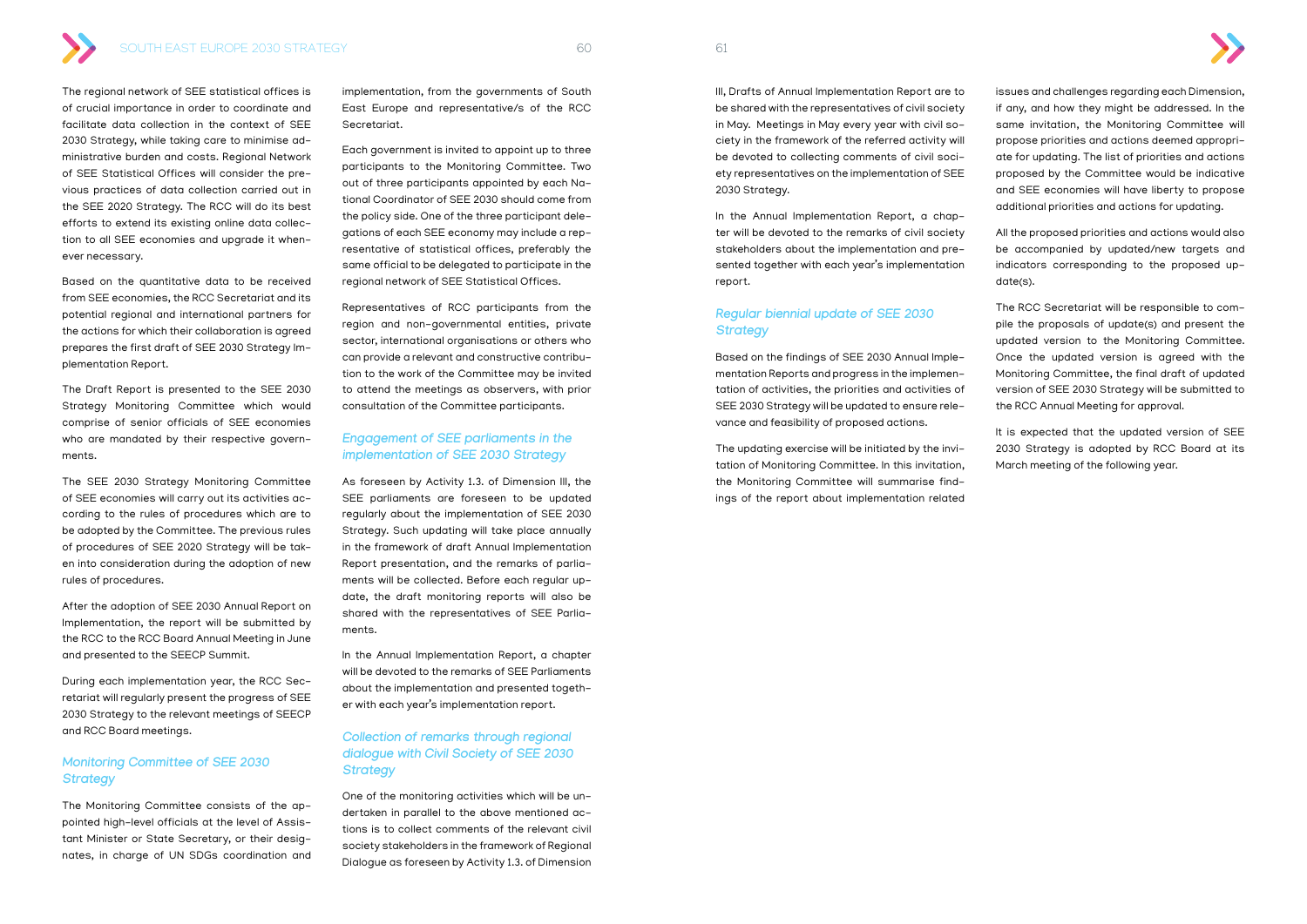#### **Implementation Timetable Initial period (2021-2023):**

- $\rightarrow$  Establishing Monitoring Committee of SEE 2030, confirmation of its delegates, and adoption of its rules of procedure and terms of reference
- $\rightarrow$  Establishing regional dialogue, networking and peer reviews for the corresponding actions
- $\rightarrow$  Selection of actions appropriate for international technical assistance and starting consultation with the corresponding international organisations according to their areas of expertise
- $\rightarrow$  Creating a Project Facility provided sufficient funds are raised to finance the Facility
- $\rightarrow$  Identifying and clustering bankable projects, and carrying out their economic and financial analysis
- $\rightarrow$  Updating the SEE 2030 Strategy
- $\rightarrow$  Completion of all international technical assistance projects
- $\rightarrow$  Completing of all IFI financed projects
- $\rightarrow$  Submitting Final Report of SEE 2030 Strategy to RCC Board and SEECP Summit

#### **Mid-term (with three updates in every two years) (2023-2029):**

- $\rightarrow$  Implementation of international technical assistance projects
- $\rightarrow$  Implementation of IFI financed projects

#### **Final term (2029-2030)**

### **Implementation Timetable**